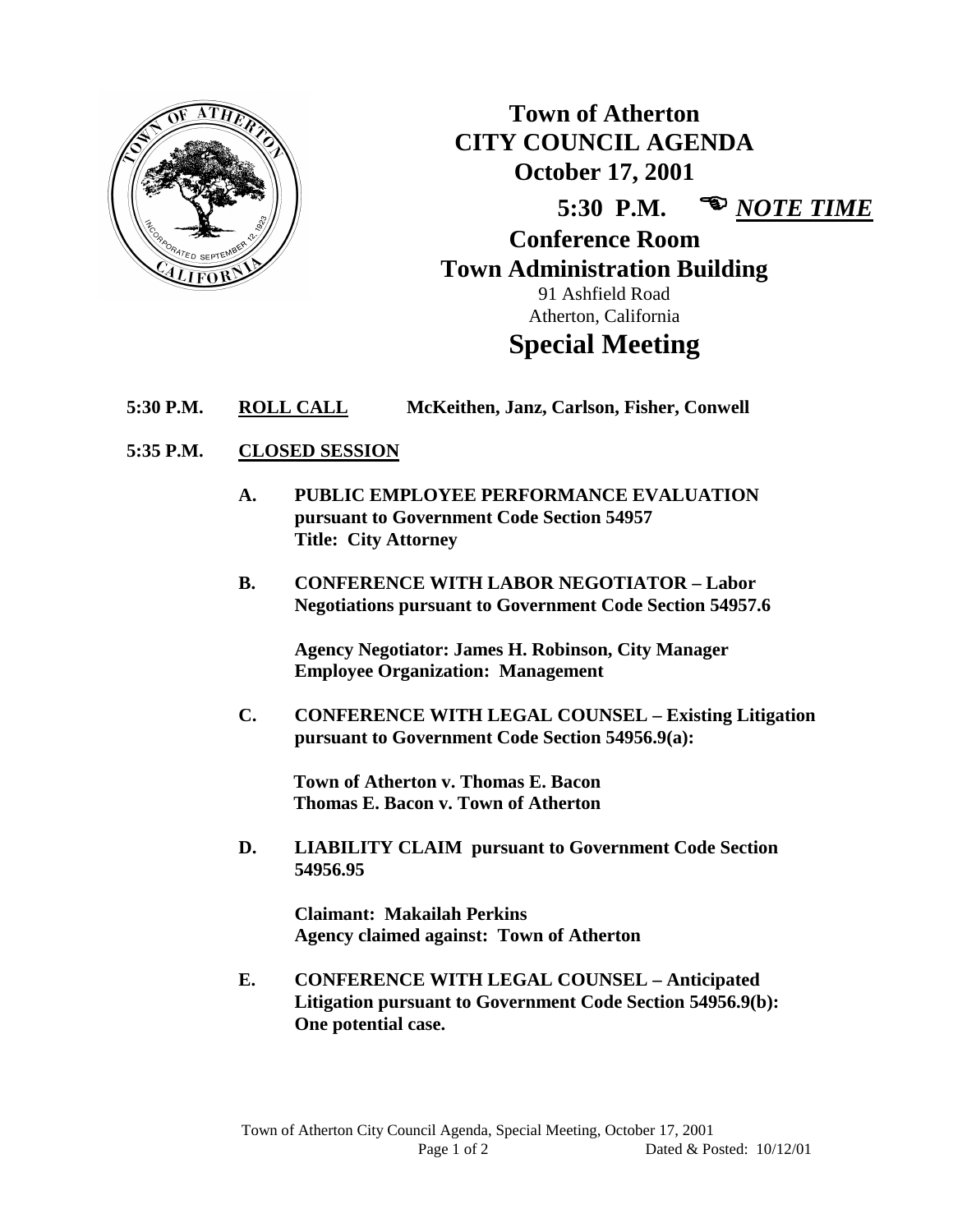## **RECONVENE TO OPEN SESSION**

**Report of action taken.**

## **ADJOURN**

# *Please contact the City Clerk's Office at 650.752.0529 with any questions*

Pursuant to the Americans with Disabilities Act, if you need special assistance in this meeting, please contact the City Clerk's Office at (650) 752-0529. Notification of 48 hours prior to the meeting will enable the City to make reasonable arrangements to ensure accessibility to this meeting. (29 CRF 35.104 ADA Title II)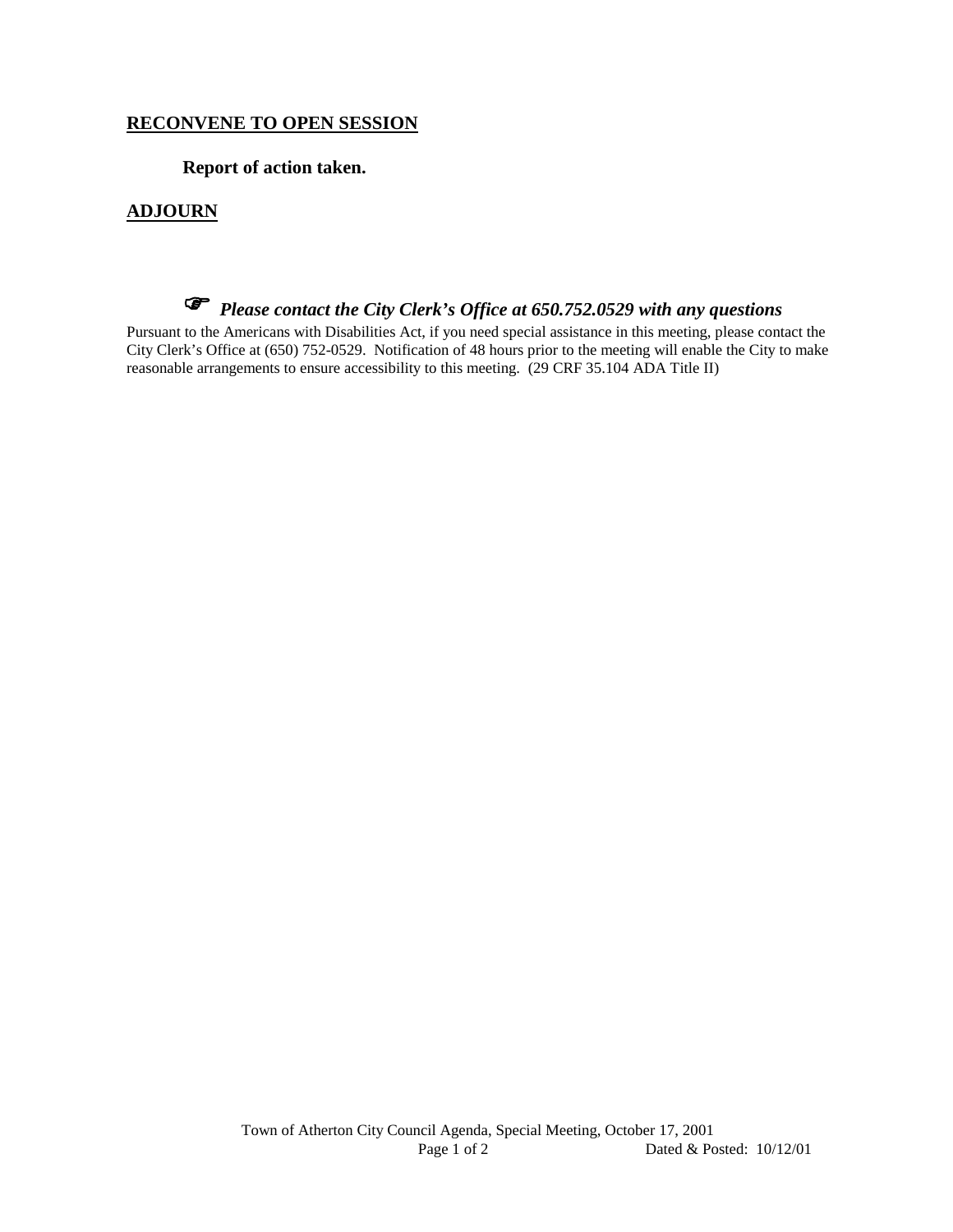

## **AGENDA Town of Atherton CITY COUNCIL/ATHERTON CHANNEL DRAINAGE DISTRICT October 17, 2001 7:00 p.m. TOWN COUNCIL CHAMBERS** 94 Ashfield Road Atherton, California

## **REGULAR MEETING**

- **7:00 P.M. 1. ROLL CALL McKeithen, Janz, Carlson, Fisher, Conwell**
- **7:05 P.M. 2. PRESENTATIONS**

 **Sustainable San Mateo County – Mary Griffin** 

 **Proclamation for Willie McCovey Day, October 25, 2001 – Field Rededication Project - Selby Lane School** 

- **7:15 P.M. 3. COUNCIL REPORTS**
- **7:25 P.M. 4. PUBLIC COMMENTS (only for items which are not on the agenda limit of three minutes per person)**
- **7:35 P.M. 5. COMMUNITY ORGANIZATION ROUNDTABLE REPORT (Directed by Resolution No. 99-6)**
- **7:40 P.M. CONSENT CALENDAR (Items 6 11)** 
	- **6. MINUTES OF SPECIAL MEETINGS OF SEPTEMBER 12, 2001 AND SEPTEMBER 19, 2001 AND REGULAR MEETING OF SEPTEMBER 19, 2001**
	- **7. APPROVAL OF BILLS AND CLAIMS FOR SEPTEMBER 11, 2001 THROUGH OCTOBER 10, 2001 IN THE AMOUNT OF \$900,705.62**
	- **8. MONTHLY FINANCIAL REPORT FOR SEPTEMBER 2001**
	- **9. ADOPTION OF ORDINANCE NO. 527 AMENDING THE ATHERTON MUNICIPAL CODE RELATED TO ALARM FEES**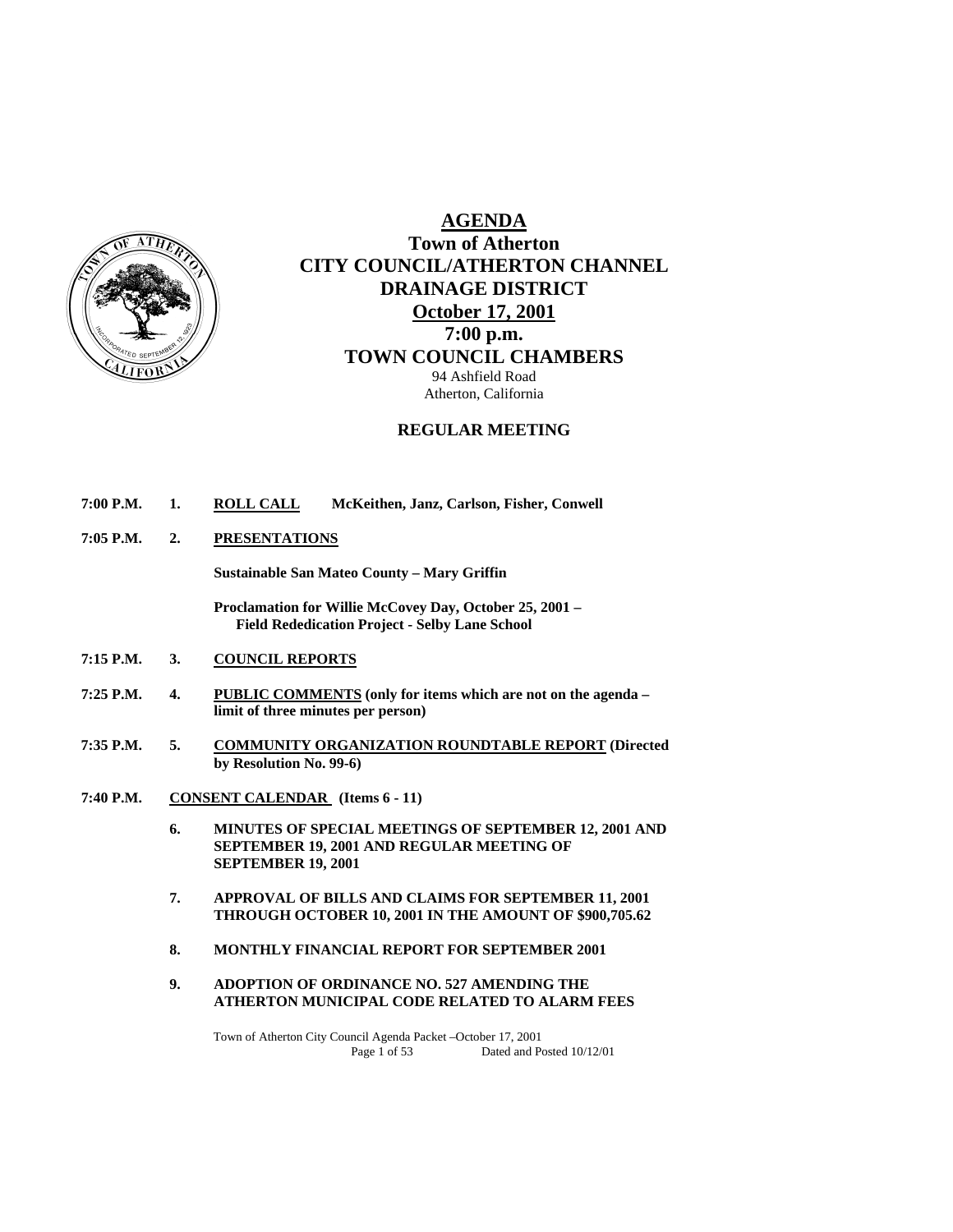| 10. | APPROVAL OF RESOLUTION STATING INTENT OF CITY        |
|-----|------------------------------------------------------|
|     | <b>COUNCIL TO VACATE A PORTION OF McCORMICK LANE</b> |
|     | RIGHT-OF-WAY, WITH RESERVATION OF EASEMENTS FOR      |
|     | PUBLIC ENTITIES AND SANITARY SEWERS, AND SETTING A   |
|     | PUBLIC HEARING FOR DECEMBER 19, 2001                 |

**11. SET DECEMBER 19, 2001 AT 7:00 P.M. AS THE DATE AND TIME TO HEAR AN APPEAL OF PLANNING COMMISSION DECISION ON DENIAL OF VARIANCE – 396 SELBY LANE; EXCESSIVE SIDEWALL AND ROOF HEIGHT** 

**15. ADOPTION OF RESOLUTION NO. 01-\_\_\_, INTENT TO ABANDON PORTION OF McCORMICK LANE**

> **16. ADOPTION OF RESOLUTION NO. 01-\_\_\_, INTENT TO ABANDON PORTION OF FAXON ROAD REGULAR AGENDA (Items 12 - 15)**

**7:50 P.M. 12. APPROVAL OF AMENDMENT TO AGREEMENT FOR PROFESSIONAL CITY PLANNING SERVICES FOR FISCAL YEAR 2001-2002 – NEAL MARTIN AND ASSOCIATES** 

> **Recommendation: Approve amendment to Agreement and authorize the Mayor to execute Agreement.**

**8:10 P.M. 13. INTRODUCTION AND FIRST READING OF ORDINANCE AMENDING ATHERTON MUNICIPAL CODE CHAPTER 15.52 RELATED TO RECYCLING AND DIVERSION OF CONSTRUCTION AND DEMOLITION DEBRIS**

> **Recommendation: Introduce Ordinance No. \_\_\_ amending Chapter 15.52 of the Atherton Municipal Code related to Demolition and Recycling, and waive further reading.**

**8:30 P.M. 14. APPROVAL OF LETTER COMMENTING ON PHILLIPS BROOKS SCHOOL REVISED DRAFT ENVIRONMENTAL IMPACT REPORT** 

> **Recommendation: Approve letter and authorize Mayor/Chair of the Atherton Channel Drainage District to sign the letter on behalf of the District, and direct City Clerk to transmit letter to Town of Woodside.**

**8:45 P.M. 15. APPROVAL OF ASSIGNMENT OF A POLICE OFFICER TO THE SAN MATEO COUNTY RAPID ENFORCEMENT ALLIED COMPUTER TEAM (R.E.A.C.T.) TASK FORCE**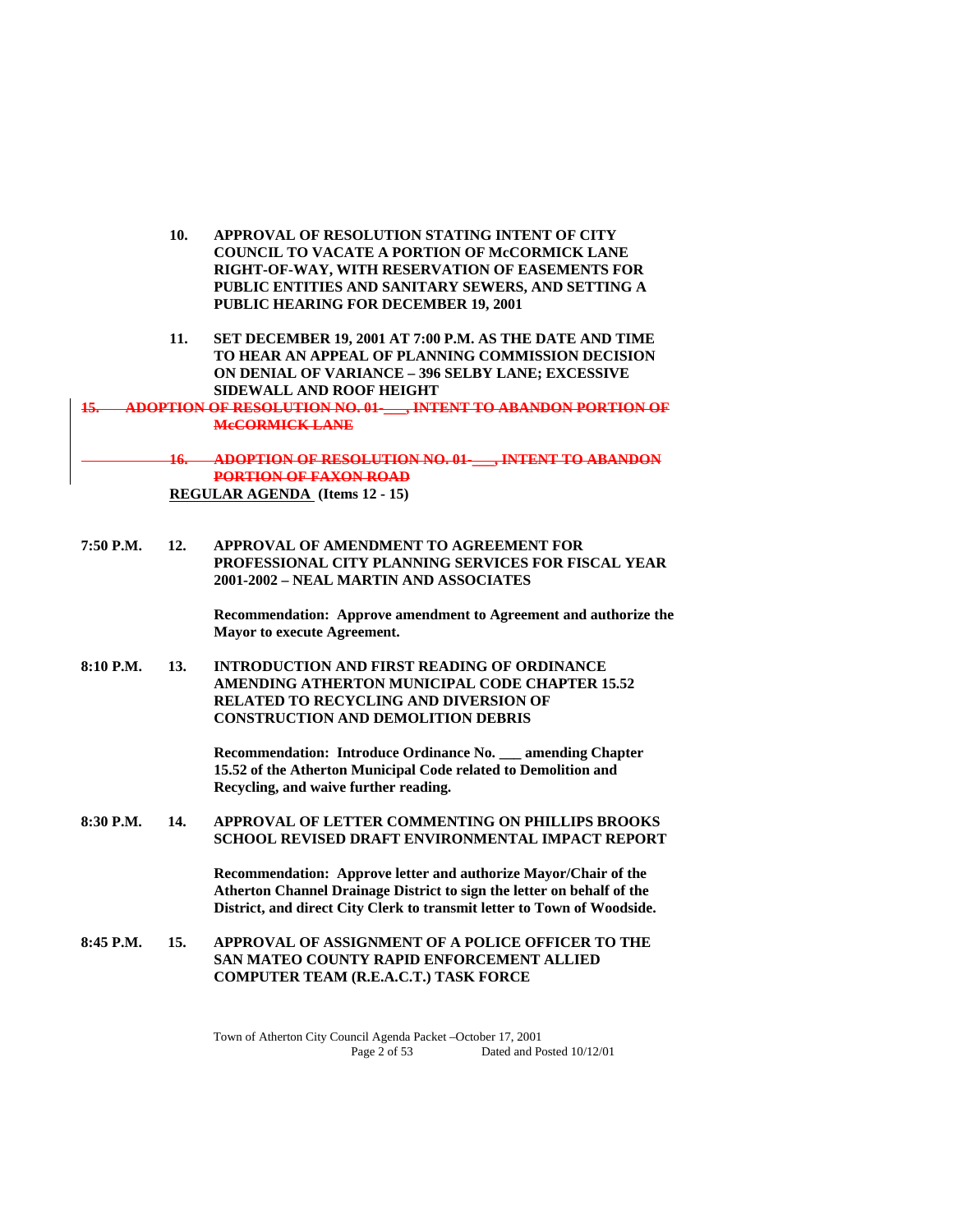**Recommendation: Approve request to temporarily reassign one Officer to the R.E.A.C.T. Task Force.**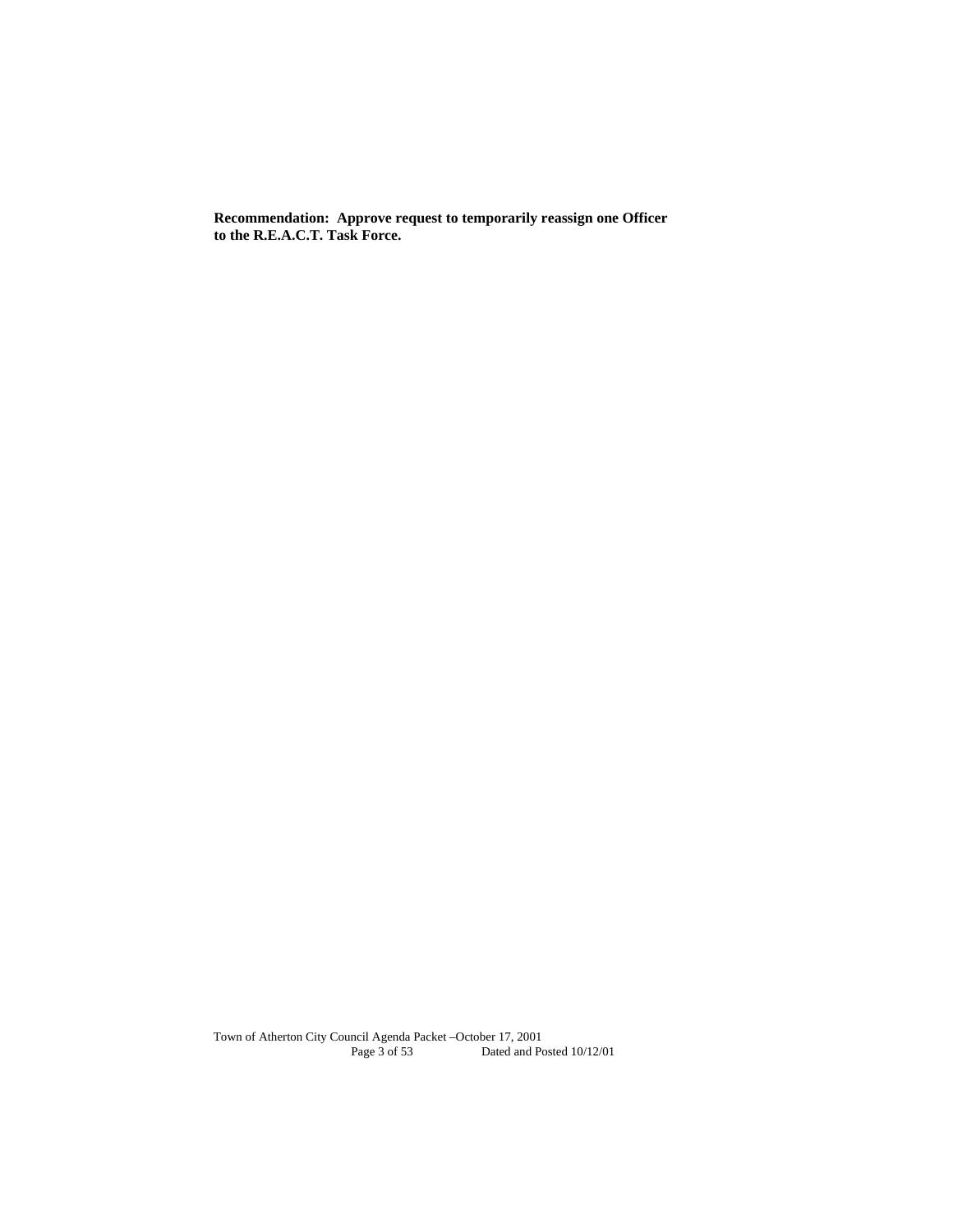## **9:00 P.M. 16. PUBLIC COMMENTS**

## **9:10 P.M. 17. ADJOURN**

## *Please contact the City Clerk's Office at 650.752.0529 with any questions*

Pursuant to the Americans with Disabilities Act, if you need special assistance in this meeting, please contact the City Clerk's Office at (650) 752-0529. Notification of 48 hours prior to the meeting will enable the City to make reasonable arrangements to ensure accessibility to this meeting. (29 CRF 35.104 ADA Title II)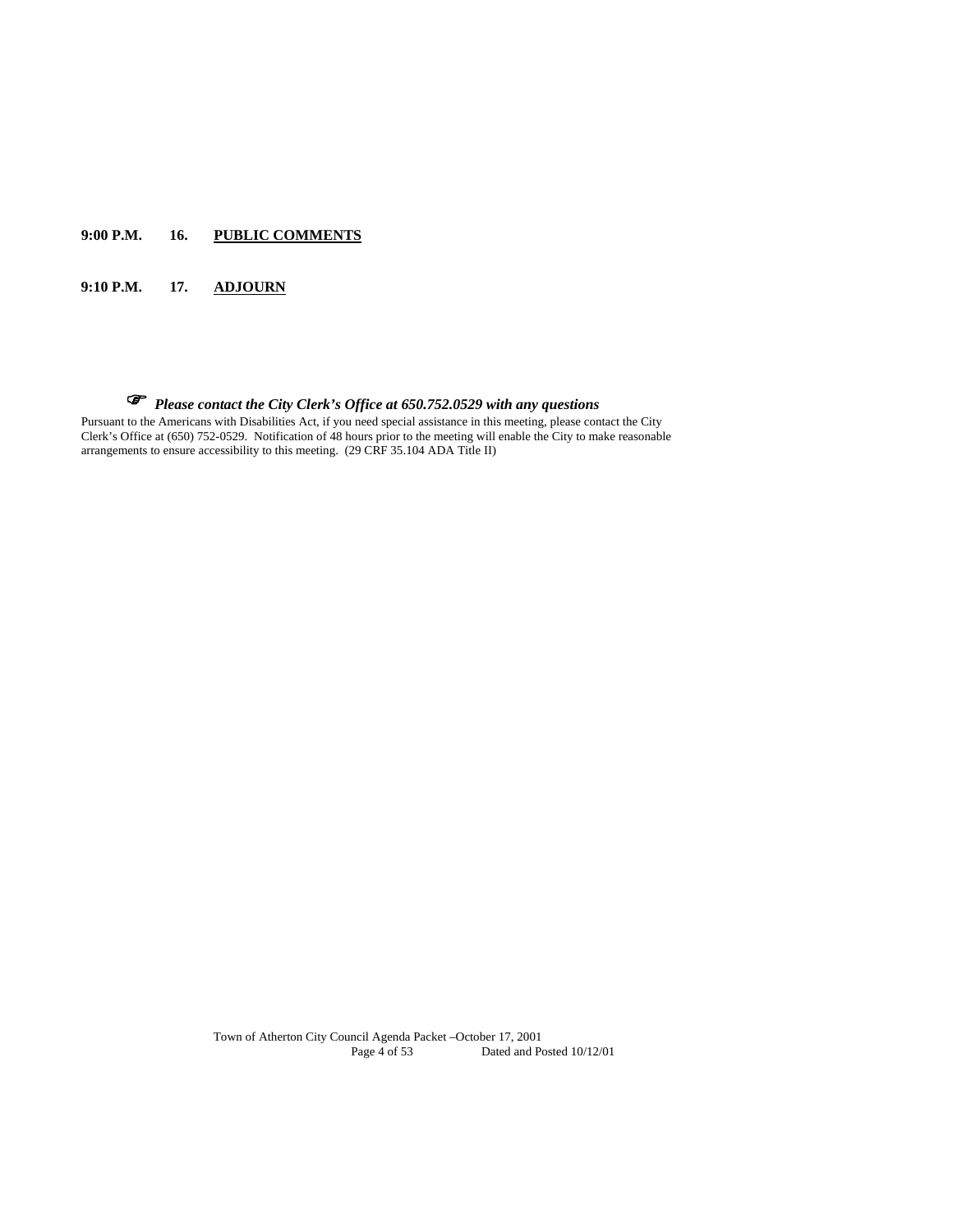

 **Town of Atherton Office of the City Manager** 

## *Memorandum*

For the Meeting of October 17, 2001

TO: Mayor and City Council

FROM: James H. Robinson, City Manager

## SUBJECT: **INFORMATION FROM MARY GRIFFIN REGARDING BAY AREA ALLIANCE FOR SUSTAINABLE DEVELOPMENT**

**\_\_\_\_\_\_\_\_\_\_\_\_\_\_\_\_\_\_\_\_\_\_\_\_\_\_\_\_\_\_\_\_\_\_\_\_\_\_\_\_\_\_\_\_\_\_\_\_\_\_\_\_\_\_\_\_\_\_\_\_\_\_\_\_\_\_\_\_\_\_\_\_\_\_\_\_\_\_\_\_\_\_\_\_\_\_\_\_\_\_\_\_\_\_\_\_\_\_\_\_\_\_\_\_**

On tonight's agenda, Mary Griffin is scheduled for a presentation regarding the Bay Area Alliance for Sustainable Development. Ms. Griffin faxed a number of sample resolutions regarding this project to my office. Attached is a resolution from the Town of Woodside, for your information.

Attachment *(note: not attached to web version of packet)*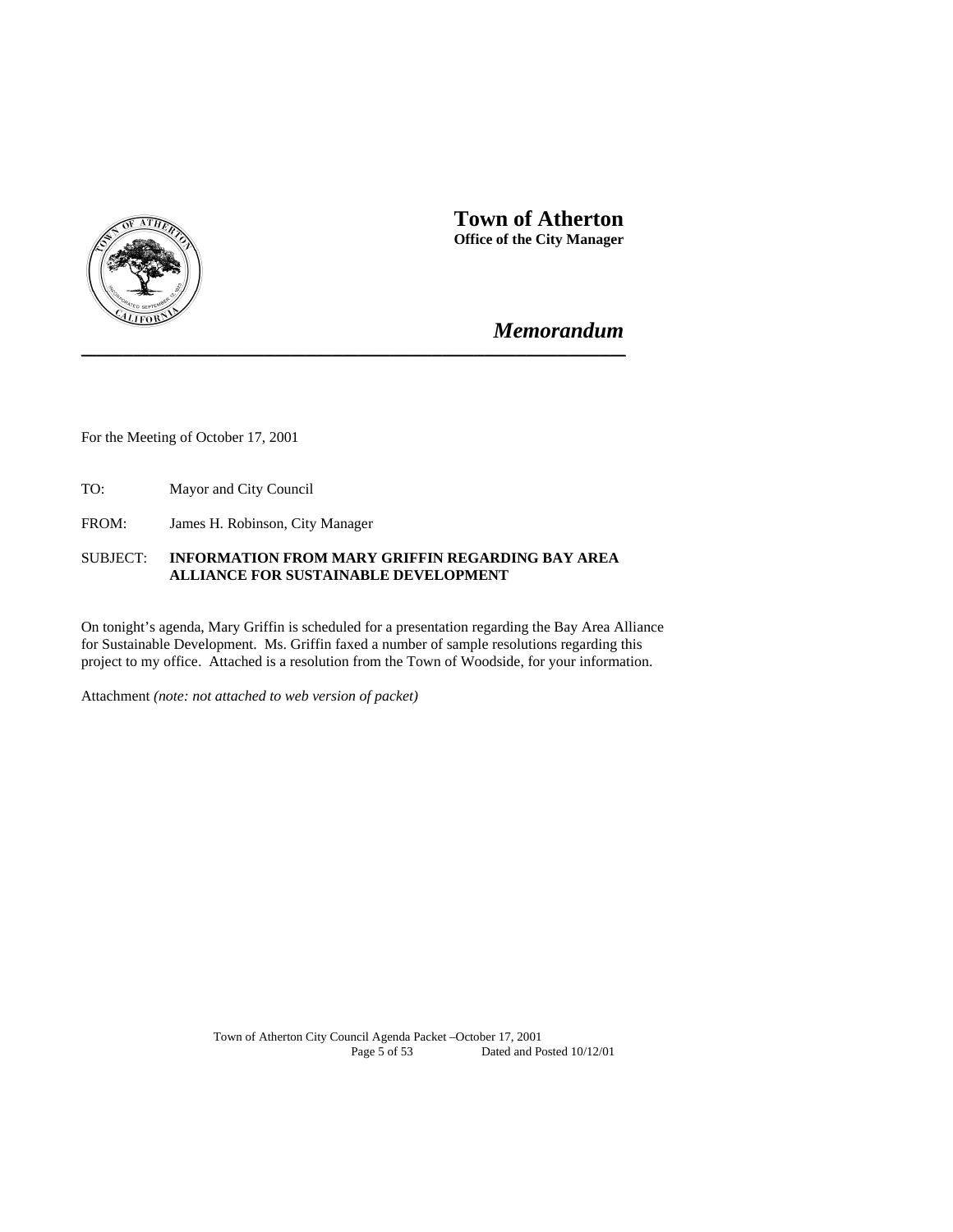#### **Proclamation**

## **OF THE CITY COUNCIL OF THE TOWN OF ATHERTON**

#### **IN RECOGNITION OF**

#### **"WILLIE McCOVEY DAY"**

 WHEREAS, Baseball Hall of Famer Willie McCovey is serving as Honorary Chair of the Field Rededication Ceremony being held at Selby Lane School in the Town of Atherton on Thursday, October 25, 2001; and

 WHEREAS, the Field Rededication Project is a partnership of the Giants Community Fund and The Good Tidings Foundation, two charitable organizations that have generously funded and managed the refurbishment of the field, an exceedingly worthwhile community project benefiting our youngsters; and

 WHEREAS, the Field is used by the local schoolchildren who participate in the Redwood City Junior Giants, many of whom attend Selby Lane School; and

 WHEREAS, Willie McCovey, whose illustrious Hall of Fame playing career with the San Francisco Giants spanned four decades, has so graciously given of his time and notoriety to lend prominence to the Field Dedication Ceremony, which is celebrating a renewed playing field which will greatly assist our youngsters in enjoying healthy sports activities and achieving their athletic goals and dreams.

 THEREFORE, BE IT PROCLAIMED by the Mayor and City Council of the Town of Atherton, that Thursday, October 25, 2001 be declared "Willie McCovey Day" in the Town of Atherton, and may all citizens be encouraged to recognize and celebrate the accomplishments, talents, dedication, and generosity of Giants Hall of Famer Willie McCovey on this day, and furthermore, may all citizens join the Town in paying tribute to his service as Honorary Chairperson of this Field Rededication Ceremony.

> IN WITNESS WHEREOF, I have hereunto set my hand and caused the seal of the Town of Atherton to be affixed this  $17<sup>th</sup>$  day of October, 2001.

> > Dianne M. Fisher, Mayor Town of Atherton

\_\_\_\_\_\_\_\_\_\_\_\_\_\_\_\_\_\_\_\_\_\_\_\_\_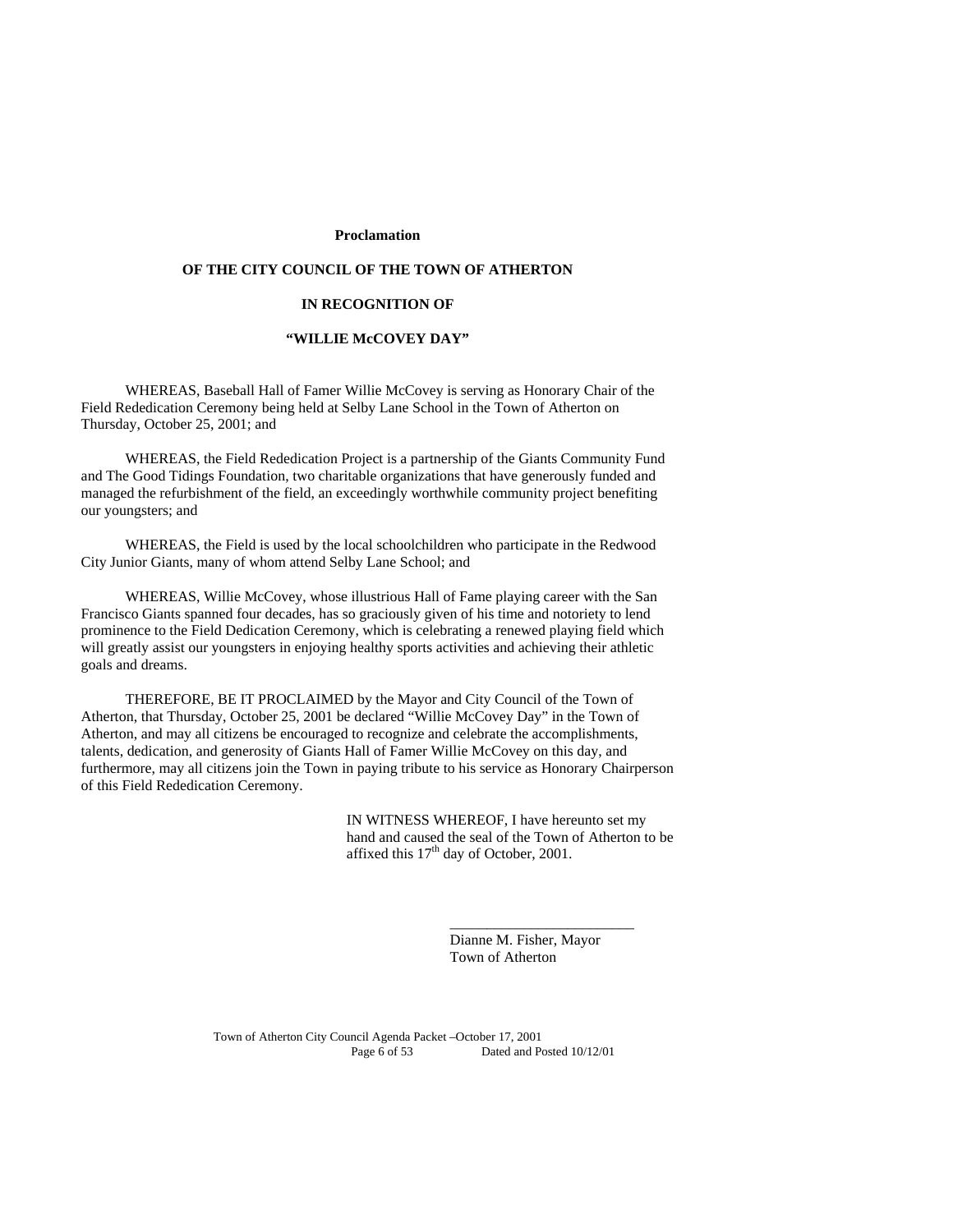

**Draft Minutes CITY COUNCIL MEETING September 12, 2001 6:00 P.M. Town Council Chambers**  94 Ashfield Road Atherton, California **Special Meeting** 

**Mayor Fisher called the meeting to order at 6:00 p.m. She called for a moment of silence in memory of those who perished in the September 11 terrorist attacks, and asked that the meeting also be adjourned in their memory.** 

#### **1. ROLL CALL**

 **PRESENT: Kathy McKeithen James R. Janz Alan B. Carlson Dianne M. Fisher William R. Conwell** 

**Mayor Fisher introduced new City Manager James Robinson, and welcomed him to Atherton. City Attorney Marc Hynes was present.** 

## **2. PROCLAMATIONS**

 **Mayor Fisher issued the following proclamations: Constitution Week – September 16-22, 2001 Pollution Prevention Week – September 17-23, 2001** 

## **3. PUBLIC COMMENTS**

 **City Manager James Robinson thanked the City Council for giving him the opportunity to work in the community, stated he looks forward to working with staff and the Council, and thanked the Atherton Civic Interest League and the Atherton Dames for the reception.** 

## **4. CITY COUNCIL REPORTS**

 **Council Member Conwell announced that CCAG will meet on September 13. The Criminal Justice Commission will recognize members of the community for outstanding service in the area of criminal justice at the October**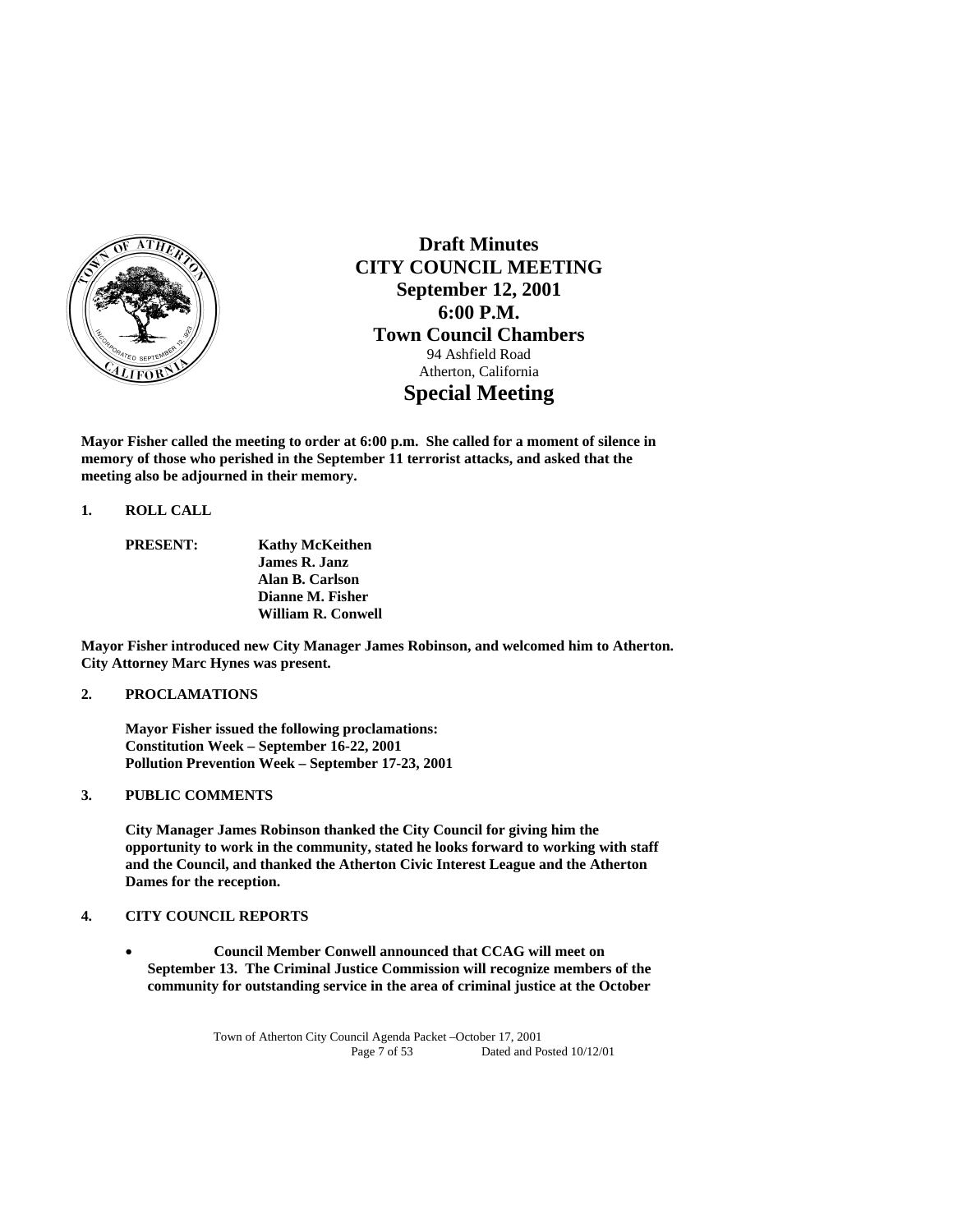**Council of Cities meeting in Half Moon Bay. Council Member Conwell will emcee the event.** 

- **Vice Mayor Carlson reported that the General Plan Committee met September 5th to review the draft housing element update. This item will come before the City Council in detail. He reported that the State Department of Parks and Recreation has responded to the Town's application for funds for the Town Hall project. He will be discussing this with the City Manager.**
- **Council Member McKeithen announced that the San Mateo County Office of Emergency Services has made available actions being taken by the County as a result of the terrorist attacks. She also reported on the Atherton Channel walk that she took recently along with the Mayor, Planning Commissioner Phil Lively, and City Manager James Robinson. She asked Public Works Director Cliff Temps to look into certain items regarding the Channel including obtaining a list of Atherton Channel District taxpayers.**
- **Mayor Fisher announced that the draft EIR for Phillip Brooks School is available for review.**

#### **CONSENT AGENDA**

**MOTION – to approve the Consent Agenda as presented.** 

**M/S Conwell/Carlson Ayes: 5 Noes: 0 Abstain: 0 Absent: 0** 

- **5. ACCEPTED WORK AND AUTHORIZED THE RECORDING OF NOTICES OF COMPLETION ON THE FOLLOWING PROJECTS:** 
	- **A. 2001 Pavement Patching Project No. 01-001**
	- **B. 2001 Crack Sealing Project No. 01-002**

## **6. ADOPTED RESOLUTION NO. 01-15 FOR STREET STRIPING**

 **Adopted Resolution No. 01-15, declaring that the public interest and necessity demand immediate expenditure of public money to provide pavement markings necessary to safeguard life without complying with the competitive bidding provisions of California Public Contracting statutes, and authorized the negotiation of a contract for the 2001 Pavement Marking Project No. 01-004.** 

#### **REGULAR AGENDA**

**7. PRESENTATION OF PROPOSAL FOR THE POLICE DEPARTMENT COMMUNICATIONS CENTER REMODEL AND TOUR OF EXISTING CENTER BY CONSULTANT DAN WHITE**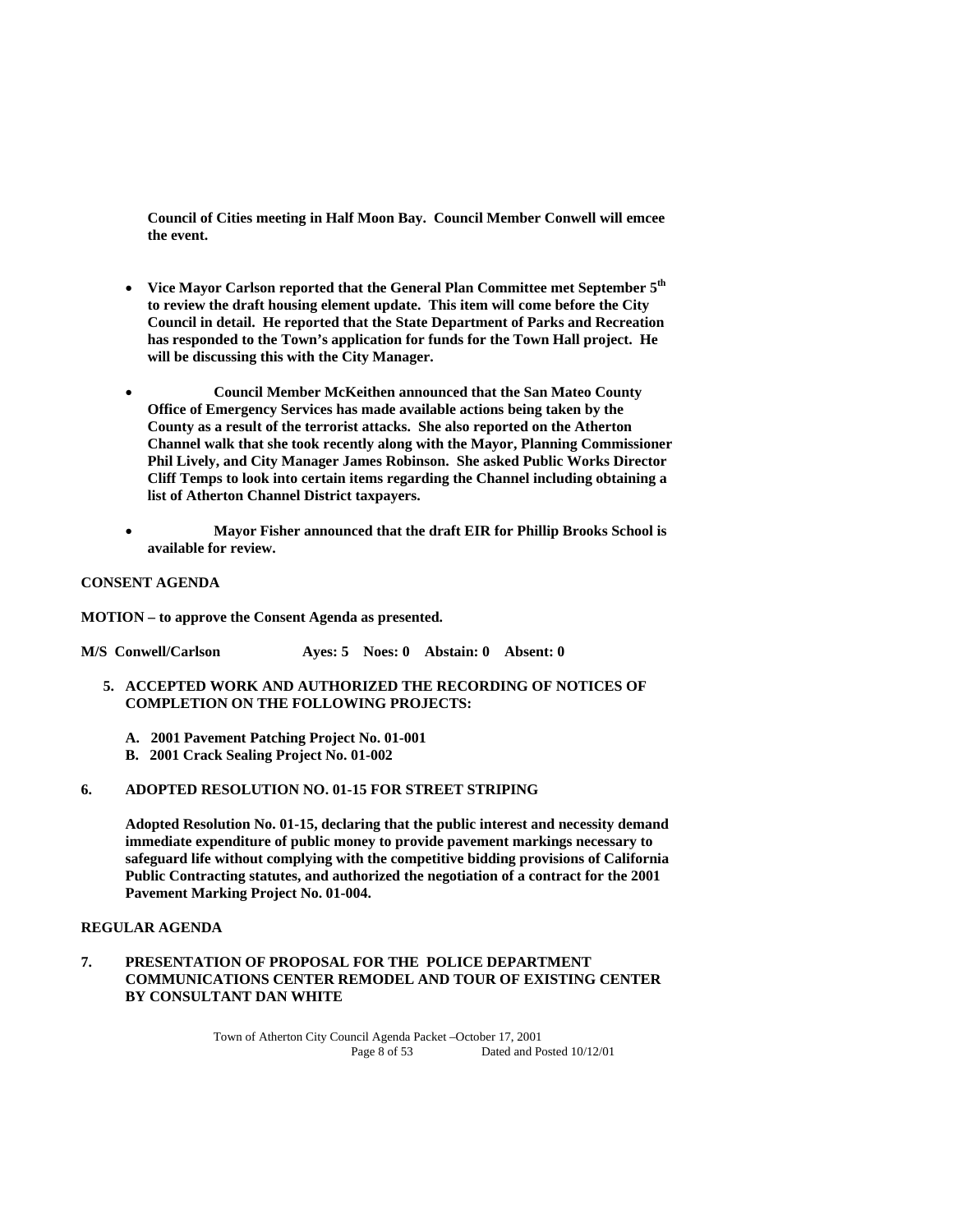**Police Chief Robert Brennan gave a brief overview of the requirements of the Block Grant which is proposed to fund the upgrade of the Police Department Communications Center. The Police Chief introduced Dan White, consultant with Specialized Communications Services, who was hired by the Town to design the Communications Center remodel. Mr. White gave a power point presentation and discussed the need for improving the ergonomic design of the Communications Center along with the changes necessary for new technology. Approximately \$68,000 is proposed to be spent from the Grant. At this point, a tour was taken of the current Communications Center.** 

#### **CLOSED SESSION**

**The Council adjourned to Closed Session at 7:00 p.m.** 

**8. CONFERENCE WITH LEGAL COUNSEL - EXISTING LITIGATION pursuant to Government Code Section 54956.9 (a)** 

> **Town of Atherton v. Thomas E. Bacon Thomas E. Bacon v. Town of Atherton**

**9. RECONVENE TO OPEN SESSION** 

 **The Council reconvened to Open Session at 7:15 p.m. Instructions were given to the City Attorney regarding the above matter of Town of Atherton v. Thomas E. Bacon and Thomas E. Bacon v. Town of Atherton.** 

#### **ADJOURN**

**The meeting adjourned at 7:15 p.m.** 

**Respectfully submitted,** 

**\_\_\_\_\_\_\_\_\_\_\_\_\_\_\_\_\_\_\_\_\_\_** 

**Sharon Barker City Clerk**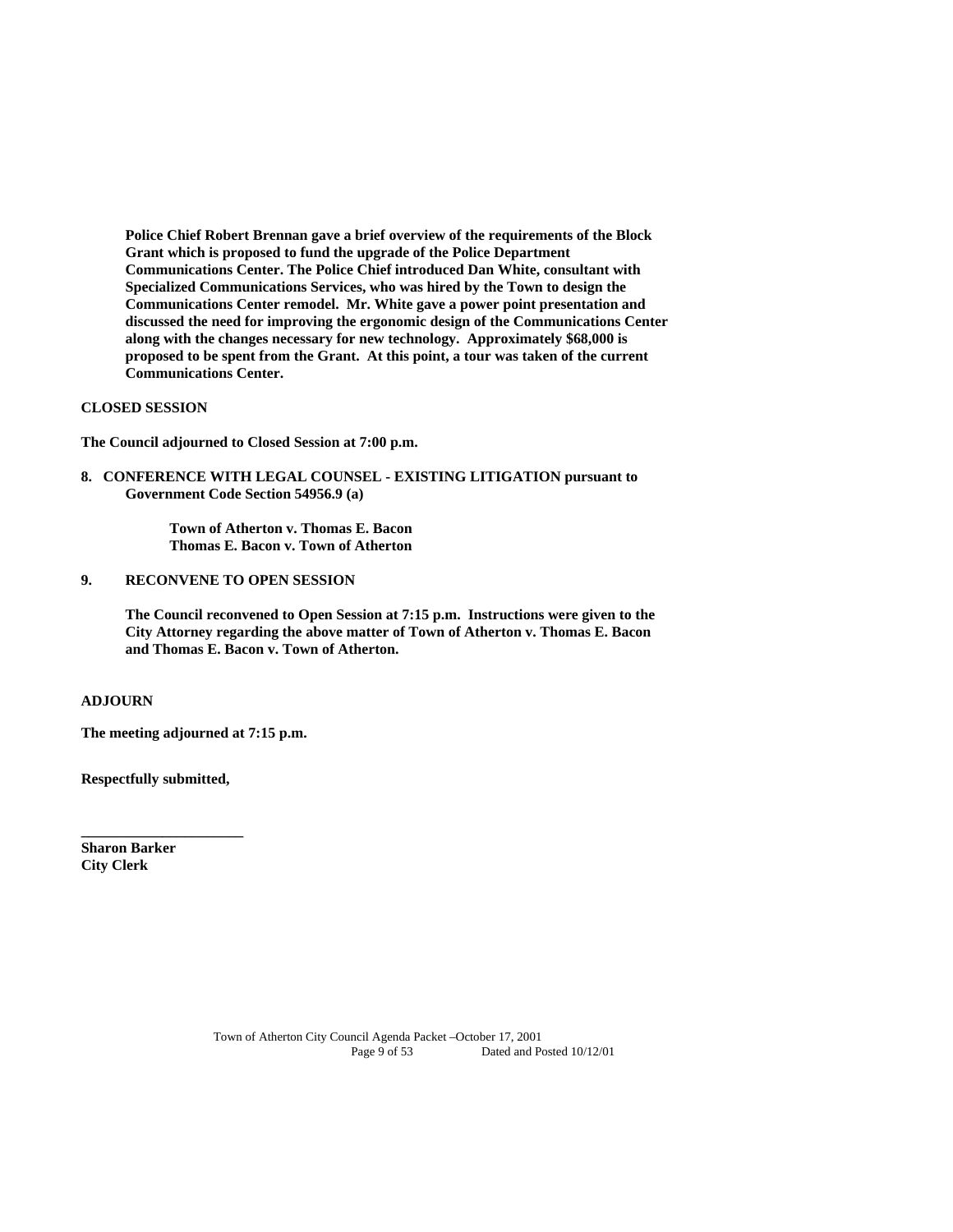

**Draft Minutes CITY COUNCIL MEETING September 19, 2001 5:30 P.M. Meeting Room Administrative Offices**  91 Ashfield Road Atherton, California **Special Meeting** 

**Mayor Fisher called the meeting to order at 5:30 p.m.** 

**ROLL CALL** 

**PRESENT: Kathy McKeithen James R. Janz Alan B. Carlson Dianne M. Fisher William R. Conwell** 

## **CLOSED SESSION**

 **The Council adjourned to closed session at 5:35 p.m.** 

## **RECONVENE TO OPEN SESSION**

 **The Council reconvened to open session at 6:55 p.m. The following action was taken:** 

**A. CONFERENCE WITH LABOR NEGOTIATOR – Labor Negotiations pursuant to Government Code Section 54957.6 Agency Negotiator: James H. Robinson, City Manager Employee Organization: Local Union 856 Non-management miscellaneous employees** 

 **Instructions were given to the City Manager.** 

 **B. CONFERENCE WITH LABOR NEGOTIATOR – Labor Negotiations pursuant to Government Code Section 54957.6 Agency Negotiator: James H. Robinson, City Manager Employee Organization: Management** 

 **Instructions were given to the City Manager.**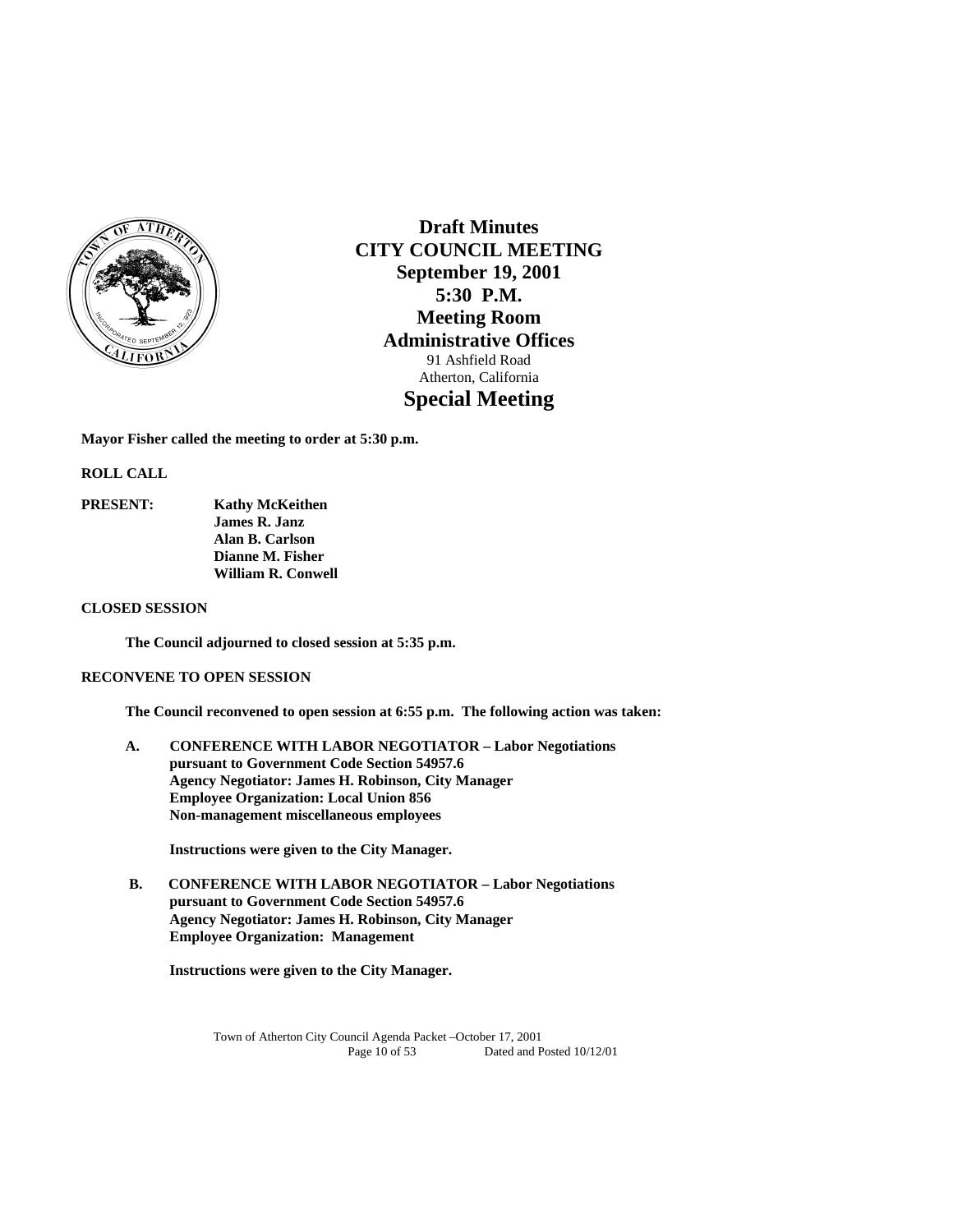**C. CONFERENCE WITH LEGAL COUNSEL – Anticipated Litigation pursuant to Government Code Section 54956.9(b): One potential case.** 

 **Instructions were given to the City Attorney.** 

**D. CONFERENCE WITH LEGAL COUNSEL – Existing Litigation pursuant to Government Code Section 54956.9(a): Patricia O'Neal v. Town of Atherton** 

**Instructions were given to the City Attorney.** 

#### **ADJOURN**

 **The meeting adjourned at 7:00 p.m.** 

**Respectfully submitted,** 

**Sharon Barker, City Clerk** 

**\_\_\_\_\_\_\_\_\_\_\_\_\_\_\_\_\_\_\_\_\_\_\_\_\_\_\_**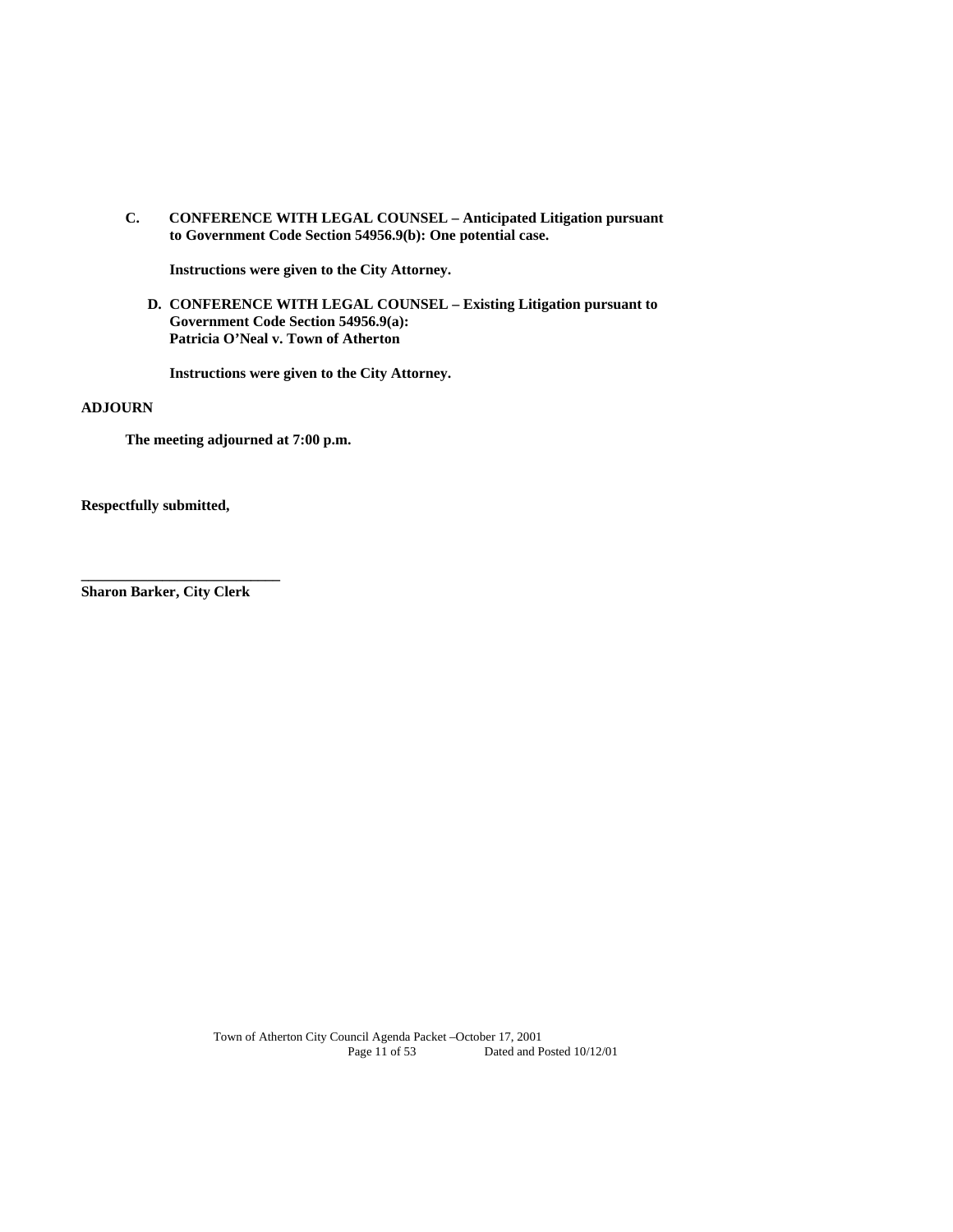

## **Draft Minutes CITY COUNCIL/ATHERTON CHANNEL DRAINAGE DISTRICT MEETING September 19, 2001 7:00 p.m.**

**TOWN COUNCIL CHAMBERS** 94 Ashfield Road Atherton, California

## **REGULAR MEETING**

 **Mayor Fisher called the meeting to order at 7:05 p.m.** 

**1. ROLL CALL** 

 **PRESENT: Kathy McKeithen James R. Janz Alan B. Carlson Dianne M. Fisher William R. Conwell** 

**City Manager Jim Robinson and City Attorney Marc Hynes were also present.** 

## **2. PRESENTATIONS**

 **Mayor Fisher issued a proclamation recognizing the Alzheimer's Association Annual Walk, October 6, 2001.** 

**Mayor Fisher proclaimed October 2, 2001 as Walk and Bike to School Day. Police Officer Pilar Ortiz announced that the Police Department is conducting various activities to emphasize safety for children walking and biking to school.** 

## **3. COUNCIL REPORTS**

- **Council Member Conwell reported on the Criminal Justice meeting where Supervisor Rose Jacob Gibson gave a presentation on the mentoring program. Four individuals or organizations who have made contributions in the criminal justice area will be recognized at the October Council of Cities meeting in Half Moon Bay. He also reported that the Waste Reduction Committee met, and the Town has now met the requirements of AB939.**
- **Vice Mayor Carlson reported that the General Plan Committee will hold a special meeting on September 25 to review the draft Housing Element Update. He**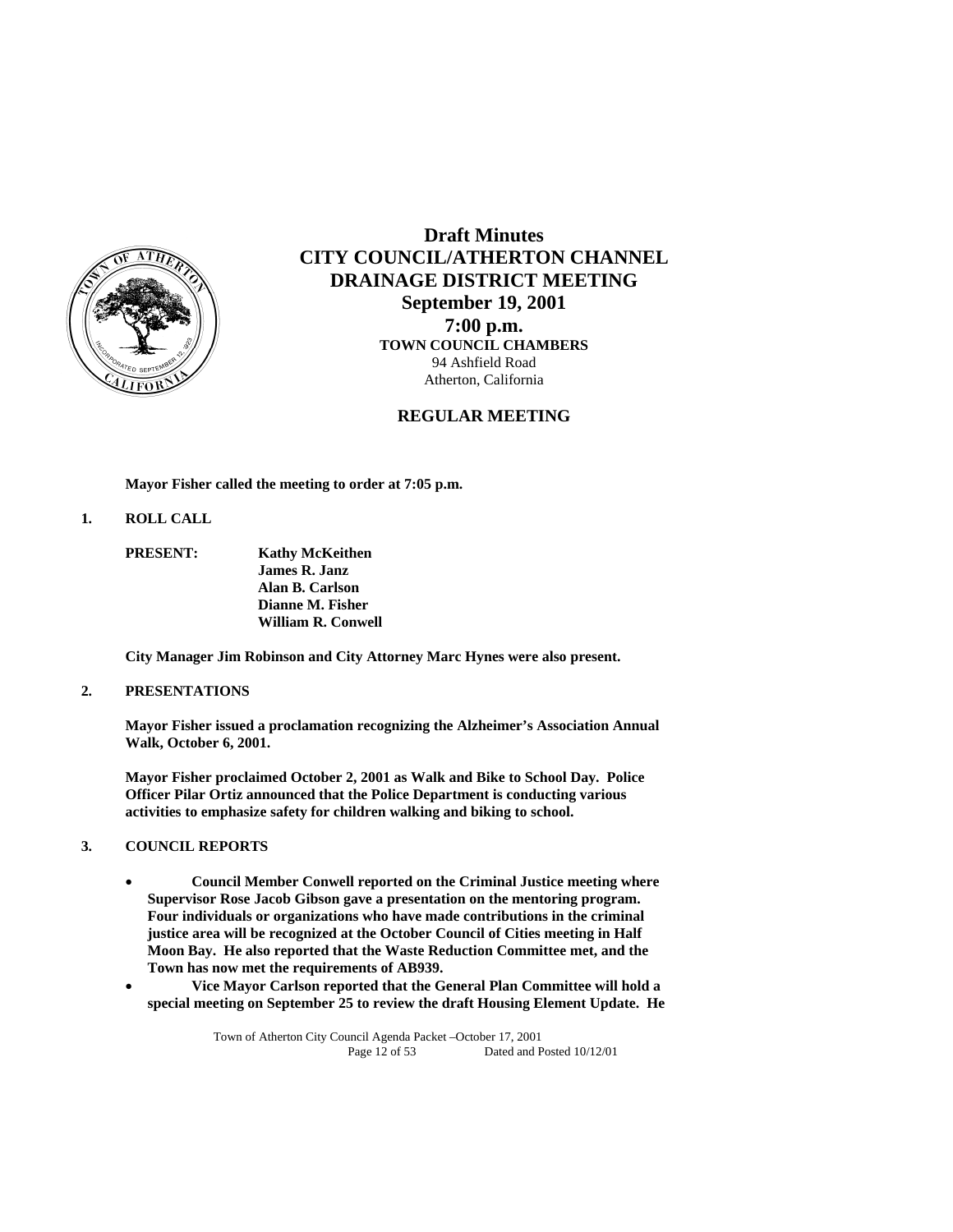**stated that the Committee is requesting authorization from the Council to consider several items. This will be discussed later on the agenda.** 

- **Council Member Janz announced that the next Council of Cities dinner meeting will be held in Belmont on September 28th, at the Iron Gate Restaurant. He asked Building Official Mike Hood to return to the Council at the next meeting with a report on the length of time it takes to issue a building permit.**
- **Council Member McKeithen reported that the Office of Emergency**  Services will meet Thursday, September 20<sup>th</sup> at 5:00 p.m. in the Jury Assembly **Room, Justice Center, Redwood City. She asked Public Works Director Cliff Temps to comment on the possible undermining of the roadway along the Atherton Channel at the intersection of Walsh and Reservoir Roads. He stated that the road does not show much deterioration from last year, and that Public Works will be monitoring it for problems. He said the Town does have an emergency backup plan if necessary to handle erosion.**
- **Mayor Fisher thanked the Dames and other individuals for sponsoring the reception for the new City Manager. She and Police Chief Brennan will attend "Operation Lockdown" on Monday, a Grand Jury forum which will discuss violence in public schools.**

## **4. PUBLIC COMMENTS**

 **The following members of the audience spoke:** 

- **Henry Ilg, 86 Leon Way on the Valparaiso Road Study.**
- **William Awbrey, 86 Rittenhouse Avenue, on the condition of the tennis courts.**
- **Charles Marsala, 33 Emilie Avenue, announced the Atherton Arts Committee is sponsoring "Autumn Stars", a family event, at Menlo Circus Club on Sunday, September 30th.**
- **Mayor Fisher announced the Dames Family Barbecue will be held Sunday at Holbrook-Palmer Park.**
- **City Manager Jim Robinson announced the following items:**

**The General Plan Committee will hold a Special Meeting on September 25th to address the Housing Element Update. The Planning Commission will review the**  Update at their meeting on October 24<sup>th</sup>. Public hearings will be held by both the **Planning Commission and the City Council in January or February.** 

**The Council was asked to consider holding a special meeting on October 10th to continue items from today's earlier closed session. The Council agreed to meet on October 10th at 8:30 a.m.** 

 **The regular City Council meeting scheduled for November 21st is the day before Thanksgiving. The Council cancelled the November 21st meeting and scheduled a special meeting for Tuesday, November 6th.**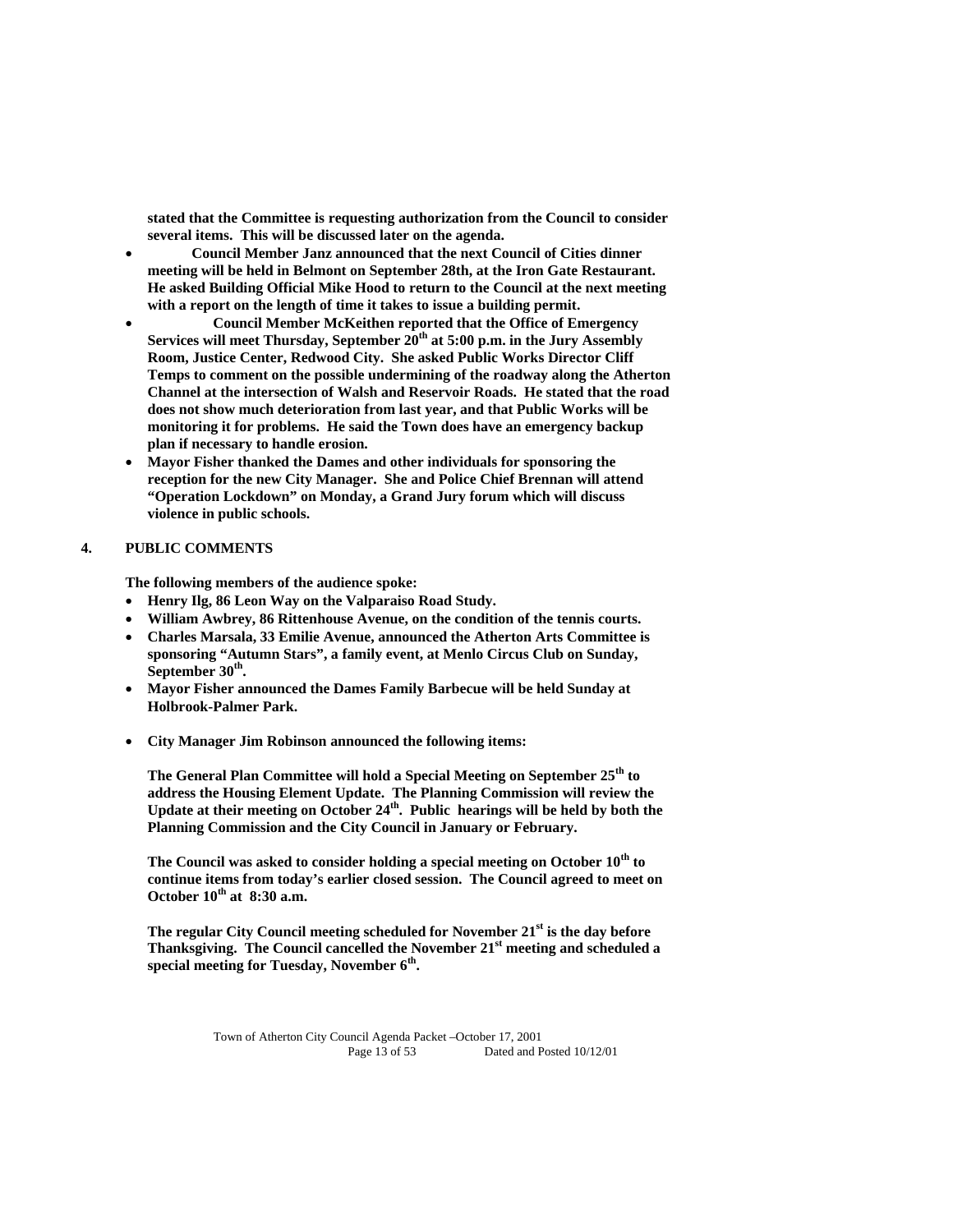**The City Manager responded to Council Member McKeithen's questions regarding the bills and claims on the consent agenda.** 

- **Police Chief Brennan thanked Council Member McKeithen for donating flags to the Police Department. A tentative agenda for two Town meetings has been set for October**  23<sup>rd</sup> at Las Lomitas School, and on October 25<sup>th</sup> at Encinal School. Items to be addressed **include the Town's disaster program, police response to school violence, burglary prevention, and critical incident aftermath training. Mailers will be sent to all Atherton residents. The meetings will also be announced in the Athertonian and on the Town website. The Police Department Annual Report was handed out to the Council. A copy will be put on the website, and placed at the Atherton Library.**
- **5. COMMUNITY ORGANIZATION ROUNDTABLE REPORT City staff will appoint a month of the year to each group to utilize this forum. The City Council will review this at the end of a year.**

#### **CONSENT CALENDAR**

**Council Member McKeithen asked for some clarification on certain items on the Consent Agenda. She asked the City Attorney, in regards to awards of contracts, to review contracts before they are brought before the Council, for approval not only as to legal form, but also as to legal subject matter.** 

 **MOTION – Approved Consent Agenda with the exception of Item 16 which was removed and placed at the end of the Regular Agenda.** 

**M/S Carlson/McKeithen Ayes: 5 Noes: 0 Abstain: 0 Absent: 0** 

- **6. APPROVED MINUTES OF REGULAR MEETING OF JULY 18, 2001**
- **7. APPROVED BILLS AND CLAIMS FOR JULY 13, 2001 THROUGH SEPTEMBER 10, 2001 IN THE AMOUNT OF \$1,526,346.84**
- **8. ACCEPTED QUARTERLY INVESTMENT REPORT FOR QUARTER ENDED JUNE 30, 2001**
- **9. ADOPTED ORDINANCE NO. 526, AMENDING CHAPTER 15.40 OF THE ATHERTON MUNCIPAL CODE RELATING TO CONSTRUCTION NOISE AND THE PICKUP OF MATERIALS AND EQUIPMENT**

## **10. ADOPTED RESOLUTION NO. 01-16, AUTHORIZING CONTINUING APPROPRIATIONS FOR 2000/01 CARRY-OVER BUDGET ITEMS**

**11. ADOPTED RESOLUTION NO. 01-17, AUTHORIZING SIGNATURES FOR TOWN BANK ACCOUNTS**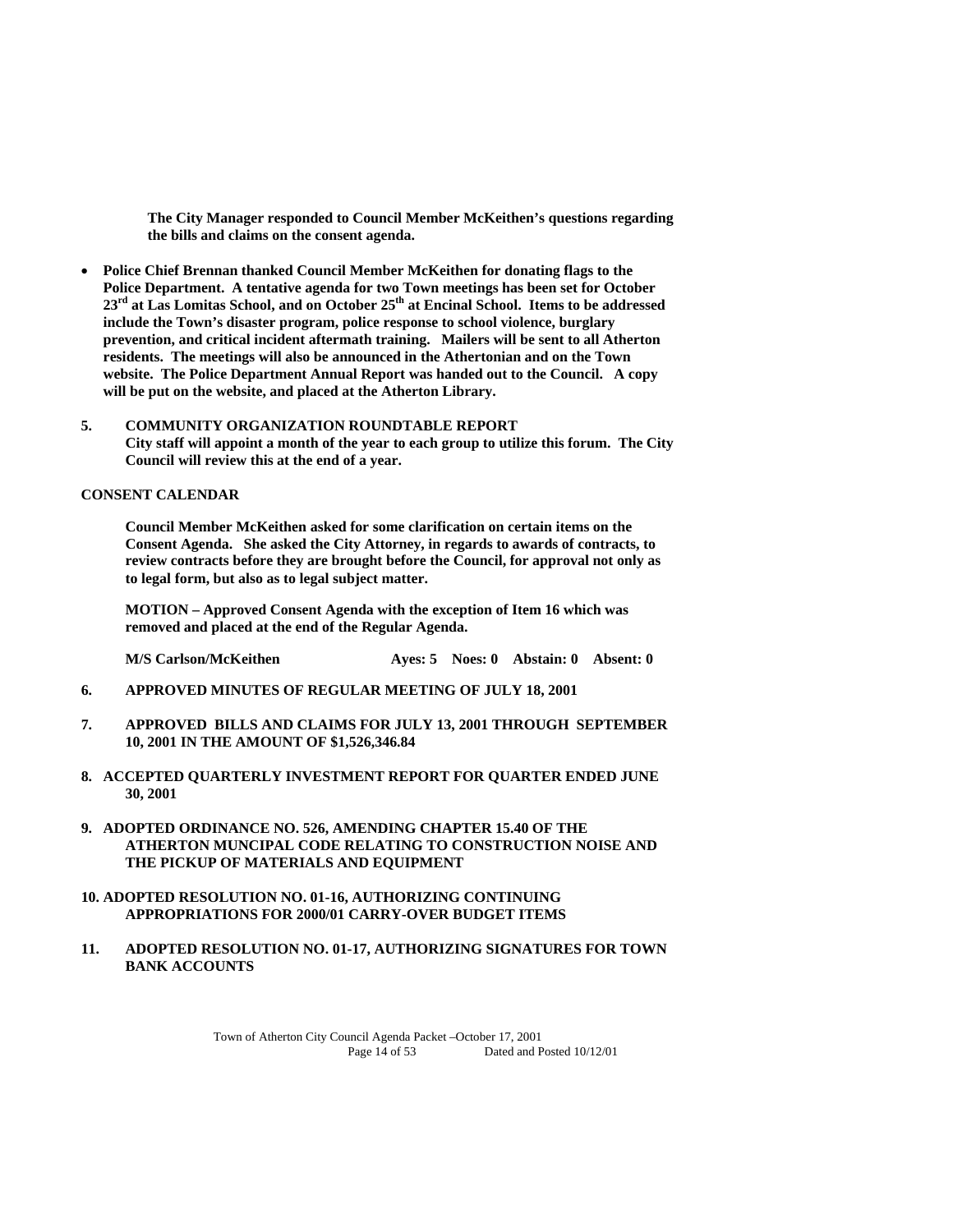## **15. ADOPTION OF RESOLUTION NO. 01-\_\_\_, INTENT TO ABANDON PORTION OF McCORMICK LANE**

**16. ADOPTION OF RESOLUTION NO. 01-\_\_\_, INTENT TO ABANDON PORTION OF FAXON ROAD12. ACCEPTED LOCAL LAW ENFORCEMENT BLOCK GRANT AWARD OF \$9,974.00 TO PLACE POLICE OFFICERS IN LOCAL SCHOOLS** 

- **18.13. DECLARED MISCELLANEOUS CASH AS UNCLAIMED AND AUGMENTED POLICE DEPARTMENT BUDGET IN THE AMOUNT OF \$3,441.84**
- **14. SET PUBLIC HEARING DATE FOR THE FIRST CITY COUNCIL MEETING IN NOVEMBER FOR APPEAL OF PLANNING COMMISSION DECISION AND CONSIDERATION OF VESTING TENTATIVE MAP – 19 SARGENT LANE**
- **15. APPROVED PLANS AND SPECIFICATIONS, AND AWARDED CONTRACT TO NEXGEN BUILDERS IN THE AMOUNT OF \$234,651.00 FOR HOLBROOK-PALMER PARK PLAY AREA RENOVATION PROJECT 01-005**
- **17. APPROVED LETTER IN RESPONSE TO GRAND JURY LETTER REGARDING PET OVERPOPULATION PROGRAM**

## **PUBLIC HEARINGS**

**1918. PUBLIC HEARING OF AN ORDINANCE AMENDING THE ATHERTON MUNICIPAL CODE LIMITING THE AREA IN WHICH A BASEMENT CAN BE CONSTRUCTED TO THE BUILDABLE AREA OF THE LOT** 

**Building Official Mike Hood introduced this item, which has been approved by the Planning Commission. Discussion ensued regarding basements being built under accessory structures. Council Member McKeithen expressed concerns that under the proposed ordinance, Heritage trees may still not be protected. She stated the need for a professional tree specialist to advise the Town on preparing an ordinance which would protect Heritage trees. Vice Mayor Carlson noted that residents of the Gates Community had expressed concerns that basements being allowed within ten feet of the property line, such as basements under accessory structures, may damage Heritage trees on neighboring properties. Council Member Janz stated that regarding Section 1 of the proposed ordinance, it was not his intention that the provision for no basements being allowed to extend outside the footprint of the main building or accessory structure except for stairways and light wells, be allowed by a conditional use permit. He suggested moving the second sentence in the paragraph under Section 1 to the end of the paragraph. Council Member Conwell asked if there is a limitation on the depth of a basement at the current time. Building Official Mike Hood stated there is not. Mayor Fisher recommended that this issue be sent back to the General Plan Committee for review of the allowable depths of basements and the protection of Heritage trees.** 

> Town of Atherton City Council Agenda Packet –October 17, 2001 Page 15 of 53 Dated and Posted  $10/12/01$

**Formatted:** Bullets and Numbering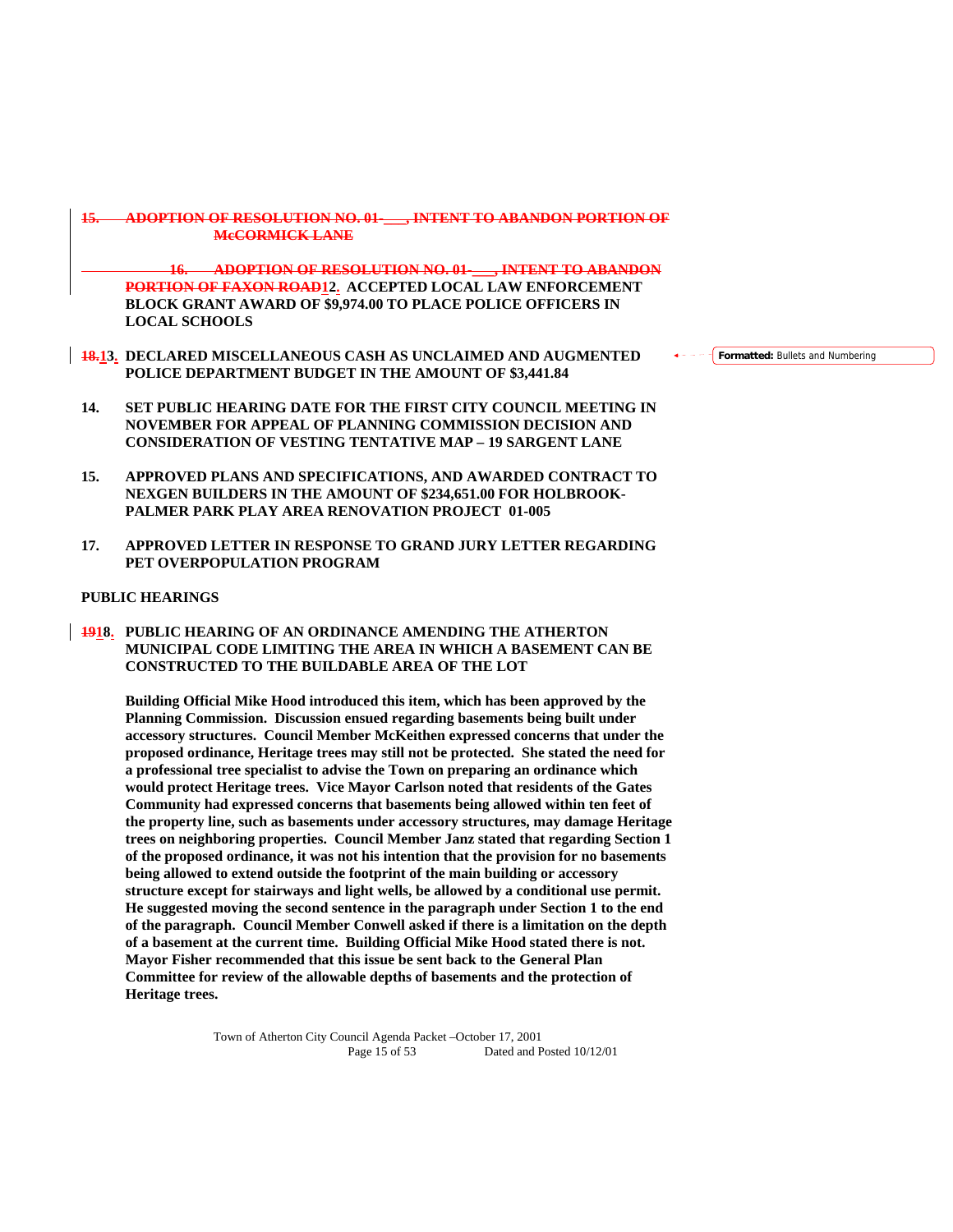**Mayor Fisher opened the public hearing. There were no public comments. The public hearing was closed.** 

**MOTION - Send the proposed ordinance back to staff to review the issues of 1) limitations on the depth of basements, 2) basements constructed under accessory structures, and 3) protection of Heritage trees.** 

 **M/S Carlson/Conwell Ayes: 2 (Conwell, Carlson) Noes: 3 (Janz, McKeithen, Fisher) Abstain: 0 Absent: 0** 

 **MOTION FAILED.** 

**MOTION – Refer the proposed ordinance limiting the area in which a basement may be constructed back to the General Plan Committee to discuss the issues of 1) total allowable basement depths, 2) basements constructed under accessory structures, and 3) the issue of protecting Heritage trees that are in an area where the building or structure may be located but which may impact a Heritage tree nearby.** 

 **M/S Janz/Carlson Ayes: 5 Noes: 0 Abstain: 0 Absent: 0** 

### **REGULAR AGENDA**

## **19. MONTHLY FINANCIAL REPORT FOR AUGUST 2001**

 **Interim Finance Director Bill Yeomans presented the monthly financial report for the month of August 2001. The format for this report is similar to the budget document. This will be an established report put on the consent calendar at each future regular City Council meeting. He discussed revenues and expenditures reflected in the report. Finance will provide fund balance reports when the final audit reports are completed. Council Member McKeithen asked to have a commentary on each report describing any unusual situations.** 

## **21.20. CONSIDERATION OF DRAFT AGREEMENT BETWEEN THE TOWN OF ATHERTON AND MENLO SCHOOL REGARDING ARTS PROGRAMS**

**City Attorney Marc Hynes explained that a clean copy of the agreement was not included in the packet. He stated that Menlo School Board will be considering this item and will return their comments to him. Arts Committee Chair Fran Eastman asked the Council to expedite this issue. Council concurred to address the agreement at the October 10 special City Council meeting.** 

## **2122.. APPROVAL OF POLICE COMMUNICATIONS CENTER REMODEL IN AN AMOUNT NOT TO EXCEED \$68,137.00**

**This item would approve funding for the proposed Police Department Communications Center remodel using grant funds from the California Law**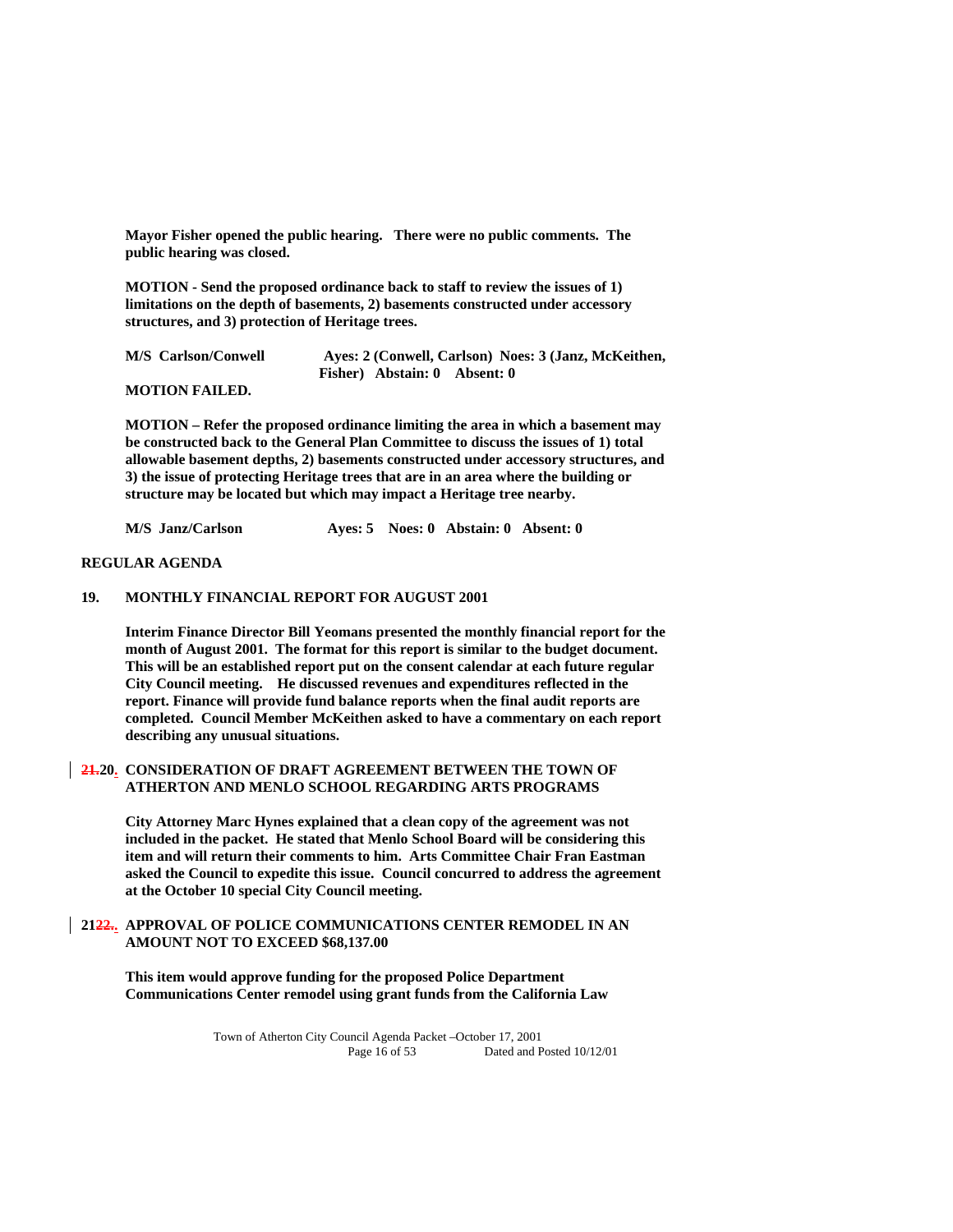**Enforcement Equipment Grant. Council Member Conwell asked if there are different requirements on the expenditure of grant funds as opposed to the expenditure of other town monies. He stated concerns with the fact that this project did not go to formal bid. Police Chief Brennan stated that only one response was received as a result of the bid put out by the consultant for the project, Dan White. City Attorney Marc Hynes stated that a decision was made by the Council in March to sole-source the project. City Manager Jim Robinson explained that sole-sourcing of police communications projects is not unusual. Chief Brennan explained that the Town has already received the grant funds which are to be used for technology which enhances law enforcement. The remainder of the grant funds will be used for police portable radios, pursuit "stop sticks", and a thermal imager.** 

 **MOTION – to approve the project for the Dispatch Center remodel as designed by Specialized Communications Services, for an amount not to exceed \$68,137.00, to be funded by the California Law Enforcement Equipment Grant.** 

 **M/S McKeithen/Carlson Ayes: 5 Noes: 0 Abstain: 0 Absent: 0** 

## **22. INTRODUCTION AND FIRST READING OF ORDINANCE NO. 527 AMENDING THE ATHERTON MUNICIPAL CODE RELATED TO ALARM FEES**

**This ordinance will amend Section 8.04.070 of the Atherton Municipal Code to impose a service charge for false alarms on a fiscal year basis instead of a calendar year basis. Police Chief Bob Brennan explained that the one first false alarm would be allowed**  without service charge during each fiscal year from July 1<sup>st</sup> through June 30<sup>th</sup>. He **stated that the Radio Alarm System is almost up and running, although no residents have requested the transmitters. Vice Mayor Carlson expressed concerns that at some point in the future CSAI would charge for their service. The Police Chief stated that the Town has an agreement to allow them to use the tower for their antenna.** 

**Council Member McKeithen asked that when the City Council receives amended resolutions or ordinances, to please bold or show changes along with the amended copy.** 

**Discussion ensued regarding the time frame for charging for the second false alarm. The Council concurred that the resolution establishing the fees will take effect upon the date the ordinance will be effective.** 

 **MOTION – introduce Ordinance No. 527, amending Section 8.04.070 of the Atherton Municipal Code relating to service charges for false alarms, and waive further reading.** 

 **M/S** Janz/Conwell **Ayes: 5 Noes: 0 Abstain: 0 Absent: 0** 

## **23. ADOPT RESOLUTION ESTABLSHING SERVICE CHARGES FOR POLICE DEPARTMENT ALARM FEES**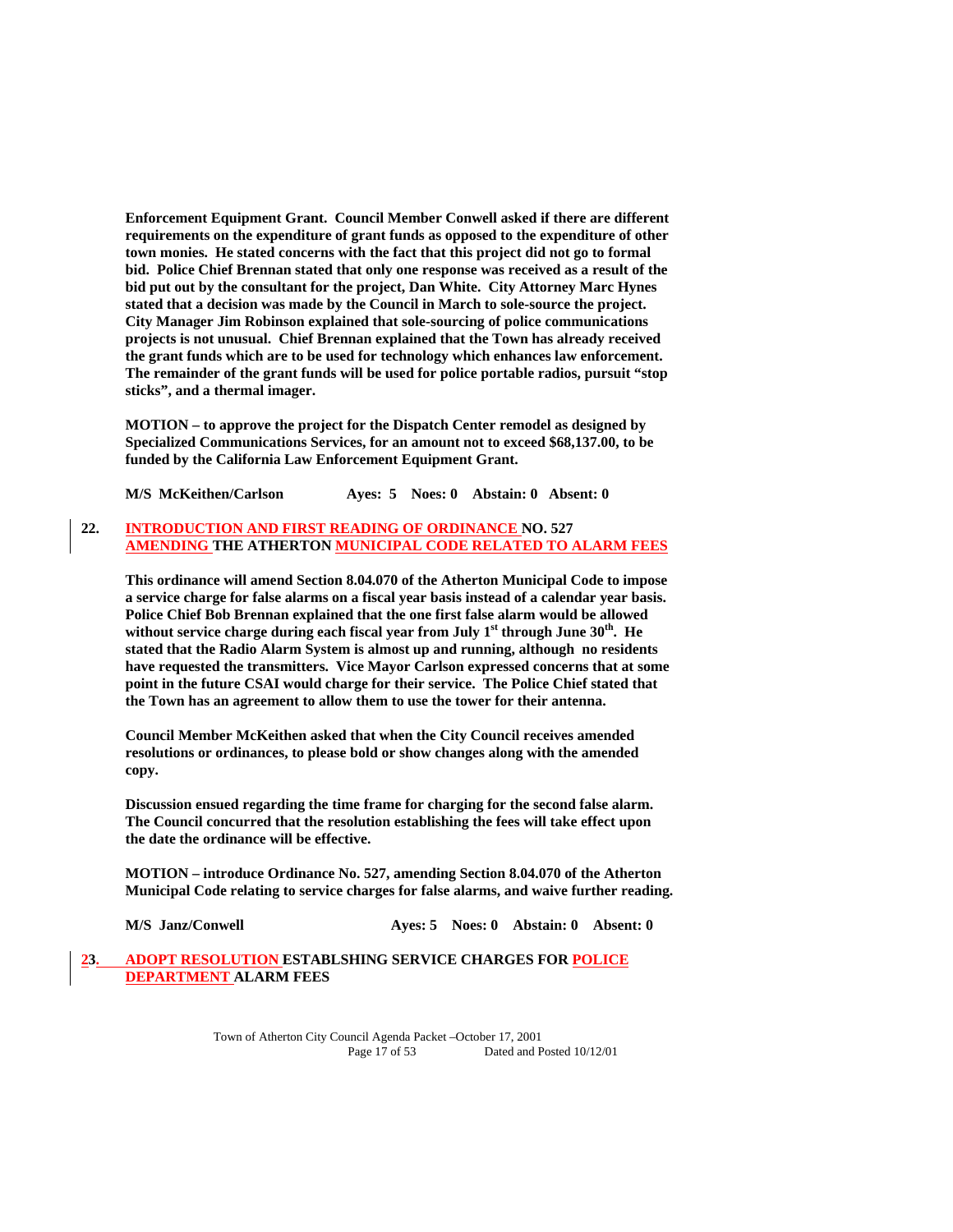**A corrected copy of the proposed resolution establishing service charges for alarm fees was handed out.** 

 **MOTION - Adopt Resolution No. 01-18, relating to charges for public services, which amends Resolution 00-13, to establish a service charge of \$100 for each false alarm in any fiscal year as authorized by subsection C of section 8.04.070 of the Atherton Municipal Code. Section 3 of Resolution No. 01-18 to read "The foregoing fees shall be effective upon the effective date of Ordinance No. 527 and shall be applicable to all applications filed after that date."** 

 **M/S Janz/Conwell Ayes: 5 Noes: 0 Abstain: 0 Absent: 0 9:15 P.M. 23. DISCUSSION AND POSSIBLE ACTION – PRIORITIZING CAPITAL IMPROVEMENTS/STREET PROJECTS FOR FISCAL YEAR 2001/02 BUDGET**

## **24. ACCEPTANCE OF STATUS REPORT BY CITY MANAGER OF ANNUAL REVIEW OF LITTLE LEAGUE COMPLIANCE WITH PARK LICENSE AGREEMENT**

**City Manager Jim Robinson presented this item as a status report, stating that this item will go back to the Park and Recreation Commission for their approval.** 

**Council McKeithen asked if the Town is responsible for maintaining sprinklers or just notifying Little League of maintenance needs. The City Manager stated that required maintenance is to be reimbursed by Little League.** 

 **The following member of the audience spoke: Robert Simonds, 26 Wilburn, President of Holbrook-Palmer Park Foundation** 

 **MOTION – to approve the City Manager's staff report as presented, on the annual review of compliance with the Little League agreement.** 

**M/S Carlson/McKeithen Ayes: 5 Noes: 0 Abstain: 0 Absent: 0** 

## **16. APPROVAL OF GENERAL PLAN COMMITTEE REQUEST TO CONSIDER VARIOUS ITEMS: TO CONSIDER TRUCK REGULATIONS ON CITY STREETS; TIMING OF EXCAVATION AND FOUNDATION PERMITS; AND REGULATIONS REGARDING COVERING OF DIRT STOCKPILES DURING CONSTRUCTION**

**Council Member Janz requested that this item be removed from the Consent Agenda and considered under the regular agenda. It was his feeling that the General Plan Committee should have the ability to consider matters without getting approval of the City Council. Council Member Carlson expressed concerns that the General Plan Committee may address issues and incur costs without Council authorization.**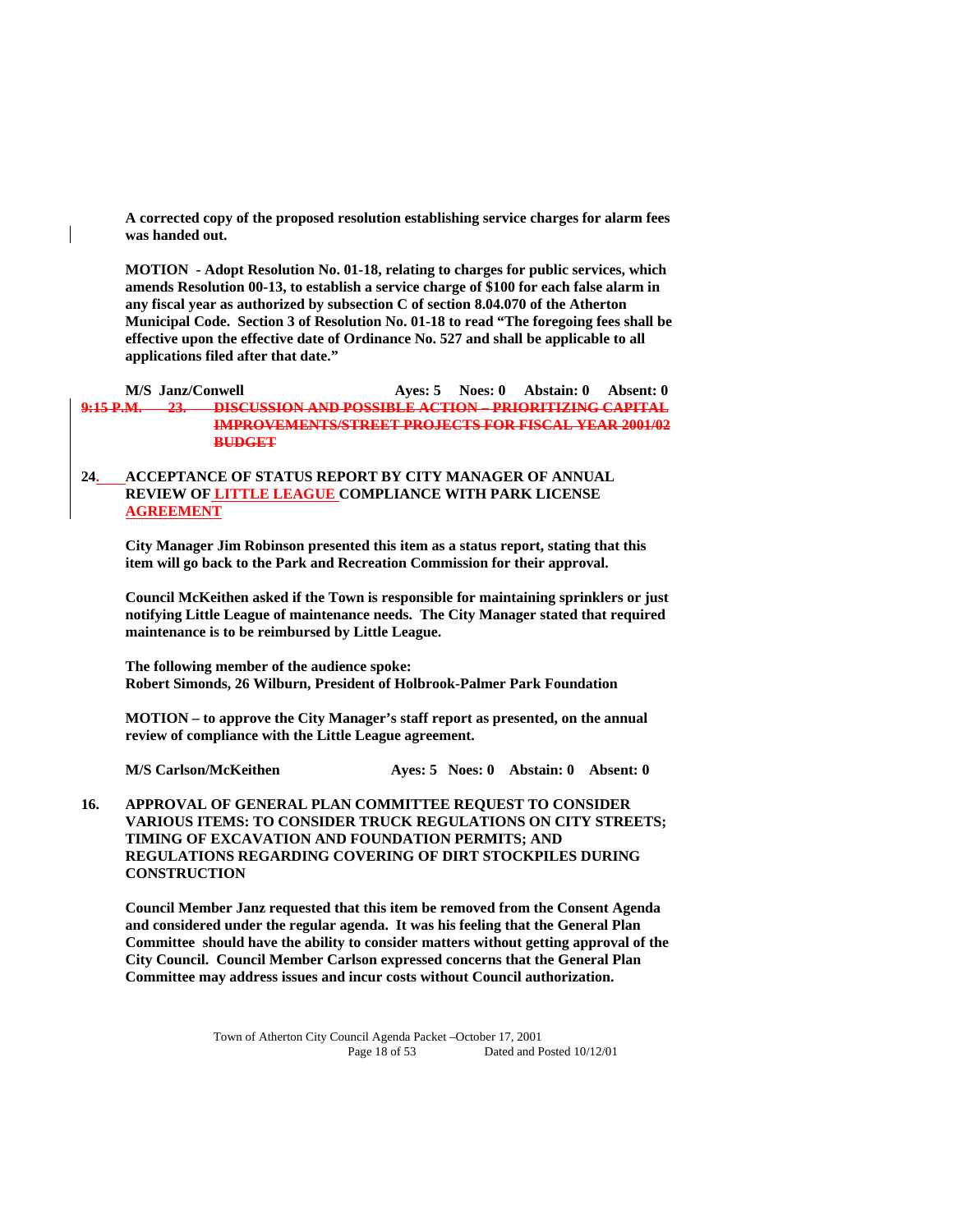**MOTION – to authorize the General Plan Committee, utilizing city staff, to review Item 1, truck regulations on city streets, and Item 2, timing of excavations and foundation permits; and to authorize the review of Item 3, regulations regarding covering of dirt stockpiles during construction, without causing any expense or staff time.** 

**M/S Carlson/McKeithen Ayes: 5 Noes: 0 Abstain: 0 Absent: 0** 

## **25. PUBLIC COMMENTS**

**There were no public comments.** 

#### **26. ADJOURN**

 **The meeting adjourned at 9:30 p.m.** 

**Respectfully submitted,** 

**Sharon Barker, City Clerk** 

**\_\_\_\_\_\_\_\_\_\_\_\_\_\_\_\_\_\_\_\_\_\_\_\_\_\_\_\_\_\_\_\_**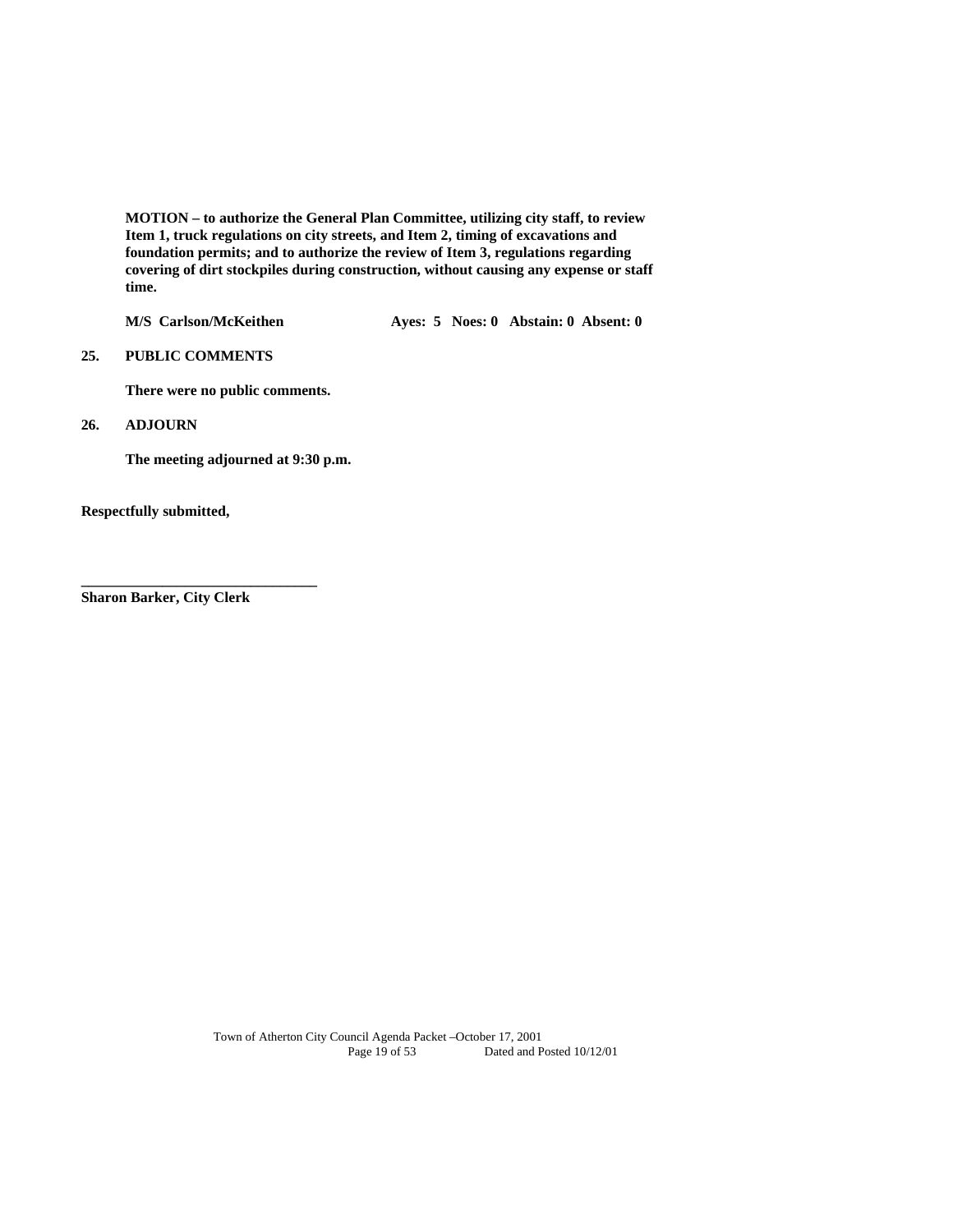Item No. 7

## **TOWN OF ATHERTON**

CLAIMS LIST September 11 through October 10, 2001

| Payroll Checks       | $501291 - 501422$ |        | \$239,637.72 |
|----------------------|-------------------|--------|--------------|
| Electronic Transfers |                   |        | 61,027.36    |
| $A/P$ Checks         | 11227-11413       |        | 600,040.54   |
|                      |                   | TOTAL. | \$900,705.62 |

**I, James H. Robinson, City Manager of the Town of Atherton, do hereby certify under penalty of perjury that the demands listed above, check numbers 501291 – 501422 (Payroll) and 11227-11413 (Accounts Payable), and Electronic Transfers for Employees Federal Payroll Taxes and fees, inclusive, amount to \$900,705.62 are true and correct, and that there are funds for payment.** 

> \_\_\_\_\_\_\_\_\_\_\_\_\_\_\_\_\_\_\_\_\_\_\_\_\_\_\_\_\_\_\_ James H. Robinson City Manager

> \_\_\_\_\_\_\_\_\_\_\_\_\_\_\_\_\_\_\_\_\_\_\_\_\_\_\_\_\_\_\_

The above claims, Payroll check numbers 501291 – 501422, Accounts Payable check numbers 11227 - 11413 and Electronic Transfers for employees federal payroll taxes and fees, amount to \$900,705.62; and are hereby approved for payment.

Mayor, Town of Atherton

#### SOURCE OF FUNDS

| 101 | General Fund                          | \$302,882.69 |
|-----|---------------------------------------|--------------|
| 201 | Special Parcel Tax                    | $\Omega$     |
| 202 | Transportation                        | 104.364.84   |
| 203 | Gas Tax Fund                          | 140.816.43   |
| 210 | Road Construction Impact Fees         | 2,845.00     |
| 401 | <b>General Capital Projects</b>       | $\Omega$     |
| 402 | <b>Storm Drainage</b>                 | 5,000.00     |
| 404 | Park Playground Improvement           | 1,212.09     |
| 610 | Vehicle Replacement                   | 22,532.00    |
| 611 | Computer Maint. & Replacement         | 1.211.50     |
| 612 | <b>Administrative Services</b>        | 3,016.56     |
| 614 | <b>Workers Compensation Insurance</b> | $\Omega$     |
| 715 | <b>Evans Estate</b>                   | 2.843.88     |
| 731 | M-A Little League                     |              |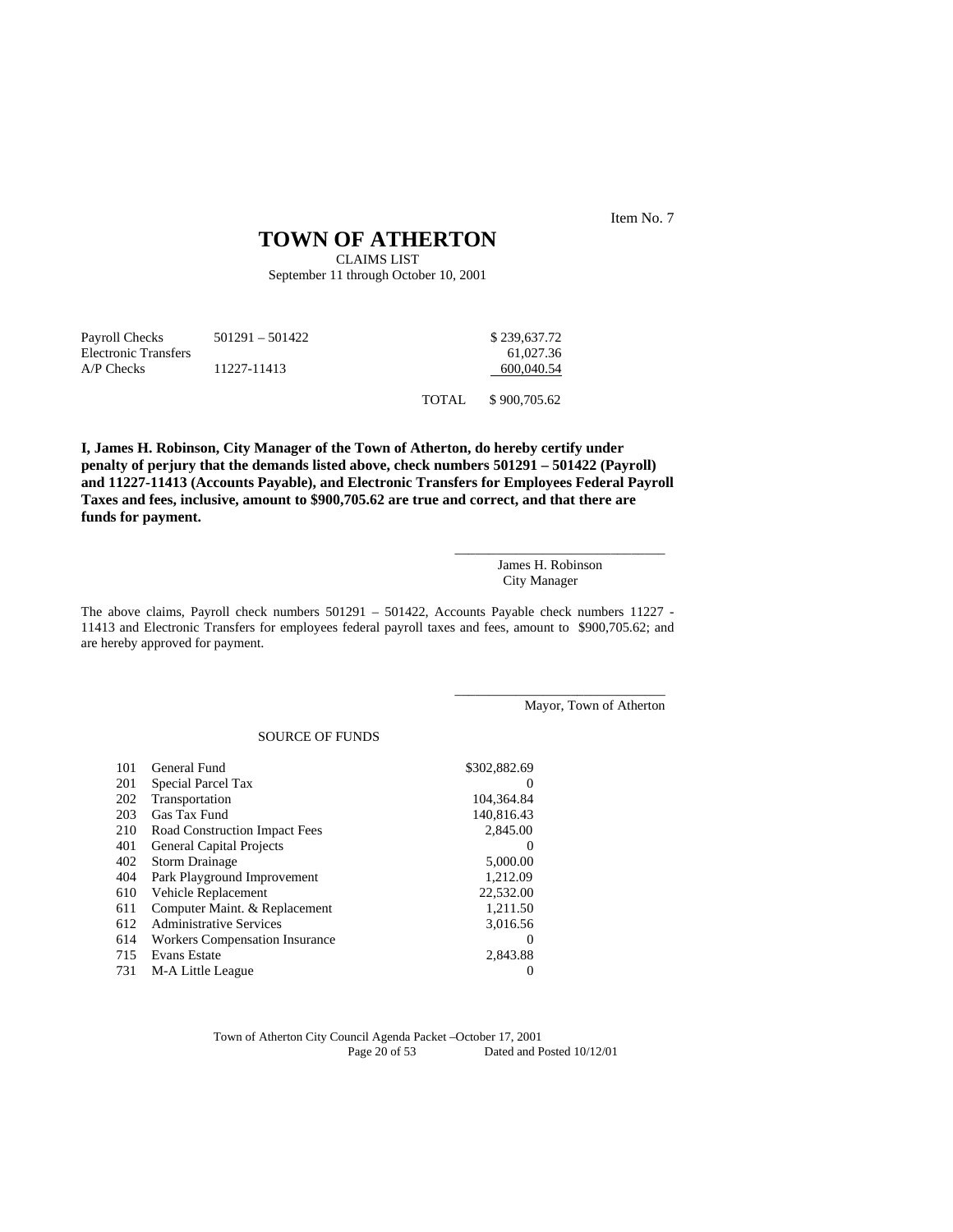| 730 H-P Park Improvement | 582.75    |
|--------------------------|-----------|
| 731 Tree Committee       | 13,092.80 |

TOTAL \$600.040.54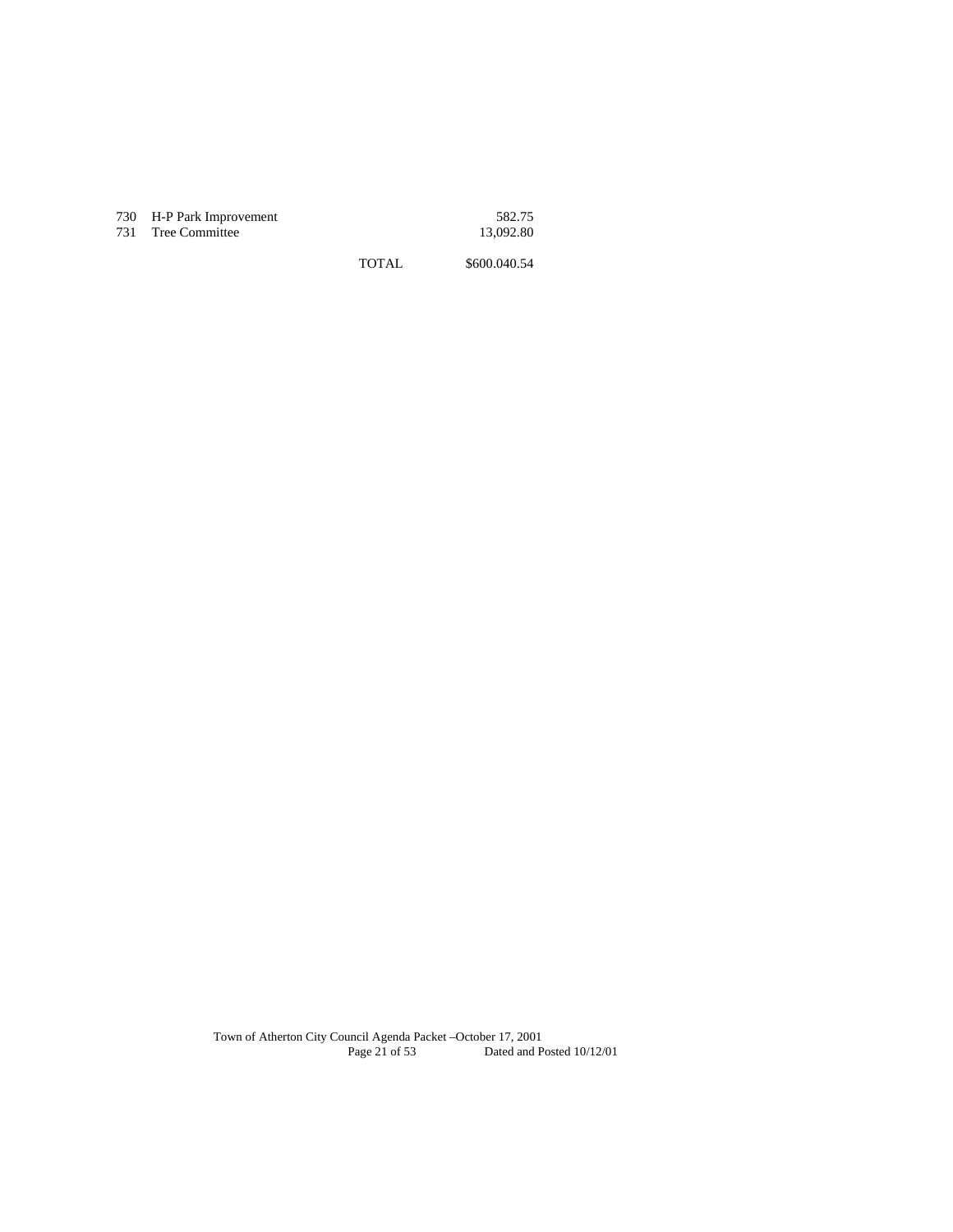**Item No. 8** 



## **CITY COUNCIL STAFF REPORT**

- **TO: HONORABLE MAYOR AND CITY COUNCIL JAMES H. ROBINSON, CITY MANAGER**
- **FROM: BILL YEOMANS, INTERIM FINANCE DIRECTOR**
- **DATE: FOR THE MEETING OF OCTOBER 17, 2001**

**SUBJECT: MONTHLY FINANCIAL REPORT, SEPTEMBER 2001** 

## **RECOMMENDATION:**

Receive and file Monthly Financial Report for September 2001.

## **INTRODUCTION:**

The attached schedules show all revenues and expenditures to the end of September for Fiscal Year 2001-2002 (FY02).

## **ANALYSIS:**

These reports provide an opportunity for Council to see the current financial status of all funds. They also provide staff a forum to discuss any indications that the actuals are better or worse than the original budget.

Analysis of Results

For Atherton as in most cities, revenues run behind expenditures for the first half of the year as the property tax and special parcel tax collections occur in December and April. With three months (25%) of the year completed, the Town has actually received 15% of General Fund estimated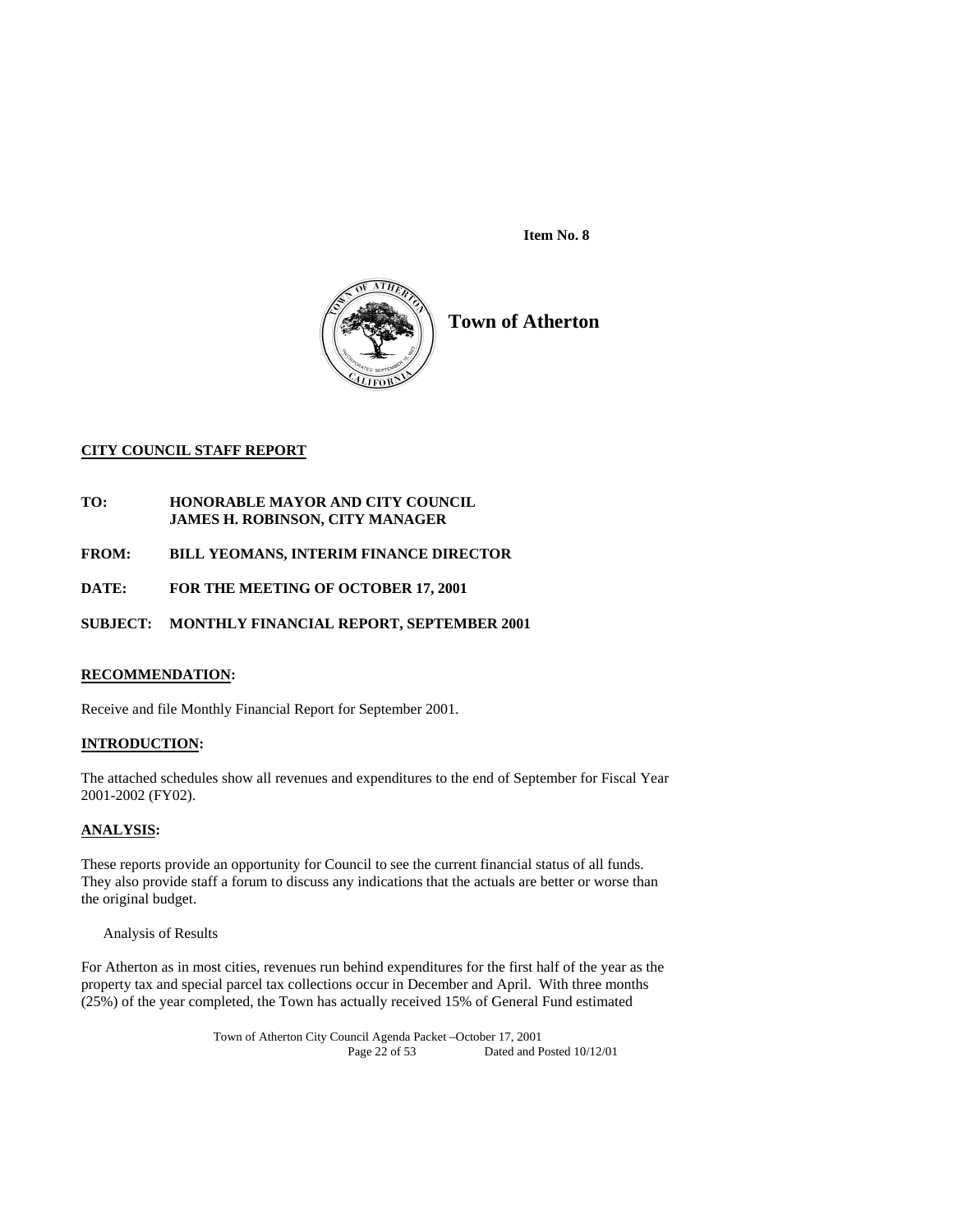revenues. Building Permits (32%) and Park Program Fees (44%) are ahead of schedule, reflecting seasonal summer activity. Sales and Use Tax (14%) and Fines (12%) are lower than anticipated.

Expenditures are within expected levels (16%) except

- 1. The City Council at 53% of budget includes several annual membership payments paid in July and August.
- 2. Insurance deposits are paid at the start of the fiscal year increasing expenditures in two funds: Administrative Services at 55% pays ABAG for liability insurance (\$96,970); Workers Compensation at 47% pays SMCCIG (\$61,691).

The Atherton Audit Committee will meet with the independent auditor on Tuesday October 30 to review a draft of the annual financial report for the year ended June 30. The final report will be distributed to the City Council in November.

## **FISCAL IMPACT:**

Informational only.

Prepared by: Approved by:

Bill Yeomans, Interim Finance Director James H. Robinson, City Manager

\_\_\_\_\_\_\_\_\_\_\_\_\_\_\_\_\_\_\_\_\_\_\_\_ \_\_\_\_\_\_\_\_\_\_\_\_\_\_\_\_\_\_\_\_\_\_\_\_\_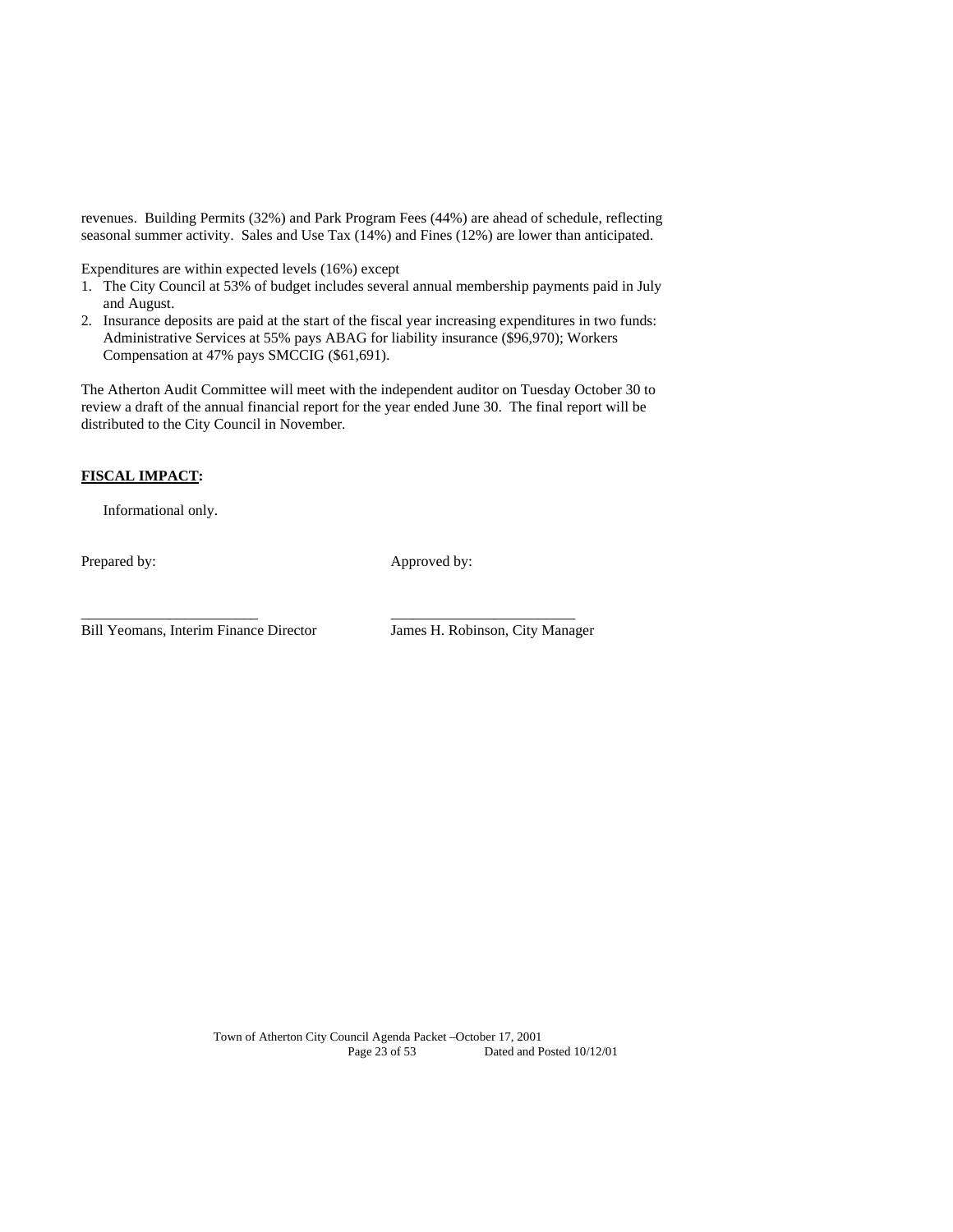



Town of Atherton

## **CITY COUNCIL STAFF REPORT**

**TO: HONORABLE MAYOR AND CITY COUNCIL** 

**FROM: JAMES H. ROBINSON, CITY MANAGER** 

**DATE: FOR THE CITY COUNCIL MEETING OF OCTOBER 17, 2001** 

## **SUBJECT: ADOPTION OF ORDINANCE 527, AMENDING SECTION 8.04.070 OF THE ATHERTON MUNICIPAL CODE RELATING TO SERVICE CHARGES FOR FALSE ALARMS**

## **RECOMMENDATION:**

Adopt Ordinance No. 527, amending Section 8.04.070 of the Atherton Municipal Code relating to service charges for false alarms.

## **DISCUSSION:**

This Ordinance was introduced, and first reading was held, at the regular City Council meeting on September 19, 2001. Further reading was waived. The attached Ordinance is now presented for adoption by the City Council.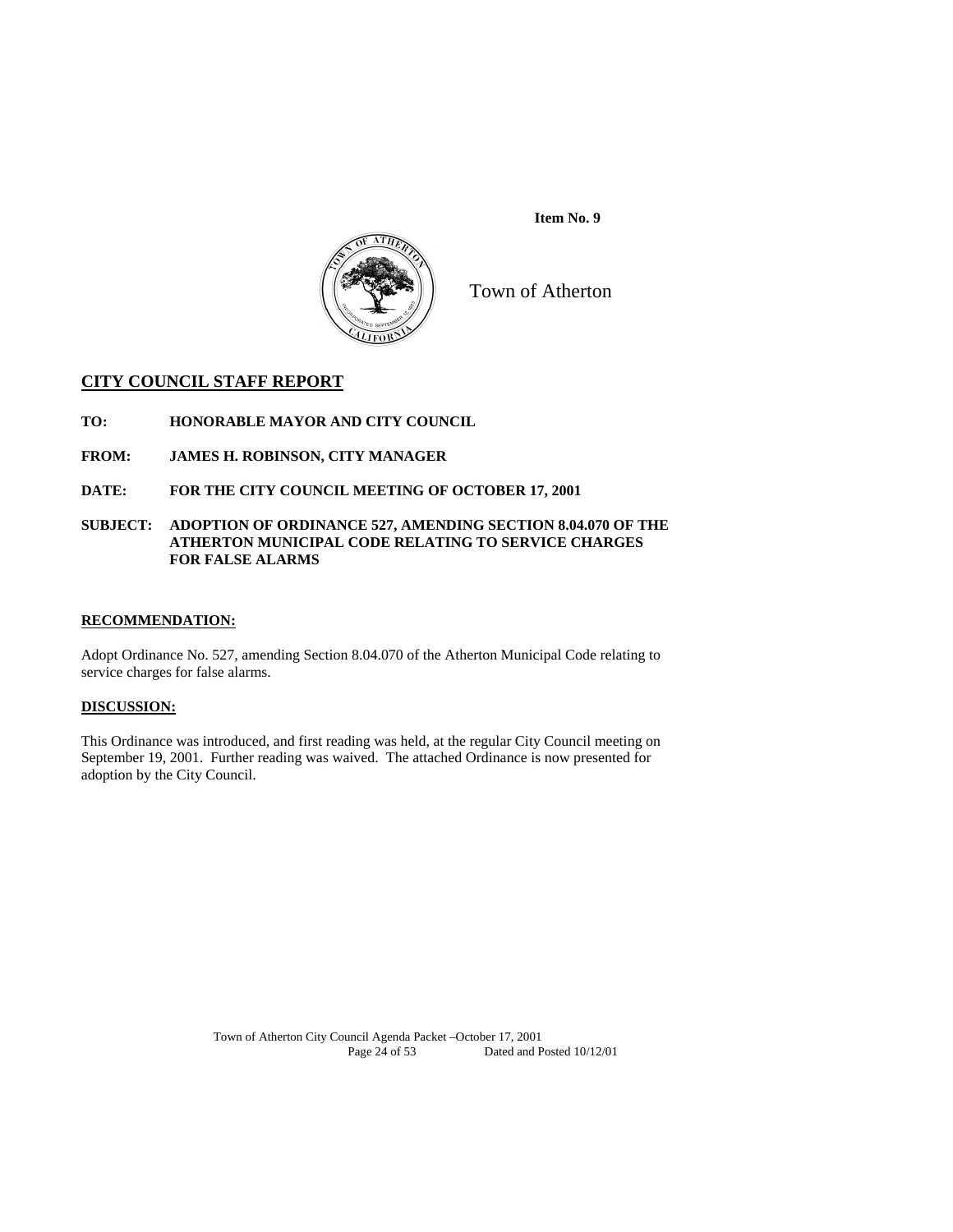#### **ORDINANCE NO. 527**

## **AN ORDINANCE OF THE CITY COUNCIL OF THE TOWN OF ATHERTON AMENDING SECTION 8.04.070 OF THE ATHERTON MUNICIPAL CODE RELATING TO SERVICE CHARGES FOR FALSE ALARMS**

\_\_\_\_\_\_\_\_\_\_\_\_\_\_\_\_\_\_\_\_\_\_\_\_\_\_\_\_\_\_\_\_\_\_\_\_\_\_\_\_\_\_\_\_\_\_\_\_\_\_\_\_\_\_\_\_\_\_\_\_\_\_\_\_\_\_\_\_\_\_\_\_\_\_\_

The City Council of the Town of Atherton does ordain as follows:

**SECTION 1:** Section 8.04.070 of the Atherton Municipal Code is hereby amended by revising Section C. to read as follows:

 8.04.070 C. Each alarm system shall be allowed one false alarm without service charge during each fiscal year from July 1st through June 30th. The alarm owner shall pay a service charge in an amount established by resolution of the city council for each subsequent false alarm during the fiscal year.

**SECTION 2:** In all other respects, Section 8.04.070 as amended shall continue to remain in effect.

**SECTION 3:** That the City Council hereby declares that it would have passed this Ordinance sentence by sentence, paragraph by paragraph, and section by section, and does hereby declare that any provisions of this Ordinance are severable and, if for any reason any sentence, paragraph or section of this Ordinance shall be held invalid, such decision shall not affect the validity of the remaining parts of this Ordinance.

 **SECTION 4:** This Ordinance shall be posted in at least three public places according to law and shall take effect and be in force from and after 30 days after its passage and adoption.

\* \* \* \* \* \* \* \* \* \* \* \* \* \*

 I hereby certify that the foregoing ordinance was introduced at a regular meeting of the City Council of the Town of Atherton held on the19th day of September, 2001, and was adopted as an Ordinance of the Town of Atherton at a regular meeting thereof held on the17th day of October, 2001, by the following vote:

| AYES:    | <b>COUNCILMEMBERS</b> |
|----------|-----------------------|
| NOES:    | <b>COUNCILMEMBERS</b> |
| ABSTAIN: | <b>COUNCILMEMBERS</b> |
| ABSENT:  | COUNCILMEMBERS        |

 Dianne M. Fisher Mayor, Town of Atherton

\_\_\_\_\_\_\_\_\_\_\_\_\_\_\_\_\_\_\_\_\_\_\_\_\_\_\_\_\_\_\_\_\_\_\_\_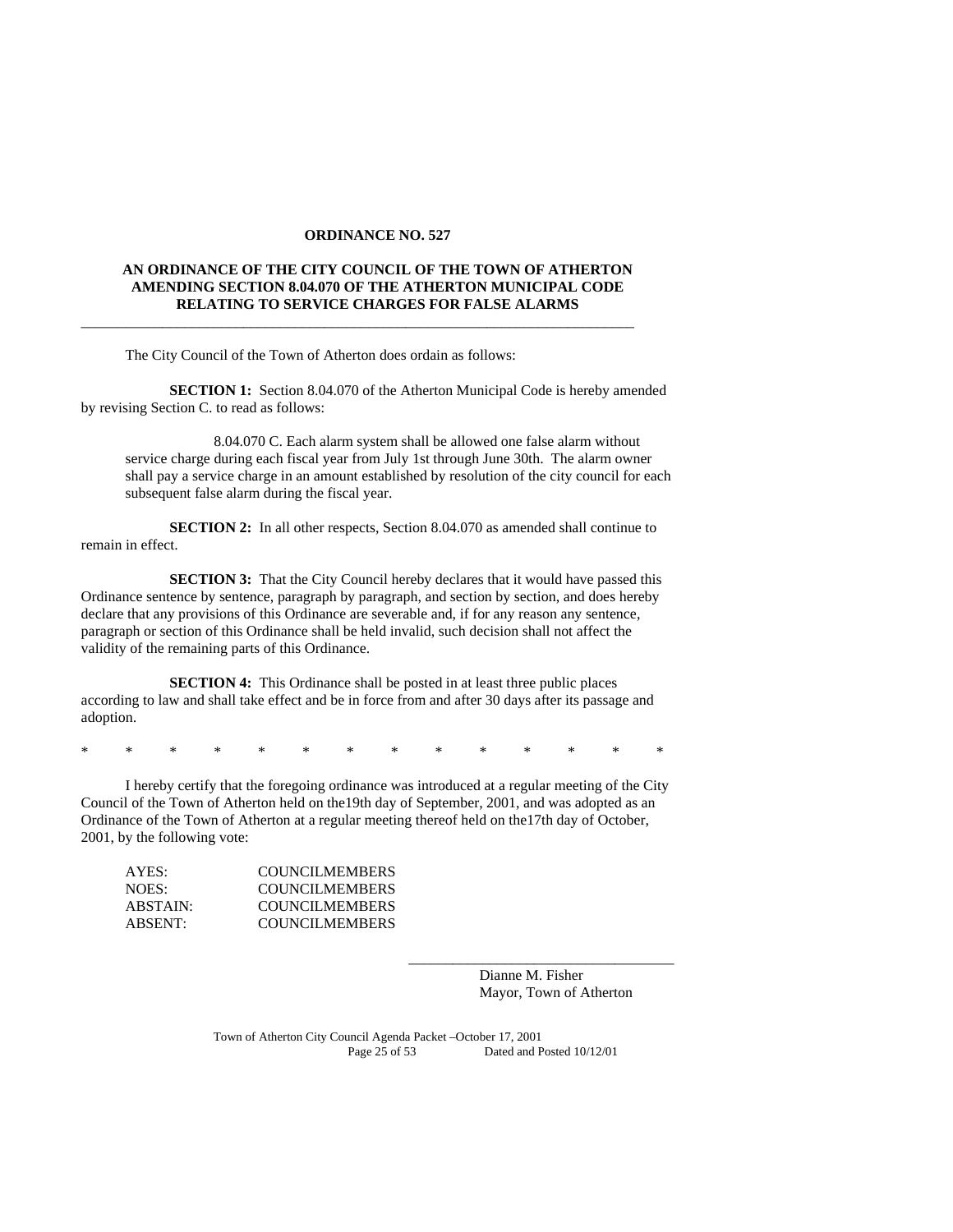ATTEST:

Sharon Barker, City Clerk

\_\_\_\_\_\_\_\_\_\_\_\_\_\_\_\_\_\_\_\_\_\_\_\_\_\_\_\_\_\_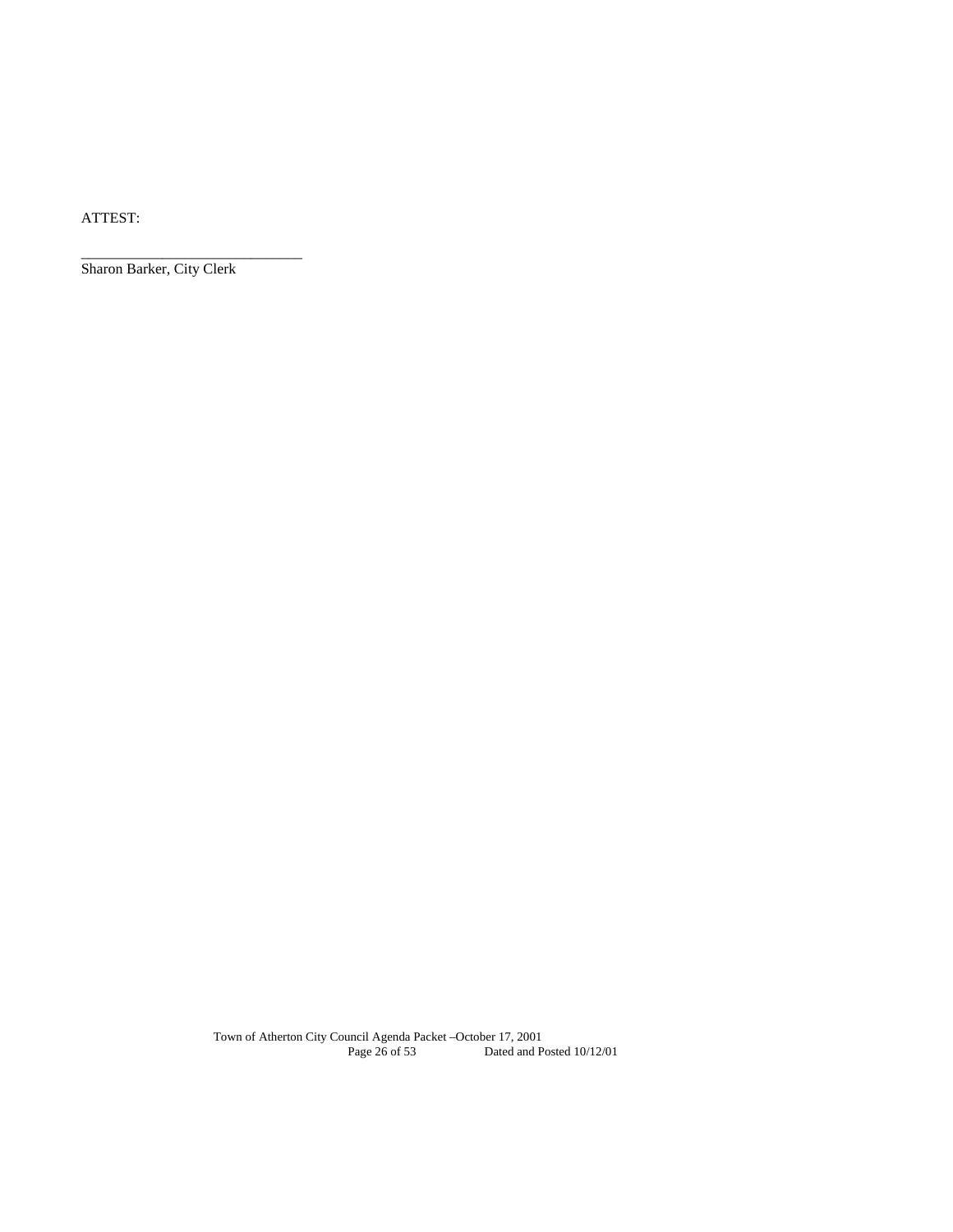**Item No. 10** 



## **Town of Atherton**

## **CITY COUNCIL STAFF REPORT**

- **TO: HONORABLE MAYOR AND CITY COUNCIL JAMES H. ROBINSON, CITY MANAGER**
- **FROM: CLIFF TEMPS, PUBLIC WORKS DIRECTOR**
- **DATE: FOR THE MEETING OF OCTOBER 17, 2001**
- **SUBJECT: ADOPTION OF RESOLUTION STATING INTENT TO CONSIDER THE VACATION OF A PORTION OF McCORMICK LANE RIGHT-OF-WAY, WITH RESERVATION OF EASEMENTS FOR PUBLIC UTILITIES AND SANITARY SEWERS, AND SETTING A PUBLIC HEARING FOR DECEMBER 19, 2001**

## **RECOMMENDATION:**

Adopt a resolution stating intent to consider the vacation of a portion of McCormick lane right-ofway, with reservation of easements for public utilities and sanitary sewers, and setting a public hearing for December 19, 2001.

## **INTRODUCTION:**

Over two years ago, the Transportation Committee and the Planning Commission reviewed the request from the owner of 65 McCormick Lane to vacate the section of McCormick Lane street right-of-way between Burns Avenue and the barricade across McCormick Lane that separates Villa Oaks and Mariana Park Subdivisions. The Transportation Committee approved the vacation and the Planning Commission found the vacation to not be inconsistent with the General Plan. The former Public Works Director left Town employment before the vacation was presented to the Council for final action. This oversight was recently brought to staff's attention, and the processes is being resumed where it left off.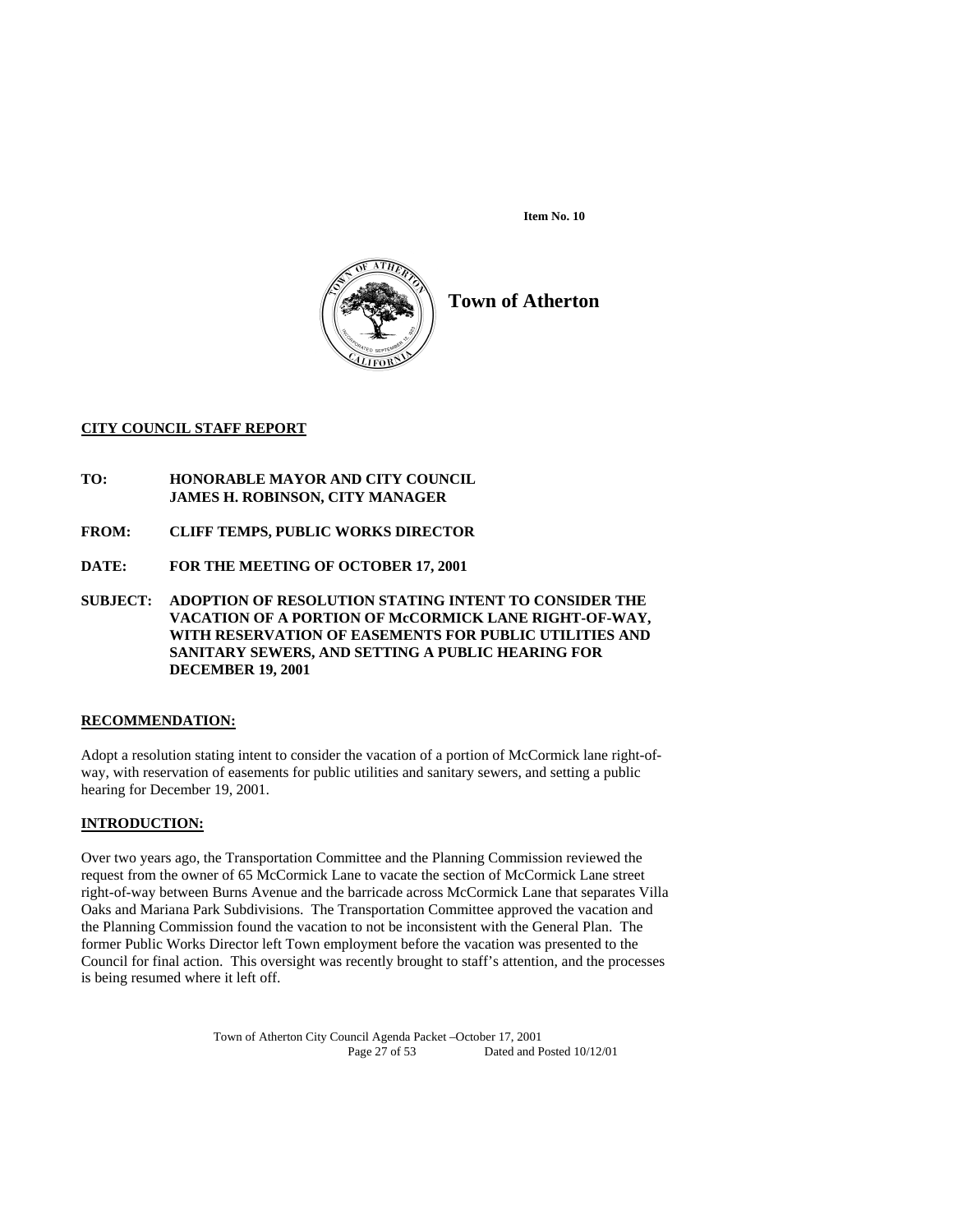## **ANALYSIS:**

The area proposed to be vacated is shown on the attached Exhibit "B." Number 65 McCormick Lane is the only property that has access from this section of street. All utilities were contacted to determine if they have facilities in the area proposed for vacation, and reservations will be provided for easements to accommodate their present and future needs. These reservations are described in Exhibit "A." The vacation requires a public hearing, with notices posted physically on the property to be vacated. The resolution recommended for Council adoption sets the date of the hearing for December 19, 2001.

If the Council approves the vacation in December, the resolution ordering it will be recorded at the County. After this happens, the two property owners adjacent to the abandoned section of street will have the ability to file quiet title actions to acquire title to the portions of vacated right-of-way lying between their respective McCormick Lane frontages and the center of the former street. Any removal or change in existing improvements within the vacated area will thereafter be the responsibility of its new owners and will need to accommodate access by utilities with rights to the reservations.

## **FISCAL IMPACT:**

There is no direct fiscal impact to the Town. Removal of the short section of paved street from the Town's responsibility for maintenance will not be noticeable in the street maintenance budget.

#### **CONCLUSION:**

Adoption of the resolution setting a public hearing is appropriate to bring this street vacation to is overdue conclusion.

\_\_\_\_\_\_\_\_\_\_\_\_\_\_\_\_\_\_\_\_\_\_\_\_\_\_\_\_\_\_ \_\_\_\_\_\_\_\_\_\_\_\_\_\_\_\_\_\_\_\_\_\_\_\_\_\_\_\_\_

Prepared by: Approved by:

Cliff Temps James H. Robinson Public Works Director City Manager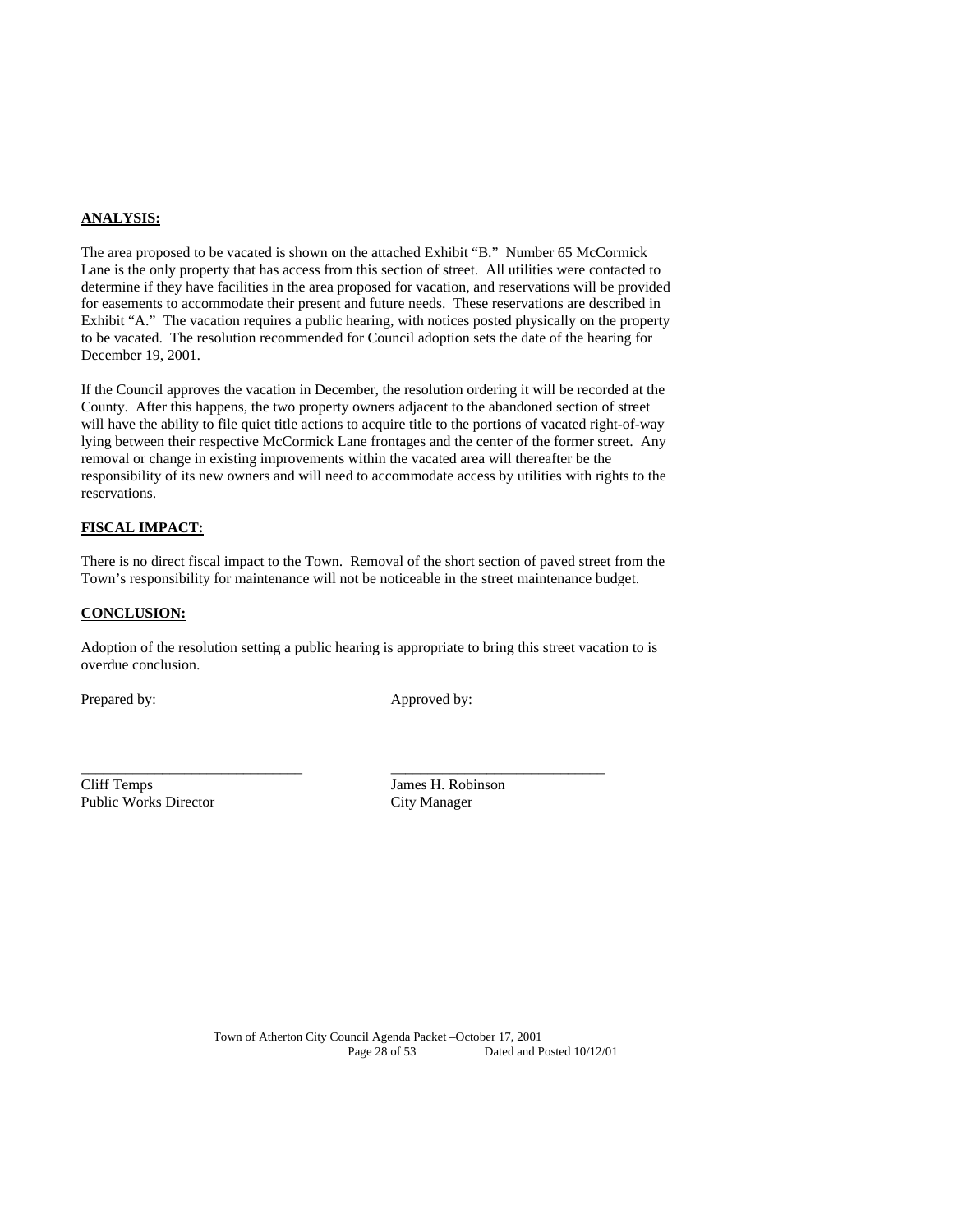#### **RESOLUTION NO.**

## **A RESOLUTION OF THE CITY COUNCIL OF THE TOWN OF ATHERTON STATING ITS INTENT TO CONSIDER THE VACATION OF A PORTION OF MCCORMICK LANE RIGHT-OF-WAY, WITH RESERVATION OF EASEMENTS FOR PUBLIC UTILITIES AND SANITARY SEWERS, AND SETTING A PUBLIC HEARING FOR DECEMBER 19, 2001**

**WHEREAS**, the Town of Atherton has received a request from the owners of the property at 65 McCormick Lane to vacate a portion of McCormick Lane right-of-way adjacent to their property, pursuant to Part 3, Chapter 1, Section 8300 et.seq. of the California Streets and Highways Code; and

**WHEREAS**, the exact location and description of the portion of road right-of-way proposed to be vacated is described and shown in Exhibits "A" and "B" attached hereto; and

**WHEREAS**, said California Streets and Highways Code requires public hearing to hear evidence to determine if the portion of street right-of-way proposed for vacation is unnecessary for present or prospective public use,

**NOW, THEREFORE, BE IT RESOLVED** by the City Council of the Town of Atherton that: The City Council intends to consider the vacation of a portion of McCormick Lane right-of-way, with reservation of easements for public utilities and sanitary sewers and will conduct a public hearing on this matter at its regular meeting, commencing at 7:00 p.m. on Wednesday, December 19, 2001, to be held at the City Council Chambers located at 94 Ashfield Road in Atherton California.

*I hereby certify that the foregoing Resolution was duly and regularly passed and adopted by the City Council of the Town of Atherton at a regular meeting thereof held on the 17th day of October, 2001, by the following vote:* 

 $\overline{\phantom{a}}$  , and the contract of the contract of the contract of the contract of the contract of the contract of the contract of the contract of the contract of the contract of the contract of the contract of the contrac

| COUNCILMEMBERS: |
|-----------------|
| COUNCILMEMBERS: |
| COUNCILMEMBERS: |
| COUNCILMEMBERS: |
|                 |

ATTEST: Dianne Fisher, Mayor Town of Atherton

\_\_\_\_\_\_\_\_\_\_\_\_\_\_\_\_\_\_\_\_\_\_\_ Sharon Barker, City Clerk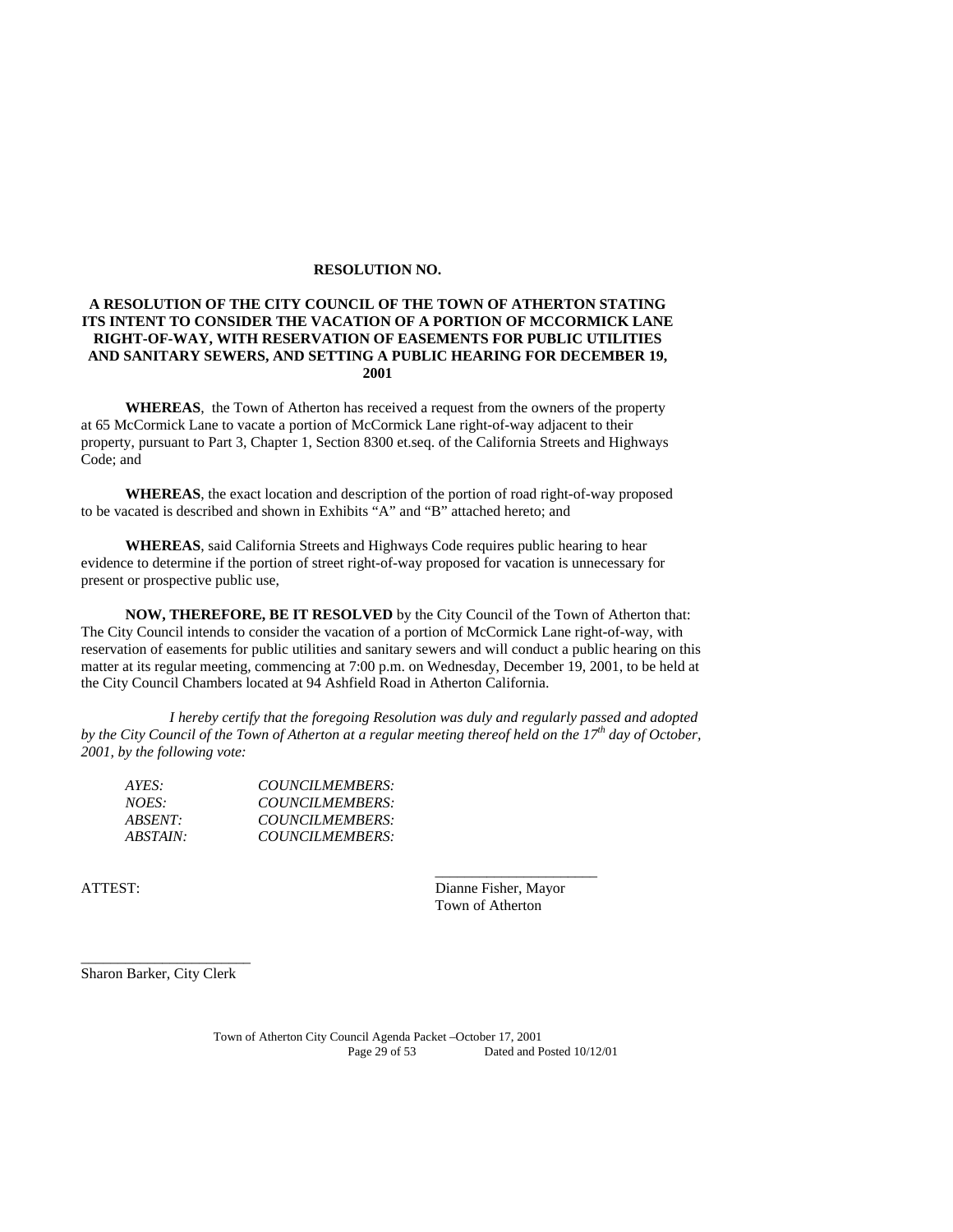#### EXHIBIT "A" MCCORMICK LANE VACATION LEGAL DESCRIPTION

**A portion of McCormick Lane shown on that certain subdivision map entitled "Villa Oaks, Atherton, San Mateo County, California, Being a Resubdivision of Lots 9, 10, and 11 of Villa Lots at Fair Oaks" Recorded February 25, 1954 in San Mateo County Records File Number 38670L, Volume 39 of Maps, Page 20.** 

**BEGINNING at the most westerly corner of Lot 4 of said Villa Oaks, said point being a point on the northeast street right-of-way Line of McCormick Lane, thence along said McCormick Lane right-of- way line south 45 40' east, 30.00 feet, thence along a curve to the right with a radius of 280.00 feet, through an angel of 9 07' 40", a distance of 44.61 feet, thence along a curve to the left with a radius of 30.00 feet, through an angle of 79 43' 06" a distance of 42.26 feet, thence, leaving the right-of-way line of McCormick Lane and proceeding south 6244'35" west a distance of 59.36 feet along a line parallel to and 20.00 feet northwest of the center line of Burns Avenue, to a point on the southwest street right-of-way line of McCormick Lane, thence in a generally northwest direction, along the said McCormick Lane right-of-way line, on a curve with a center that lies south 57 57' 46" west 240.00 feet, with a radius of 240.00 feet, through and angle of 13 37' 46" a distance of 57.09 feet, thence north 45 40" west to the most northerly corner of Lot 5 of said Villa Oaks, thence leaving the southwest street right-of-way line of McCormick Lane north 3123'40" east to the point of beginning and containing 3925.59 square feet, and** 

**RESERVING therefrom a Public Utility Easement over the entire area of the parcel described above, and also** 

**RESERVING therefrom am easement 10 feet wide for sanitary sewers lying immediately adjacent to and southeast of the line connecting the most northerly corner of Lot 5 and the most westerly corner of Lot 4 of said Villa Oaks.**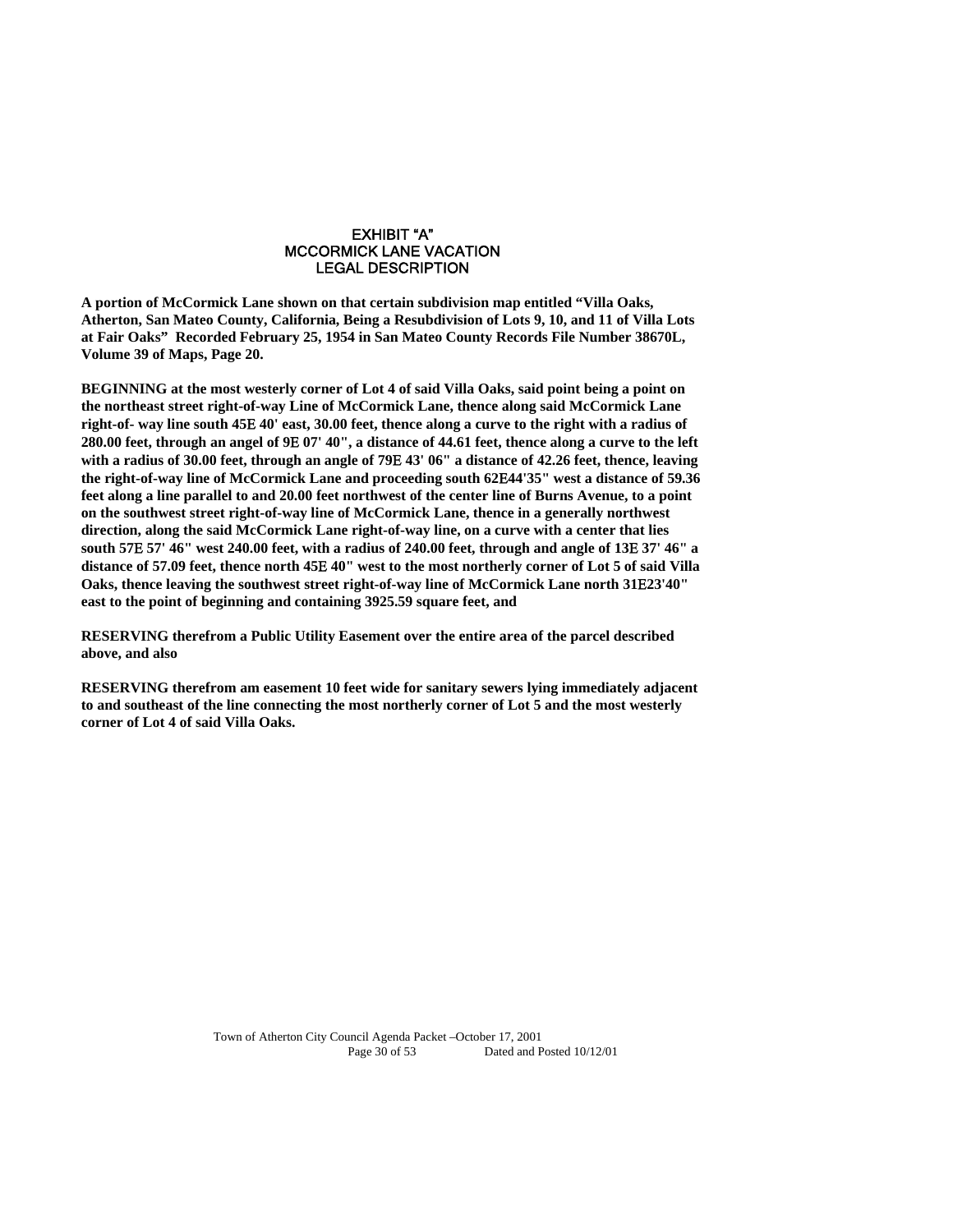**Item No. 11** 



**Town of Atherton**

## **CITY COUNCIL STAFF REPORT**

- **TO: HONORABLE MAYOR AND CITY COUNCIL CITY MANAGER JAMES H. ROBINSON**
- **FROM: MICHAEL A. HOOD, BUILDING OFFICIAL**
- **DATE: FOR THE MEETING OF OCTOBER 17, 2001**

## **SUBJECT: APPEAL OF PLANNING COMMISSION DECISION DENIAL OF VARIANCE; 396 SELBY LANE; EXCESSIVE SIDEWALL AND ROOF HEIGHT**

## **RECOMMENDATION:**

That the City Council set Wednesday, December 19, 2001 at 7:00 p.m. as the meeting date to hear an appeal of a Planning Commission decision.

## **ANALYSIS:**

On September 26, 2001, the Planning Commission denied a variance application for the expansion of a non-conforming sidewall and a non-conforming roof height for a property at 396 Selby Lane.

Per the provisions of Chapter 17.64 of the Atherton Municipal Code an appeal was filed within the required 10 days following a decision of the Planning Commission. The next regular City Council meeting would be Tuesday, November 6, 2001; however, the appellant has requested a postponement until the December 19, 2001 meeting.

Written material from the appellant will be presented to the City Council prior to the appeal hearing. A copy of the Atherton Municipal Code regarding appeals is attached for your information.

\_\_\_\_\_\_\_\_\_\_\_\_\_\_\_\_\_\_\_\_\_\_\_\_ \_\_\_\_\_\_\_\_\_\_\_\_\_\_\_\_\_\_\_\_\_\_\_\_\_\_\_\_\_\_

Respectfully submitted: Reviewed/Approved: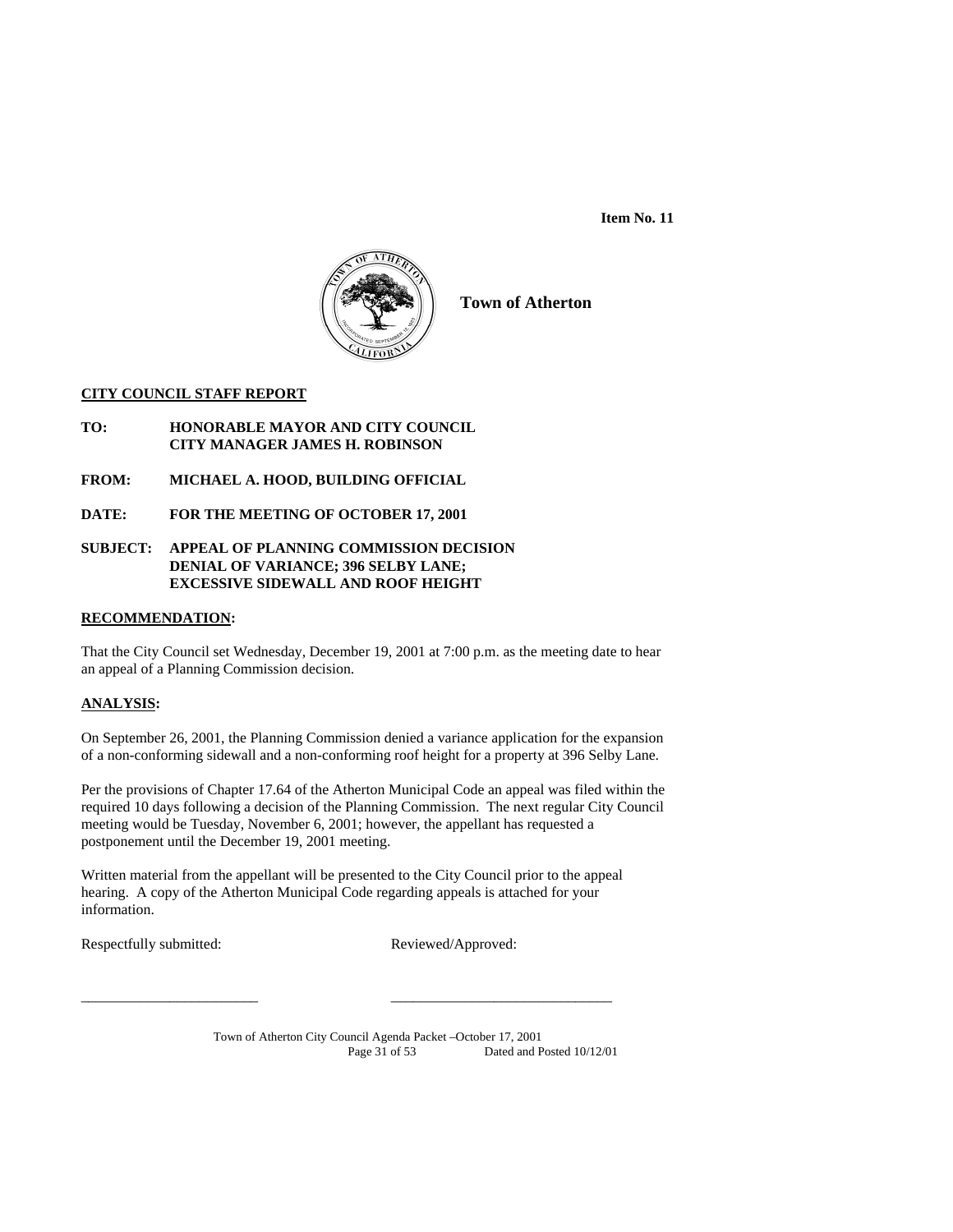Michael A. Hood, Building Official James H. Robinson, City Manager

 **Item No. 12** 



**Town of Atherton**

## **CITY COUNCIL STAFF REPORT**

## **TO: HONORABLE MAYOR AND CITY COUNCIL JAMES H. ROBINSON, CITY MANAGER**

- **FROM: LISA COSTA SANDERS, SENIOR PLANNER**
- **DATE: FOR THE MEETING OF OCTOBER 17, 2001**

## **SUBJECT: CONTRACT RENEWAL FOR PROFESSIONAL CITY PLANNING SERVICES – NEAL MARTIN AND ASSOCIATES**

## **RECOMMENDATION:**

Approve the contract renewal with Neal Martin & Associates for Professional City Planning Services for the Fiscal Year 2001-02, and authorize the Mayor to execute the Agreement.

## **ANALYSIS:**

Neal Martin & Associates is requesting the renewal of its Agreement for Professional Services with the Town of Atherton for Fiscal Year 2001-02. Neal Martin & Associates has been providing planning services for the Town of Atherton for almost ten years. The contract renewal is requesting the same terms and conditions as the agreement approved in 1996, and proposes to maintain the same rate schedule as was approved by the City Council last fiscal year.

## **FISCAL IMPACT:**

No changes are proposed in the current rate schedule.

Prepared by: Approved by:

*\_/s/\_Lisa Costa Sanders\_\_\_\_\_\_\_\_\_\_* \_\_\_\_\_\_\_\_\_\_\_\_\_\_\_\_\_\_\_\_\_\_\_\_\_

James H. Robinson, City Manager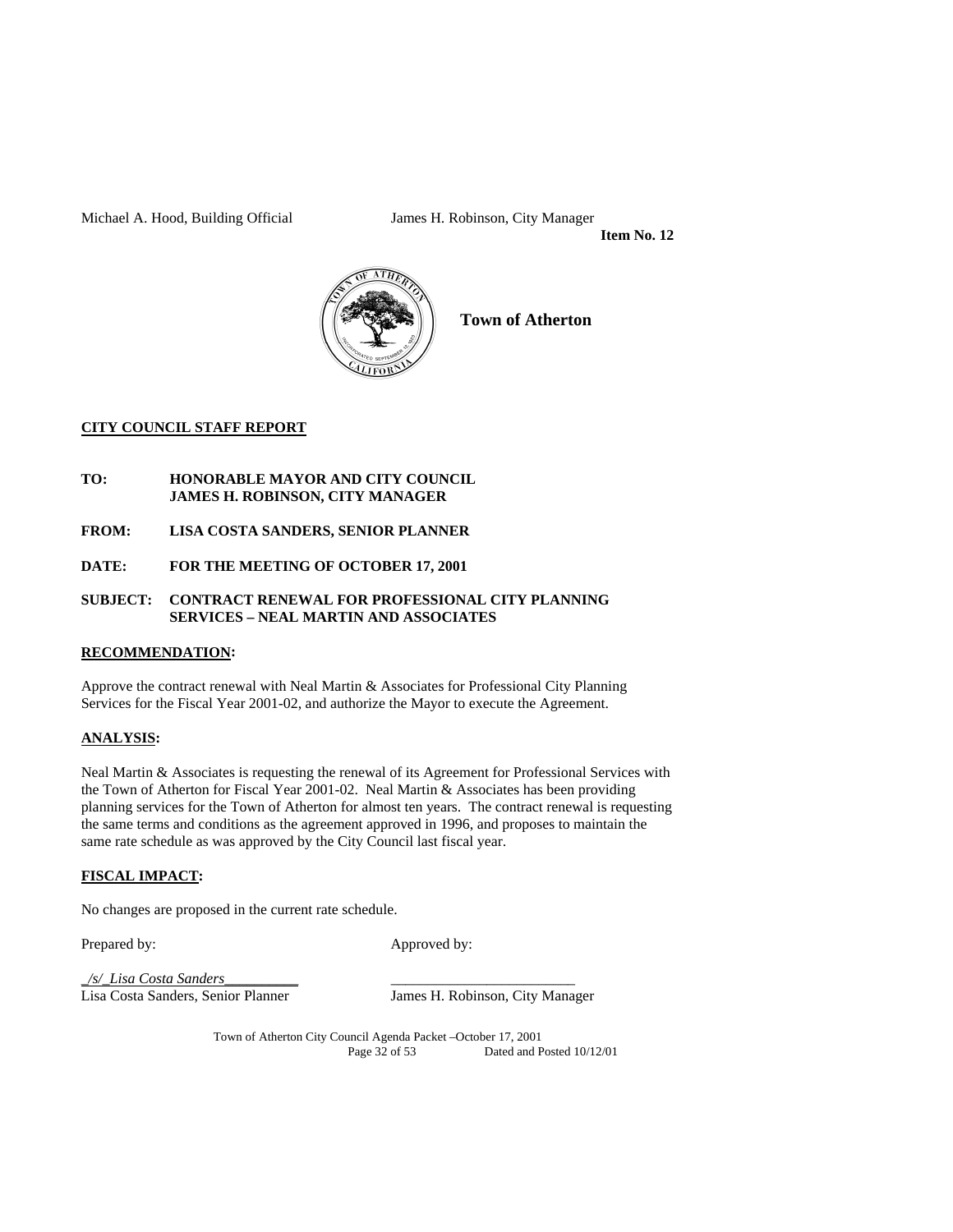## **AMENDMENT FOR AGREEMENT FOR PROFESSIONAL SERVICES FOR FISCAL YEAR 2001-2002**

THIS AGREEMENT made and entered into this \_\_\_ day of \_\_\_\_ 2001, by and between the Town of Atherton hereinafter called "Town" and Neal Martin & Associates hereinafter referred to as the "Consultant."

### **RECITALS**

 WHEREAS, an Agreement for professional services was entered into on the 28th day of June 1996, by the Town and Consultant and subsequently amended and extended annually since then.

 WHEREAS, the Town and Consultant desire to continue the Agreement through the next fiscal year.

 WHEREAS, the Consultant wishes to amend Exhibit B of the Agreement setting forth the consultant's fee schedule.

#### **AGREEMENT**

A. The Town and Consultant agree to extend the June 28, 1996 Agreement between the Town and Consultant for fiscal year 2001-2002 upon the same terms and conditions as set forth in the original agreement with Exhibit B setting forth the fiscal year 2001-2002, Consultant's fee Schedule.

IN WITNESS WHEREOF, the parties hereto have caused this Agreement to be executed on the date first written by their respective officers duly authorized in that behalf.

TOWN OF ATHERTON:

DATE: \_\_\_\_\_\_\_\_\_\_\_\_\_\_\_ \_\_\_\_\_\_\_\_\_\_\_\_\_\_\_\_\_\_\_\_\_\_\_\_\_\_\_\_\_\_\_\_\_\_\_\_\_\_\_\_\_\_\_

APPROVED AS TO FORM

DATE: \_\_\_\_\_\_\_\_\_\_\_\_\_\_\_ \_\_\_\_\_\_\_\_\_\_\_\_\_\_\_\_\_\_\_\_\_\_\_\_\_\_\_\_\_\_\_\_\_\_\_\_\_\_\_\_\_\_\_\_

CONSULTANT:

DATE: \_\_\_\_\_\_\_\_\_\_\_\_\_\_\_ \_\_\_\_\_\_\_\_\_\_\_\_\_\_\_\_\_\_\_\_\_\_\_\_\_\_\_\_\_\_\_\_\_\_\_\_\_\_\_\_\_\_\_\_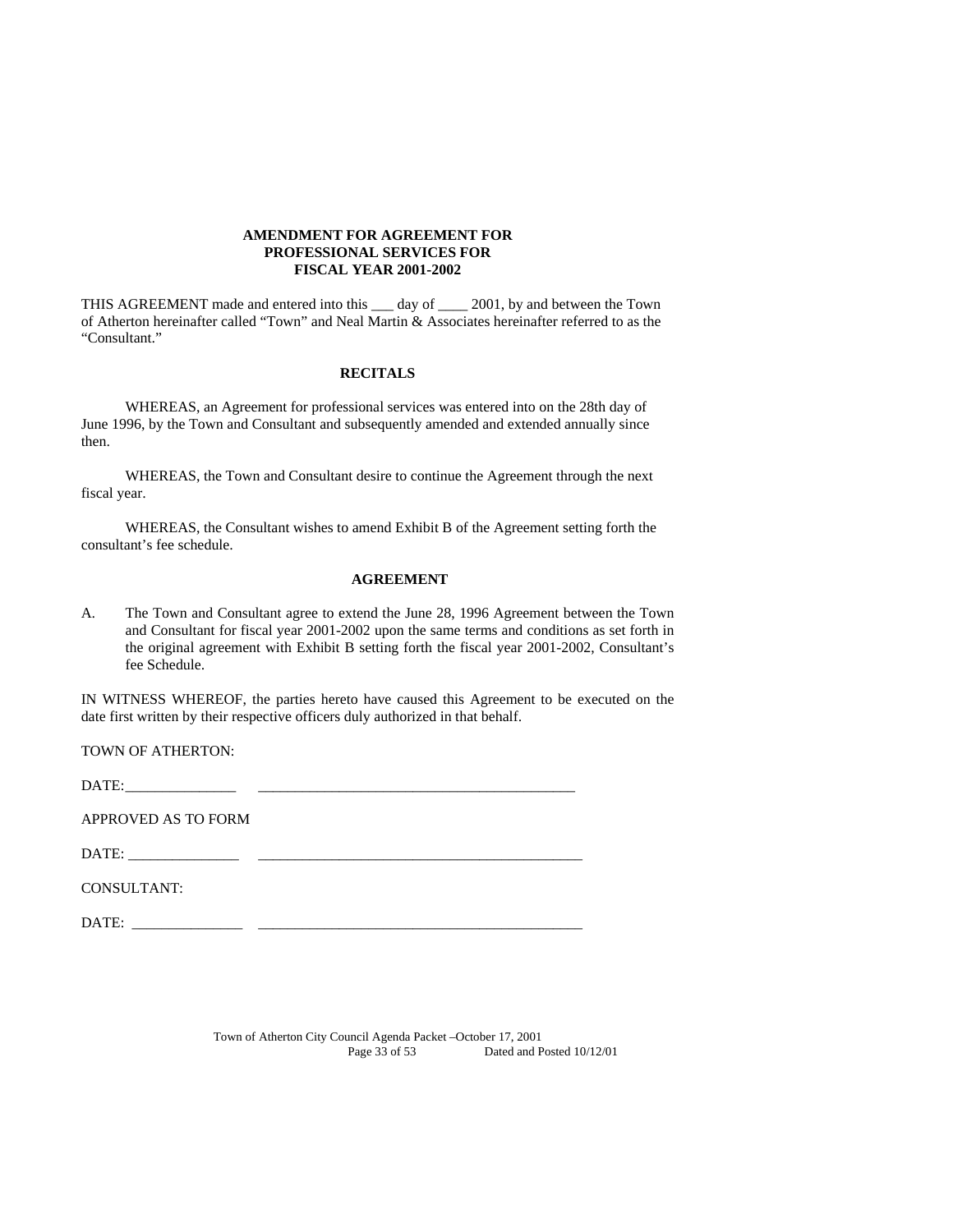## **EXHIBIT B**

## **NEAL MARTIN & ASSOCIATES**

## **FY 2001-2002 FEE SCHEDULE**

| Principal Planner        | \$130.00 per hour  |
|--------------------------|--------------------|
| <b>Senior Planner</b>    | \$75.00 per hour   |
| Associate Planner        | \$ 65.00 per hour  |
| <b>Assistant Planner</b> | \$50.00 per hour   |
| Drafter                  | $$40.00$ per hour  |
| <b>Word Processor</b>    | \$ 37.00 per hour  |
| Mileage                  | \$<br>.31 per mile |
| Expenses                 | $Cost + 15\%$      |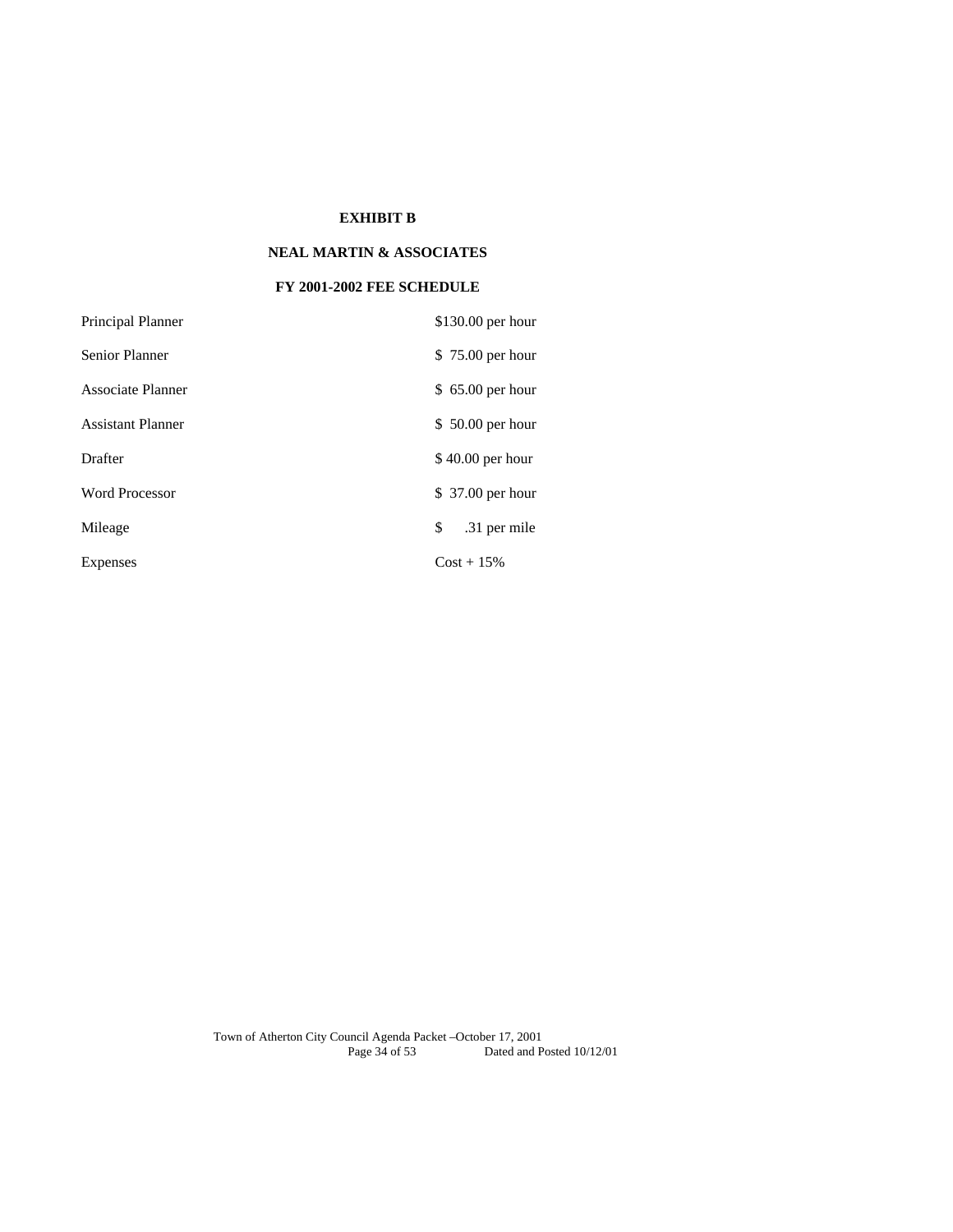**Item No. 13** 



**Town of Atherton**

## **CITY COUNCIL STAFF REPORT**

## **TO: HONORABLE MAYOR AND CITY COUNCIL JAMES H. ROBINSON, CITY MANAGER**

- **FROM: MICHAEL A. HOOD, BUILDING OFFICIAL**
- **DATE: FOR THE MEETING OF OCTOBER 17, 2001**

## **SUBJECT: AMENDMENTS TO ORDINANCE NO. 506; RELATING TO RECYCLING AND DIVERSION OF CONSTRUCTION AND DEMOLITION DEBRIS; INTRODUCTION AND FIRST READING**

## **RECOMMENDATION:**

Introduce and hold first reading of an Ordinance amending Atherton Municipal Code Chapter 15.52 (amending Ordinance No. 506), Recycling and Diversion of Debris from Construction and Demolition.

## **INTRODUCTION:**

Ordinance 506, Recycling and Diversion of Debris from Construction and Demolition, was adopted by the City Council on September 29, 1999. The Town of Atherton Waste Reduction Committee has recommended several minor changes to this ordinance. Attached is a revised copy of Ordinance No. 506, and a clean copy of the proposed Ordinance for consideration.

## **ANALYSIS:**

In 1995 the State of California mandated a 50% reduction in the waste-stream going to landfills by January 1, 2000. On September 29, 1999 the Town of Atherton adopted Ordinance 506 and implemented a new program that regulated the practice of disposing of construction and demolition debris that had previously been going to those landfills. The program has lead to a dramatic reduction in the landfill waste-stream and, therefore, the Town of Atherton is in compliance with the state mandate.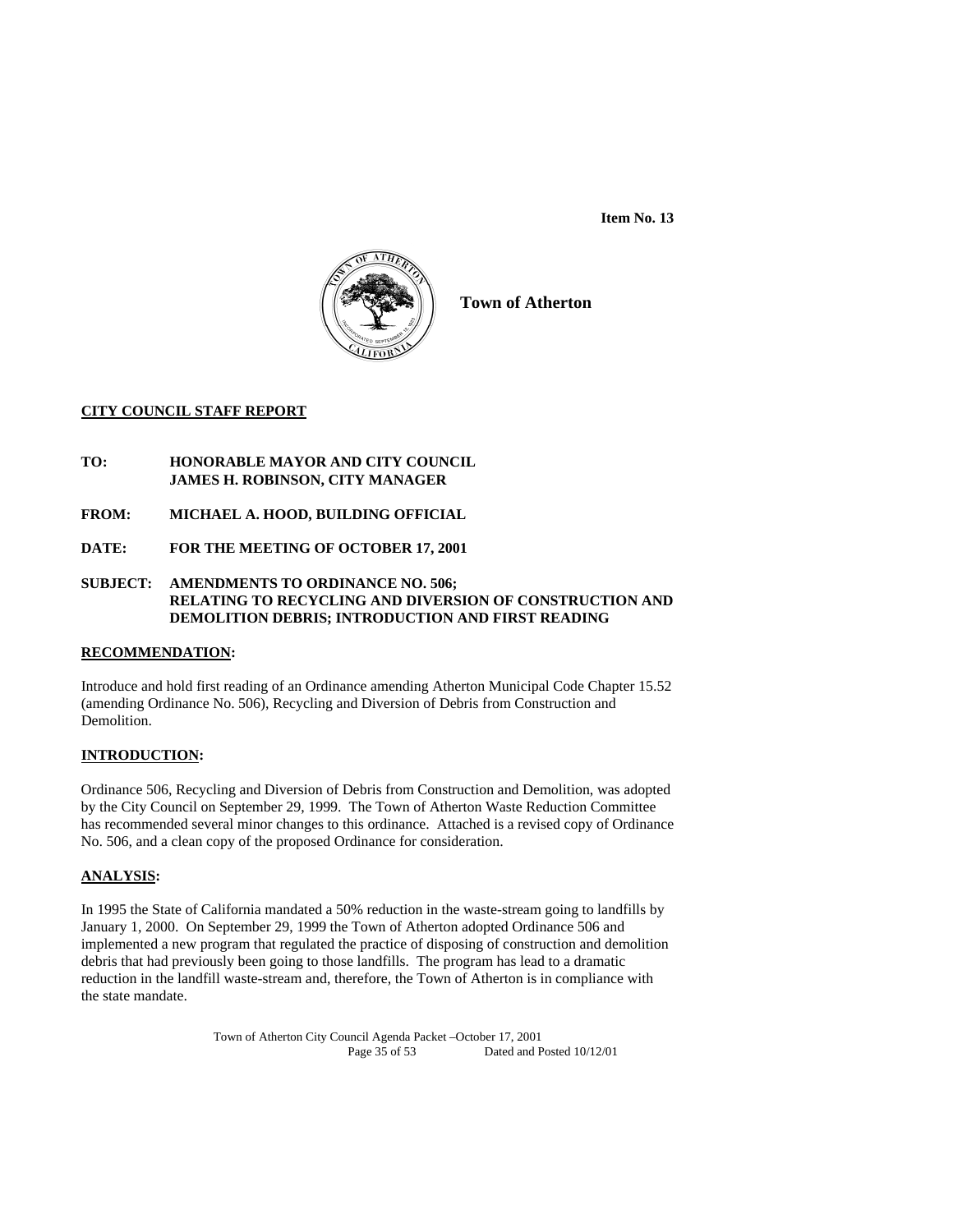The Town of Atherton Waste Reduction Committee, which prepared Ordinance 506, has reviewed the program after approximately two years of operation. The following are recommended changes in the Ordinance that would allow the program to operate more efficiently and more closely reflect actual practice.

## **FISCAL IMPACT:**

The cost related to the Recycling and Diversion of Construction and Demolition Debris program is paid for by demolition permit fees.

Prepared by: Approved by:

Building Official

Michael A. Hood James H. Robinson<br>Building Official City Manager

*Note: Revised copy of Ordinance not included in web version of packet; only clean copy of proposed Ordinance* 

\_\_\_\_\_\_\_\_\_\_\_\_\_\_\_\_\_\_\_\_\_\_\_ \_\_\_\_\_\_\_\_\_\_\_\_\_\_\_\_\_\_\_\_\_\_\_\_\_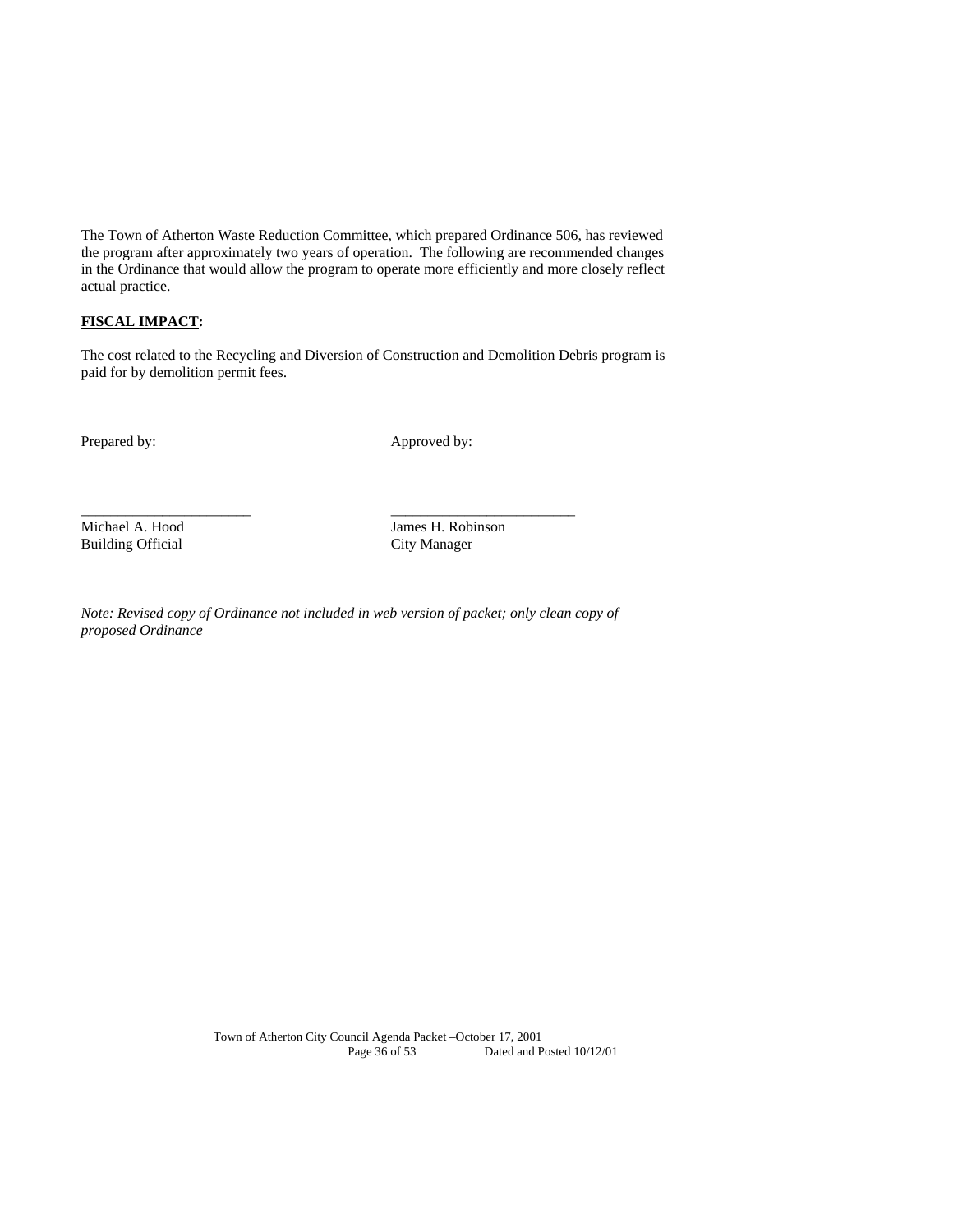## ORDINANCE NO.

## **AN ORDINANCE OF THE TOWN OF ATHERTON AMENDING CHAPTER 15.52 OF THE ATHERTON MUNICIPAL CODE, RELATING TO RECYCLING AND DIVERSION OF** CONSTRUCTION AND DEMOLITION DEBRIS **\_\_\_\_\_\_\_\_\_\_\_\_\_\_\_\_\_\_\_\_\_\_\_\_\_\_\_\_\_\_\_\_\_\_\_\_\_\_\_\_\_\_\_\_\_\_\_\_\_\_\_\_\_\_\_\_\_\_\_\_\_\_\_\_\_\_\_\_\_\_**

The City Council of the Town of Atherton, California, does hereby ordain as follows:

**Section 1**. Chapter 15.52 of the Atherton Municipal Code is hereby amended to read as follows:

## **Chapter 15.52** RECYCLING AND DIVERSION OF DEBRIS FROM **CONSTRUCTION AND DEMOLITION**

#### **Sections:**

| 15.52.010 | <b>Findings and Purpose</b>                                     |
|-----------|-----------------------------------------------------------------|
| 15.52.020 | <b>Definitions</b>                                              |
| 15.52.030 | <b>Deconstruction and Salvage and Recovery</b>                  |
| 15.52.040 | <b>Diversion Requirements</b>                                   |
| 15.52.050 | <b>Information Required Before Issuance of Permit</b>           |
| 15.52.060 | <b>Deposit Required</b>                                         |
| 15.52.070 | <b>Administrative Fee</b>                                       |
| 15.52.080 | <b>On Site Practices</b>                                        |
| 15.52.090 | <b>Reporting</b>                                                |
| 15.52.100 | <b>Violation a Public Nuisance</b>                              |
| 15.52.110 | <b>Penalties</b>                                                |
| 15.52.120 | <b>Exemption from Diversion Requirements</b>                    |
| 15.52.130 | <b>Designation of Approved Mixed C&amp;D Recycling Facility</b> |
|           |                                                                 |

**15.52.10 Findings and Purpose**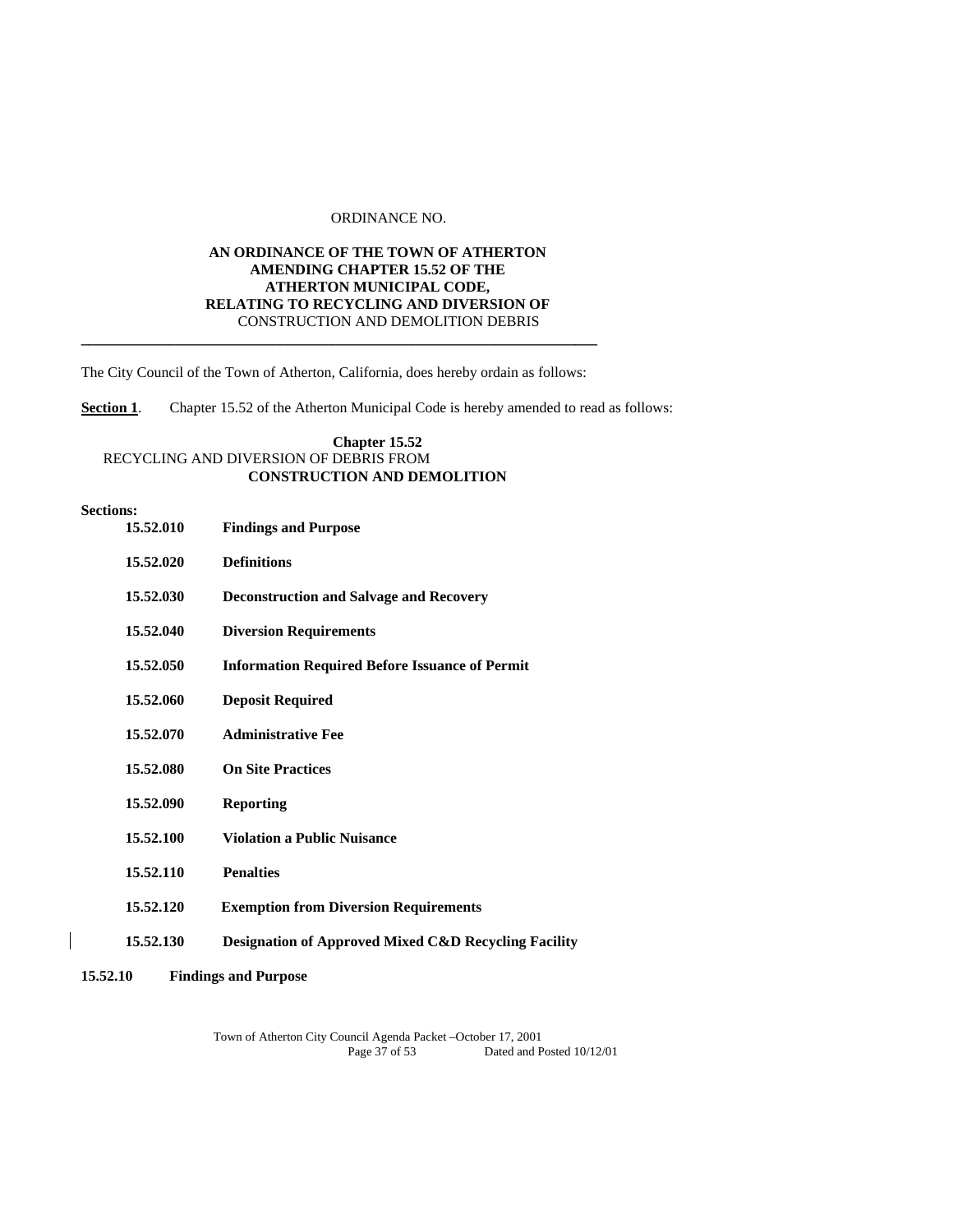The City Council of the Town of Atherton hereby finds and determines that the Town is committed to protecting the public health, safety, welfare and environment; that in order to meet these goals it is necessary that the Town promote the reduction of solid waste and reduce the stream of solid waste going to land fills; that under California law as embodied in the California Waste Management Act (California Public Resources Code Sections 40000 et seq.), Atherton is required to prepare, adopt and implement source reduction and recycling elements to reach reduction goals, and is required to make substantial reductions in the volume of waste materials going to landfill, under the threat of penalties of \$10,000 per day; that debris from demolition and construction of buildings represents a large portion of the volume presently coming from Atherton, and that much of said debris is particularly suitable for recycling; that Atherton' s commitment to the reduction of waste and to compliance with state law requires the establishment of programs for recycling and salvaging construction and demolition materials; the City Council recognizes that requiring demolition and construction debris to be recycled and reused may in some respects add modestly to the cost of demolition and in other respects may make possible some cost recovery and cost reduction; and that it is necessary in order to protect the public health, safety and welfare that the following regulations be adopted.

## **15.52.020 Definitions**

For purposes of this chapter the following definitions apply:

A. "Contractor" means any person or entity holding, or required to hold, a contractor's license of any type under the laws of the State of California, or who performs (whether as contractor, subcontractor or owner-builder) any construction, demolition, remodeling, or landscaping service relating to buildings or accessory structures in Atherton.

B. "Covered Project" means any project affected by the diversion requirements of this Ordinance. Covered projects shall include all new construction permits, all demolition permits, all full residential reroofing projects, and any addition or alteration of a residence that has an estimated cost above \$50,000 and/or an estimated generation of ten tons of C&D debris. Covered projects shall not include permits for accessory structures, drainage, electrical, encroachment, excavation, foundation, grading, mechanical, plumbing, screening, tree removal, pools, or additions and alterations with an estimated cost of less than \$50,000.

## **C. "Demolition and Construction Debris" means:**

1. Discarded materials generally considered to be not water soluble and non-hazardous in nature, including but not limited to steel, glass, brick, concrete, asphalt material, pipe, gypsum, wallboard, and lumber from the construction or destruction of a structure as part of a construction or demolition project or from the renovation of a structure and/or landscaping, and including rocks, soils, tree remains, trees, and other vegetative matter that normally results from land clearing, landscaping and development operations for a construction project.<br>2. Clean cardboard, paper, plastic, wood, and metal scraps from any

- **2. Clean cardboard, paper, plastic, wood, and metal scraps from any construction and/or landscape project.**
- **3. Non-construction and demolition debris wood scraps.**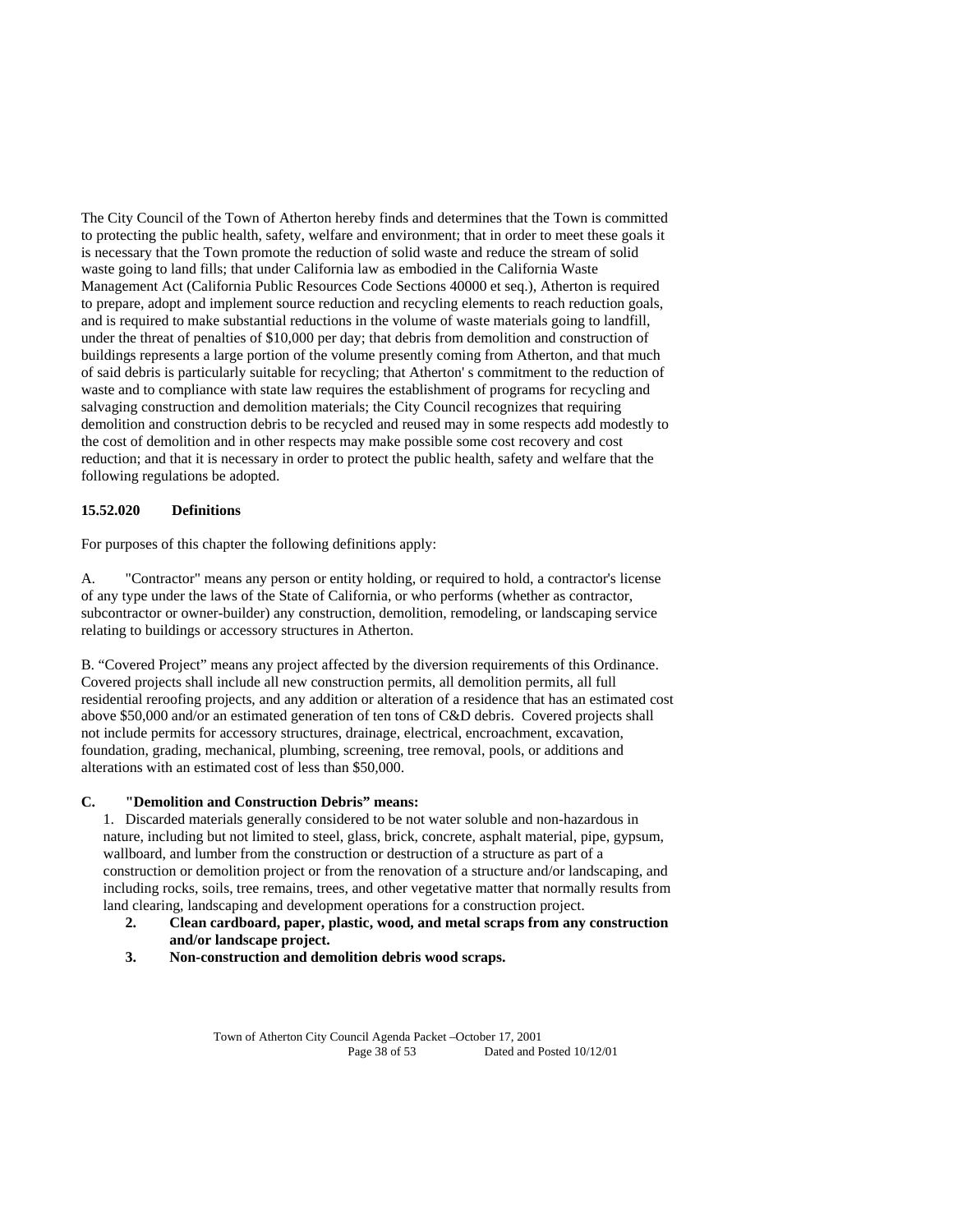- **4. De-minimis amounts of other non hazardous wastes that are generated at construction or demolition projects, provided such amounts are consistent with best management practices of the industry.** 
	- 5. Mixing of construction and demolition debris with other types of solid waste will cause it to be classified as other than construction and demolition debris.
- D. "Designated Recyclable and Reusable Materials" means:
- **1. Masonry building materials including all products generally used in construction including, but not limited to asphalt, concrete, rock, stone and brick.** 
	- 2. Wood materials including any and all dimensional lumber, fencing or construction wood that is not chemically treated, creosoted, CCA pressure treated, contaminated or painted.
	- 3. Vegetative materials including trees, tree parts, shrubs, stumps, logs, brush or any other type of plants that are cleared from a site for construction or other use.
	- **4. Metals including all metal scrap such as, but not limited to, pipes, siding, window frames, door frames and fences.**
	- 5. Roofing Materials including wood shingles as well as asphalt, stone and slate based roofing material.
	- 6. Salvageable Materials includes all salvageable materials and structures Including, but not limited to wallboard, doors, windows, fixtures, toilets, sinks, bath tubs and appliances.
- E. "Mixed C&D Recycling Facility" means: a facility that accepts mixed construction and demolition debris for the purpose of manually and/or mechanically sorting the material into recyclable components for the purpose of recycling a portion of the total material entering the facility.
- F. "Approved Mixed C&D Recycling Facility" means: a facility which has been identified by the Building Official as having diversion rates, reporting mechanisms, and sorting systems which have the highest potential for helping the Town achieve its diversion goals and policies.

## **15.52.030 Deconstruction and Salvage and Recovery**

 **Every structure planned for demolition shall be made available for deconstruction, salvage and recovery prior to demolition. No demolition shall commence until a period of 10 working days has elapsed from the date of issuance of the demolition permit, in order to facilitate de-construction, salvage and recovery prior to demolition. It shall be the responsibility of the owner, the general contractor and all subcontractors to recover the maximum feasible amount of salvageable designated recyclable and reusable materials prior to demolition. Recovered and salvaged designated recyclable and reusable materials from the deconstruction phase shall qualify to be counted in meeting the diversion requirements of this chapter. Recovered or salvaged materials may be given or sold on the premises, or may be**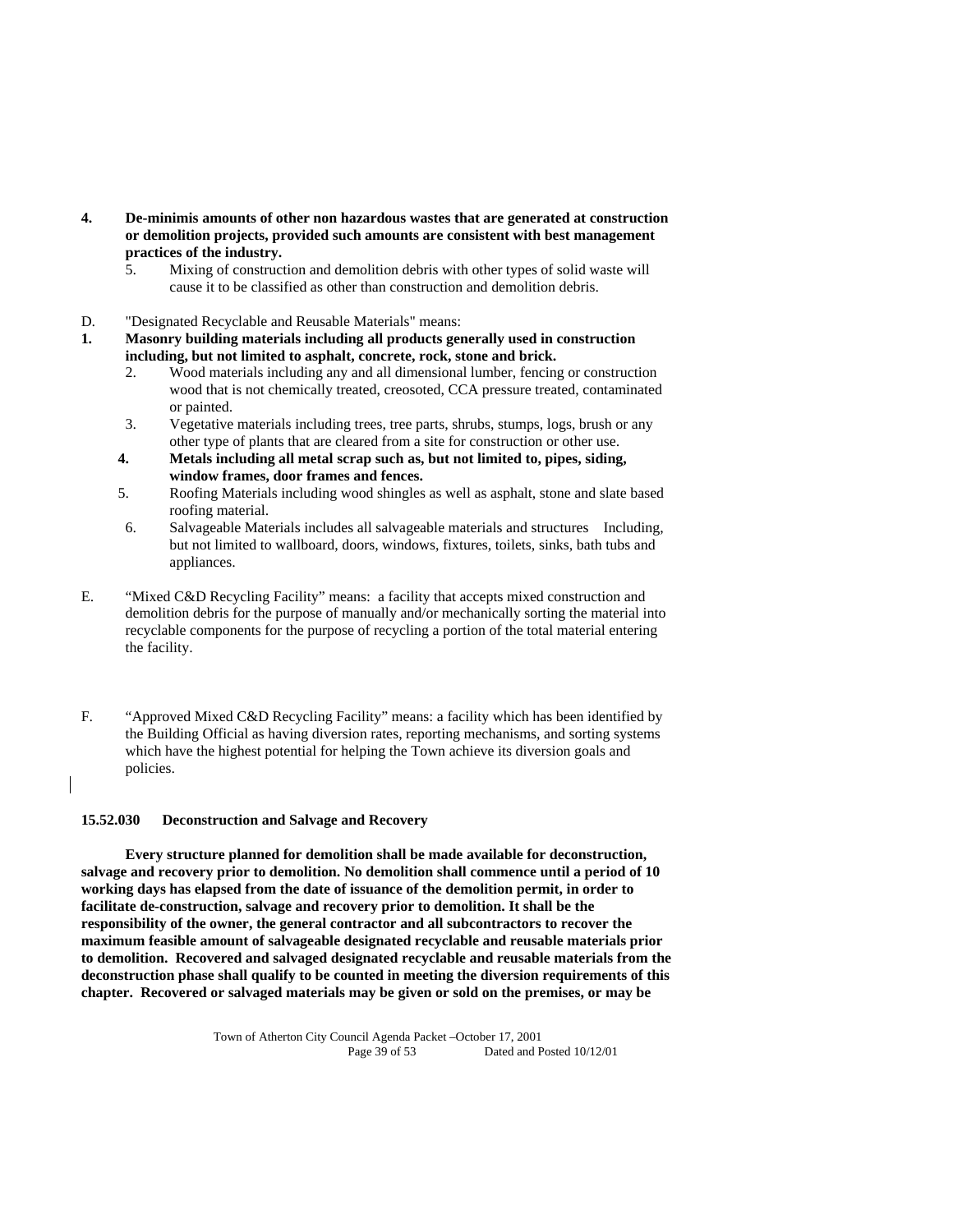**removed to reuse warehouse facilities for storage or sale. Title to recyclable materials forwarded to the operator of recycling facilities or of a landfill that is under contract to the cities in southern San Mateo County will transfer to the service provider upon departure of materials from the site.** 

### **15.52.040 Diversion Requirements**

 It is required that at least the following specified percentages of the waste tonnage of demolition and construction debris generated from the following categories of covered projects shall be diverted from land fills by using recycling, reuse and diversion programs:

#### Demolition:

 Sixty percent (60%) of total waste tonnage including source-separated dirt, concrete, brick, cinderblock and/or asphalt, and twenty-five percent (25%) of waste tonnage excluding sourceseparated dirt, concrete, brick, cinderblock and/or asphalt. For example, if total tonnage generated is one hundred (100) tons, the total diverted tonnage shall be at least sixty (60) tons. Of this amount, the total tonnage diverted through materials excluding soil, concrete and asphalt shall be at least twenty-five (25) tons.

Full residential Reroofing projects:

Fifty percent (50%) of waste tonnage.

New Construction :

Sixty percent (60%) of waste tonnage.

## Alteration and Additions:

 Fifty (50%) percent of total waste tonnage including source-separated dirt, concrete, asphalt, brick and cinderblock and twenty-five percent of waste excluding source-separated dirt, concrete, asphalt, brick and cinderblock.

Per Section 15.52.020B, diversion requirements shall not apply to permits for accessory structures, drainage, electrical, encroachment, excavation, foundation, grading, mechanical, plumbing, screening, tree removal, pools, or additions and alterations with a value of less than \$50,000 and/or additions and alteration projects generating less than ten tons.

Separate calculations and reports will be required for the demolition and for the construction portion of projects involving both demolition and construction.

#### **15.52.050 Information Required Before Issuance of Permit**

 **Every applicant shall submit a properly completed "Recycling and Waste Reduction Plan", on a form as prescribed by the Building Official**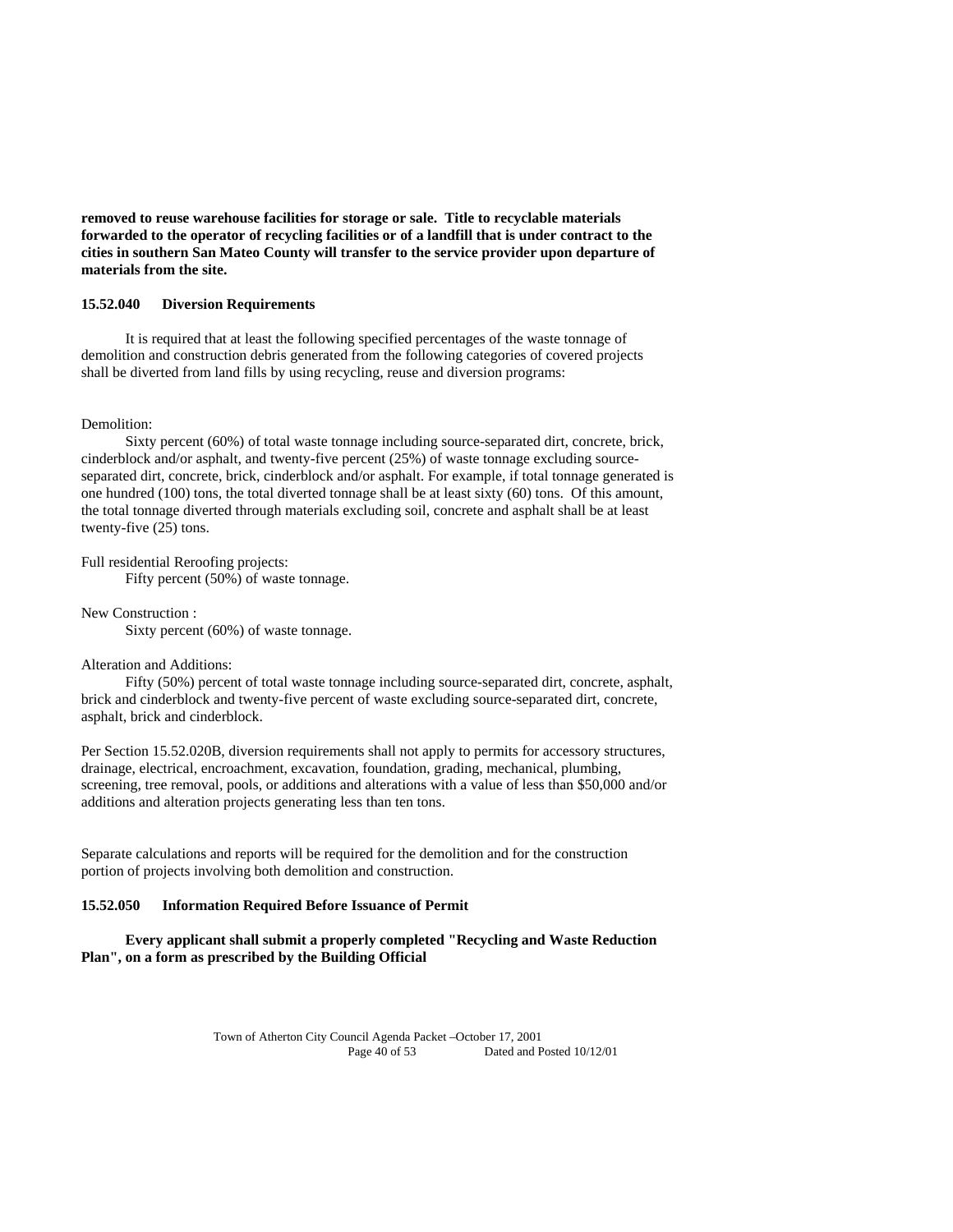**. The form shall contain an accurate estimate of the tonnage or other specified units of construction and/or demolition debris to be generated from construction and demolition on the site. Approval of the form as complete and accurate shall be a condition precedent to issuance of any building or demolition permit.** 

### **15.52.060 Deposit Required**

 As a condition precedent to issuance of any permit that involves the production of solid waste destined to be delivered to a landfill and is identified as a covered project needing to comply with the diversion requirements of this Ordinance, the applicant shall post a cash deposit in the amount of fifty dollars (\$50.00) for each estimated ton of construction and/or demolition debris to be recycled, but not less than One thousand dollars (\$1,000.00) for all covered projects except residential reroofing projects, which shall be required to post a cash deposit of five hundred dollars (\$500). The deposit or cash bond shall be returned, without interest, in total or in proportion, upon proof to the satisfaction of the building official, that no less than the required percentages or proven proportion of those percentages of the tons of debris generated by the demolition and /or construction project have been diverted from landfills and have been recycled or reused. If a lessor percentage of tons or cubic yards than required is diverted, a proportionate share of the deposit will be returned. The deposit shall be forfeited entirely if there is a failure to comply with the requirements of this chapter.

#### **15.52.070 Administrative Fee**

 As a condition precedent to issuance of any permit for a covered project that involves the production of solid waste destined to be delivered to a landfill, the applicant shall pay to the Town a cash fee sufficient to compensate the Town for all expenses incurred in administering the permit. The amount of this fee shall be determined in accordance with the then current resolution of the City Council.

#### **15.52.080 On Site Practices**

.

 During the term of the covered project, the contractor shall recycle or divert the required percentages of materials, and keep records thereof in tonnage or in other measurements approved by the Building Official that can be converted to tonnage. The Building Official will evaluate and monitor each project to gauge the percentage of materials recycled, salvaged and disposed from the project. The required diversion of a minimum of the required percentages of the demolition and construction debris will be measured separately with respect to the demolition segment and the construction segment of a project where both demolition and construction are involved. To the maximum extent feasible on-site separation of scrap wood and clean green waste in a designated debris box or boxes shall be arranged, in order to permit chipping and mulching for soil enhancement or land cover purposes. In order to protect chipping and grinding machinery, metal and other materials which cannot be chipped or ground shall not be placed in such boxes. On-site separation shall be undertaken for wallboard to the extent feasible on new construction.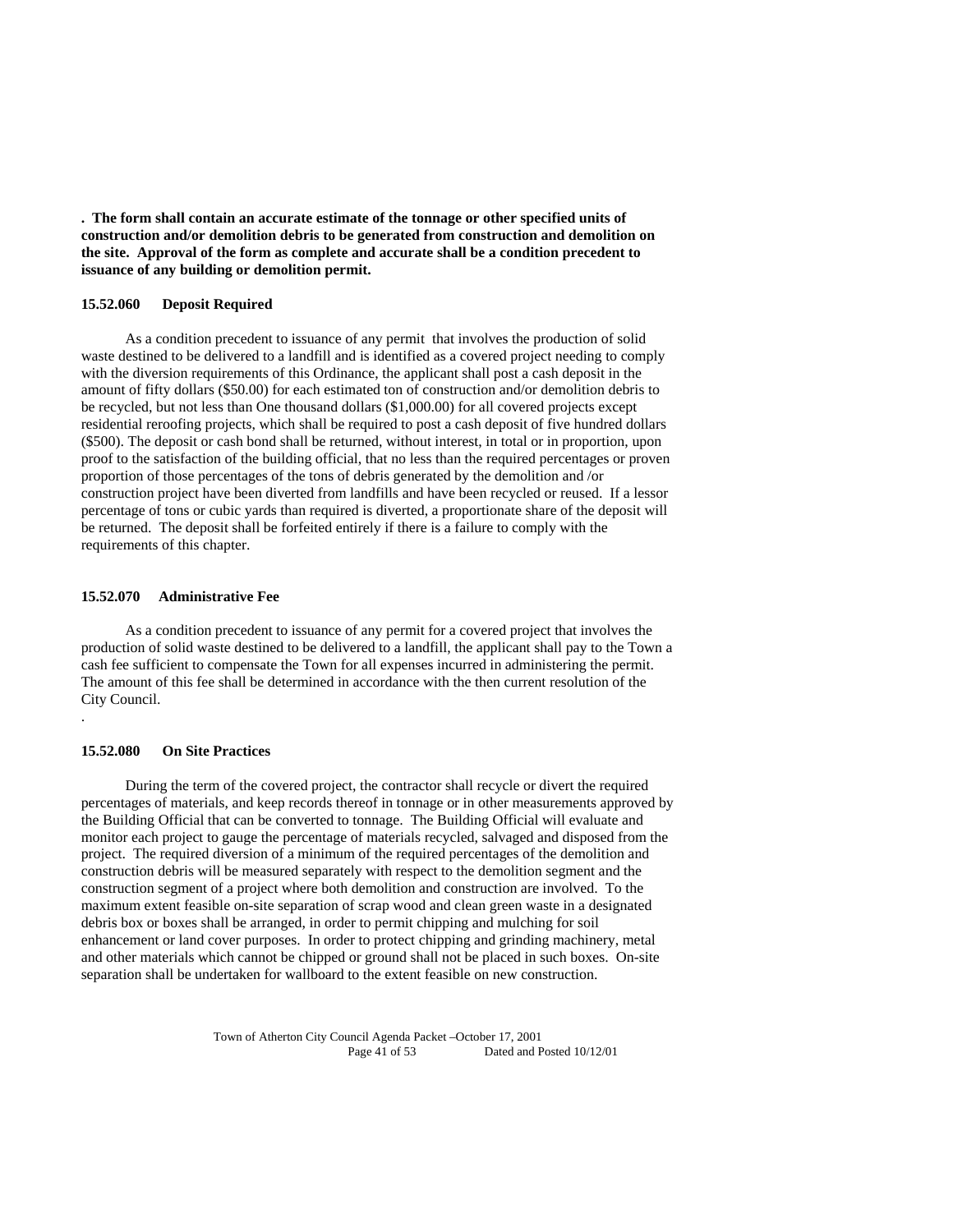#### 15.52.090 Reporting

Within sixty (60) days following the completion of any covered project, the contractor shall, as a condition precedent to final inspection and to issuance of any certificate of occupancy, submit documentation to the Building Official which proves compliance with the requirements of Section 15.52.040. Separate reports shall be required for the demolition and new construction phases of a covered project. The documentation shall consist of a final completed "Recycling and Waste Reduction Report" showing actual data of tonnage of materials recycled and diverted, supported by originals or certified photocopies of receipts and weight tags or other records of measurement from recycling companies, deconstruction contractors and/or landfill and disposal companies. Receipts and weight tags will be used to verify whether materials generated from the site have been or are to be recycled, reused, salvaged or otherwise disposed of. If a project involves both demolition and construction, the report and documentation for the demolition project must be submitted and approved by the Building Official before issuance of a building permit for the construction project. In the alternative, the permitee may submit a letter stating that no waste or recyclable materials were generated from the project, in which case this statement shall be subject to verification by the Building Official. Any deposit posted pursuant to Section 15.52.060 shall be forfeited if the permitee does not meet the timely reporting requirements of this section.

As required, the Building Official shall prepare a report that describes the number and type of permit issued; the number and type of projects covered by diversion requirements; the amount of deposit received; and the total tonnage generated and diverted from completed projects.

#### 15.52.100 Violation a Public Nuisance

 Each violation of the provisions of this chapter shall constitute a public nuisance and be subject to abatement as such, pursuant to the provisions of Chapter 8.20 of this Code. The costs of abatement of any such nuisance shall be a lien upon the property involved.

#### 15.52.110 Penalties

 Each violation of the provisions of this chapter shall constitute a misdemeanor, and shall be punishable by imprisonment in the county jail for not to exceed six (6) months, or by fine not exceeding one thousand dollars (\$1,000.00), or by both such fine and imprisonment. Each day that a violation continues shall be deemed a new and separate offense."Section  $2.$  Except as hereby amended, said Atherton Municipal Code as amended shall be and remain in full force and effect.

If any section, subsection, sentence, clause, phrase, or portion of this ordinance or the application thereof to any person or circumstances is for any reason held invalid or unconstitutional by any court of competent jurisdiction, such portion shall be deemed a separate, distinct and independent provision and such holding shall

not affect the validity of the remaining portions hereof nor other applications of the ordinance which can be given effect without the invalid provision or application, and to this end the provisions of this ordinance are declared to be severable.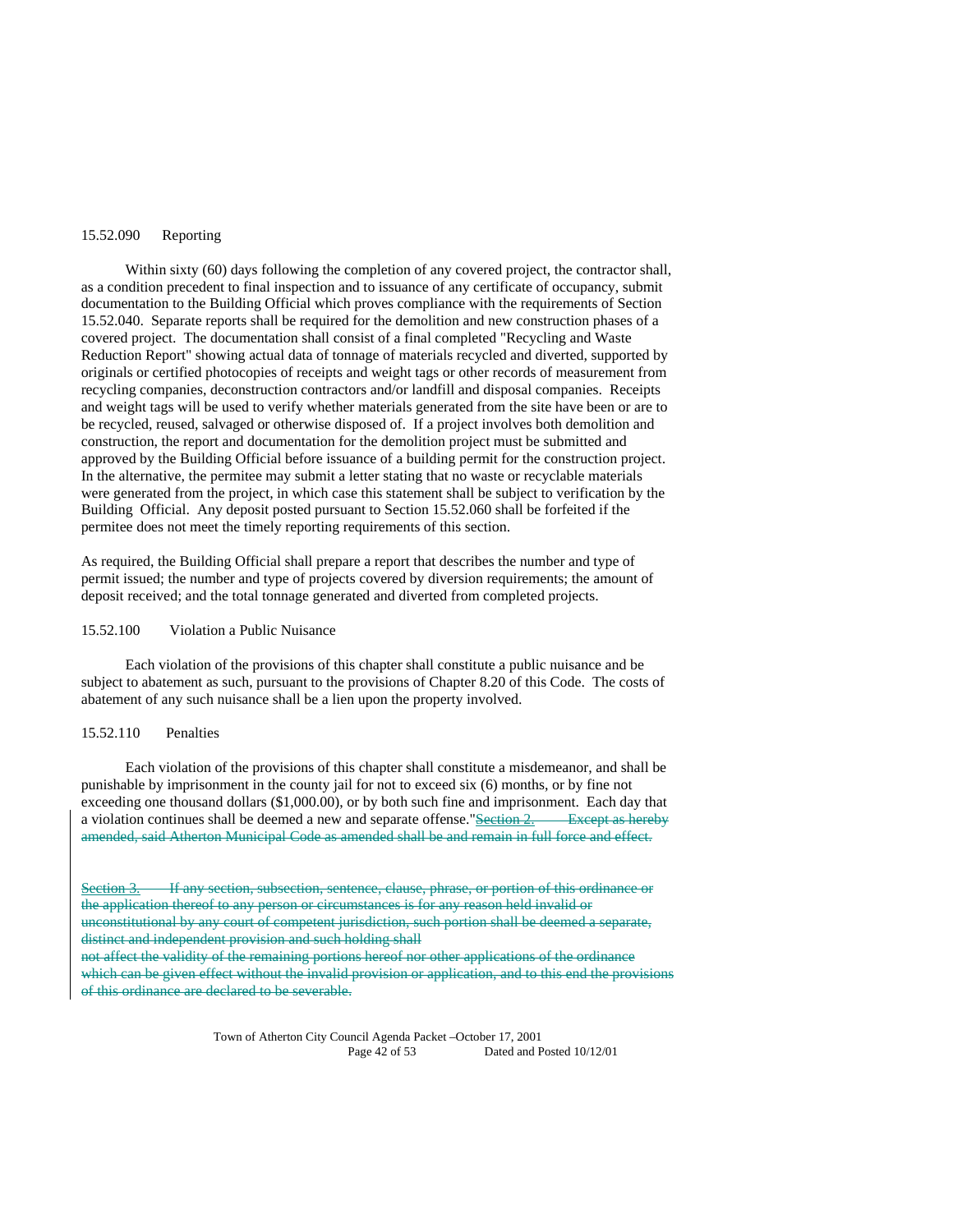This Ordinance shall be posted in at least three public places within the Town of Atherton and shall be effective from and after thirty (30) days following its adoption.

## 15.52.120 Exemption from Diversion Requirements

A permit applicant may apply to the Building Official for an exemption to the diversion requirements of this Ordinance at the time of the submittal of the Recycling and Waste Reduction Plan. The Recycling and Waste Reduction Plan must still be filled out, with data indicating what diversion percentage the applicant considers feasible. In addition, a Waiver Request Form must be completed that indicates the reasons the applicant is requesting an exemption from the diversion requirements. Exemptions will be considered based on contamination by hazardous materials and low recyclability of specific materials.

15.52.130 Designation of Approved Mixed C&D Recycling Facility

The Building Official may identify individual facilities as an Approved Mixed C&D Recycling Facility and require contractors working on projects covered by the diversion requirements of this Ordinance to deliver non-source-separated construction and demolition materials to these facilities for the purpose of helping to increase Town diversion rates and achievement of AB939 goals.

Section 2. Except as hereby amended, said Atherton Municipal Code as amended shall be and remain in full force and effect.

Section 3. If any section, subsection, sentence, clause, phrase, or portion of this ordinance or the application thereof to any person or circumstances is for any reason held invalid or unconstitutional by any court of competent jurisdiction, such portion shall be deemed a separate, distinct and independent provision and such holding shall

not affect the validity of the remaining portions hereof nor other applications of the ordinance which can be given effect without the invalid provision or application, and to this end the provisions of this ordinance are declared to be severable.

**Section 4.** This Ordinance shall be posted in at least three public places within the Town of Atherton and shall be effective from and after thirty (30) days following its adoption.

\* \* \* \* \* \* \* \* \* \* \* \*

I hereby certify that the foregoing ordinance was introduced at a regular meeting of the City Council of the Town of Atherton held on October 17, 2001, and was adopted by said City Council at a regular meeting held on \_\_\_\_\_\_\_\_\_\_\_\_, by the following roll call vote:

AYES: COUNCILMEMBERS: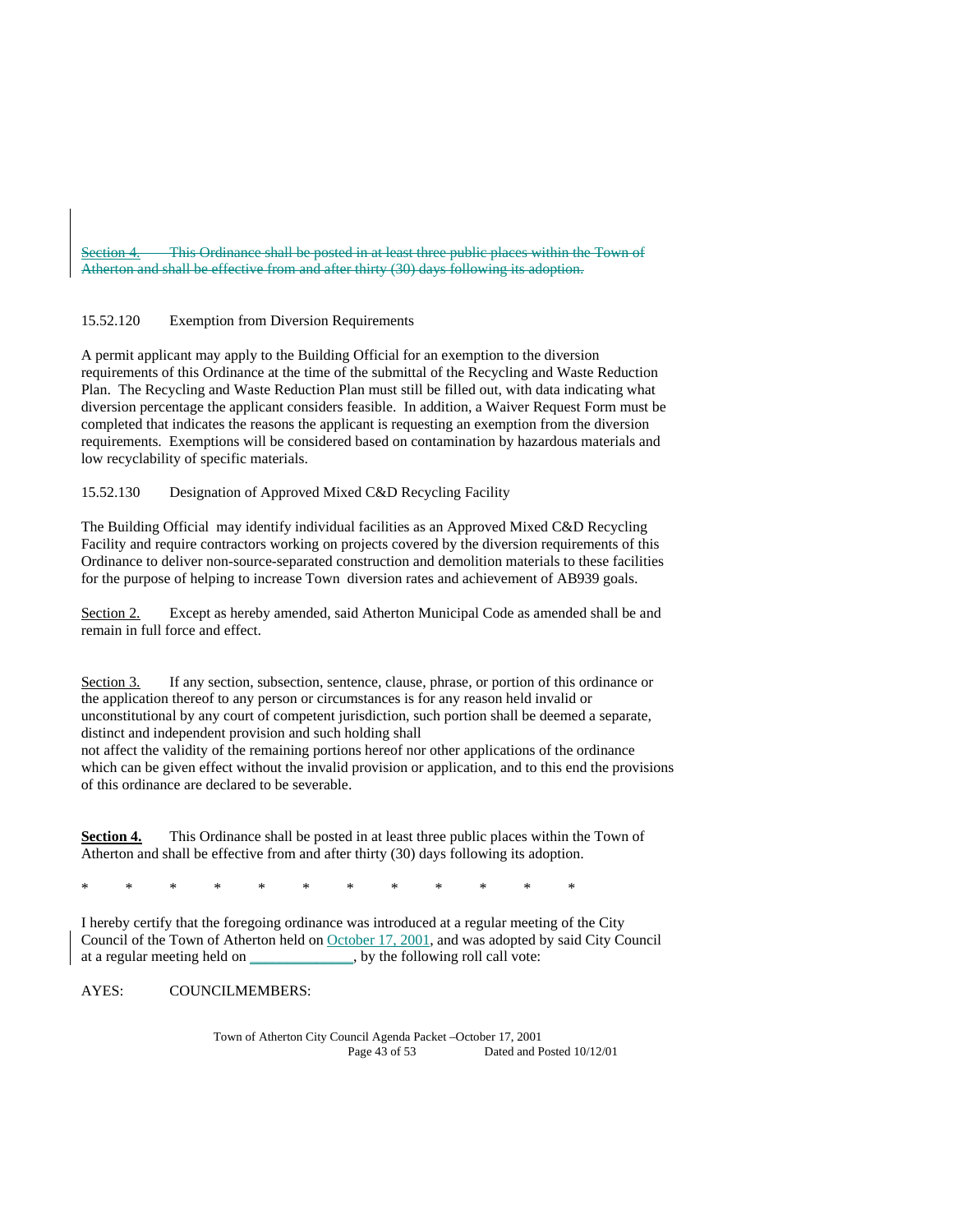NOES: COUNCILMEMBERS ABSENT: COUNCILMEMBERS ABSTAIN: COUNCILMEMBERS

\_\_\_\_\_\_\_\_\_\_\_\_\_\_\_\_\_\_\_\_\_\_\_\_\_\_\_\_\_\_\_\_\_\_\_\_\_\_

 Dianne M. Fisher, Mayor Town of Atherton

 $\overline{\phantom{a}}$  , and the state of the state of the state of the state of the state of the state of the state of the state of the state of the state of the state of the state of the state of the state of the state of the stat

ATTEST:

Sharon Barker, City Clerk Town of Atherton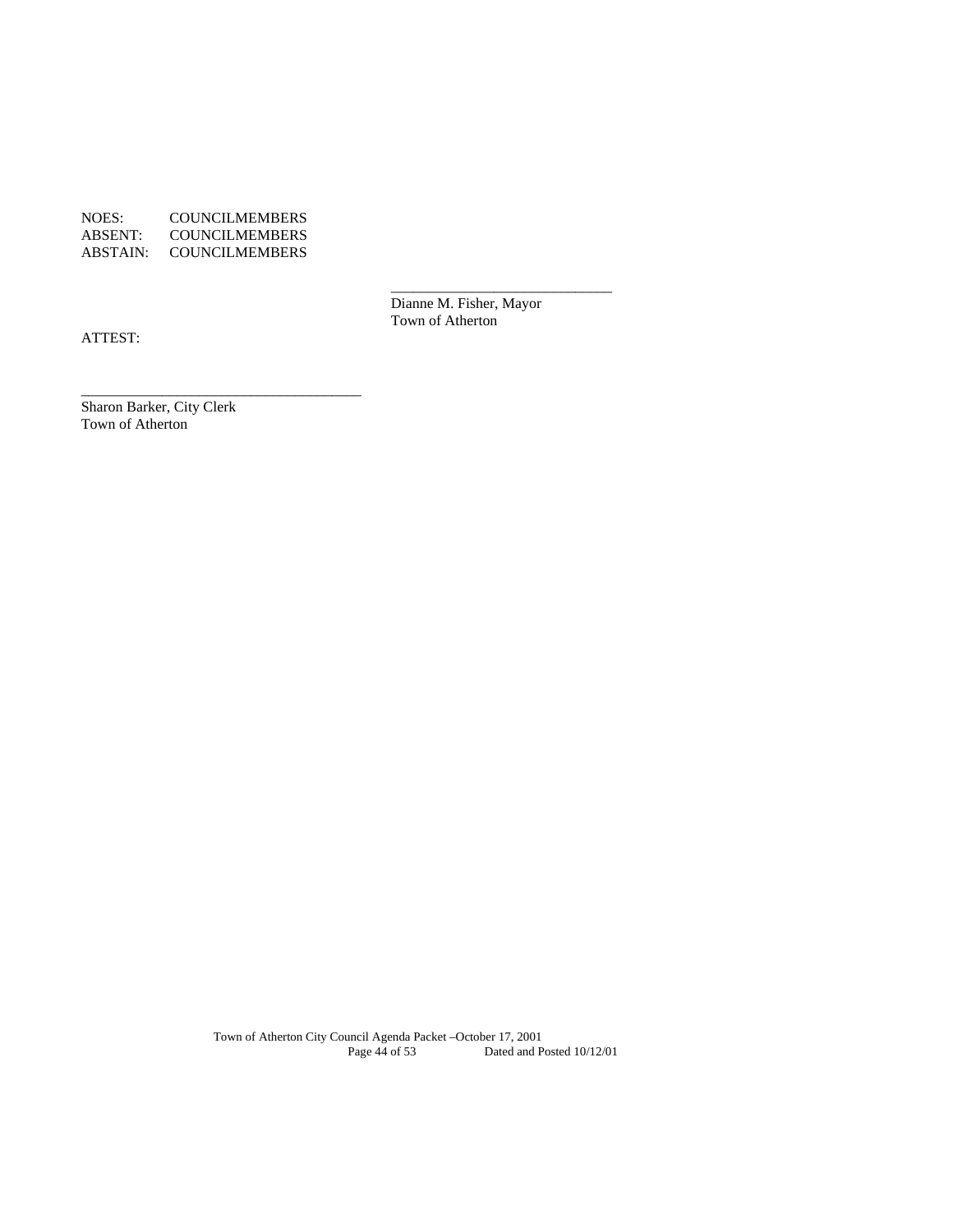**Item No. 14** 



**Town of Atherton**

## **TO: HONORABLE MAYOR AND CITY COUNCIL JAMES H. ROBINSON, CITY MANAGER**

**FROM: CLIFF TEMPS, PUBLIC WORKS DIRECTOR** 

**DATE: FOR THE MEETING OF OCTOBER 17, 2001** 

## **SUBJECT: APPROVAL OF LETTER COMMENTING ON PHILIPS BROOKS SCHOOL REVISED DRAFT ENVIRONMENTAL IMPACT REPORT (EIR)**

## **RECOMMENDATION**

Approve the letter commenting on the Philips Brooks School Revised Draft EIR and authorize the Mayor to sign it on behalf of the Atherton Channel District Board.

## **INTRODUCTION**

The Town of Woodside is processing an application and revised draft EIR for developing a new campus for Phillips Brooks School on 94 acres west of and adjacent to Interstate 280. The property lies with in the Atherton Channel District and drains into the upper end of the Channel. Development of the property for school purposes will have the potential for adverse construction impacts, including erosion and depositing sediment into Channel waters, and will increase the quantity of runoff from the property. A previous proposal, based on a different design for the school, was the subject of an earlier EIR. The project has been redesigned to lessen its impacts, and the revised draft EIR addresses the impacts of the new design. The draft EIR is currently being circulated, and the deadline for submittal of written comments is October 19, 2001.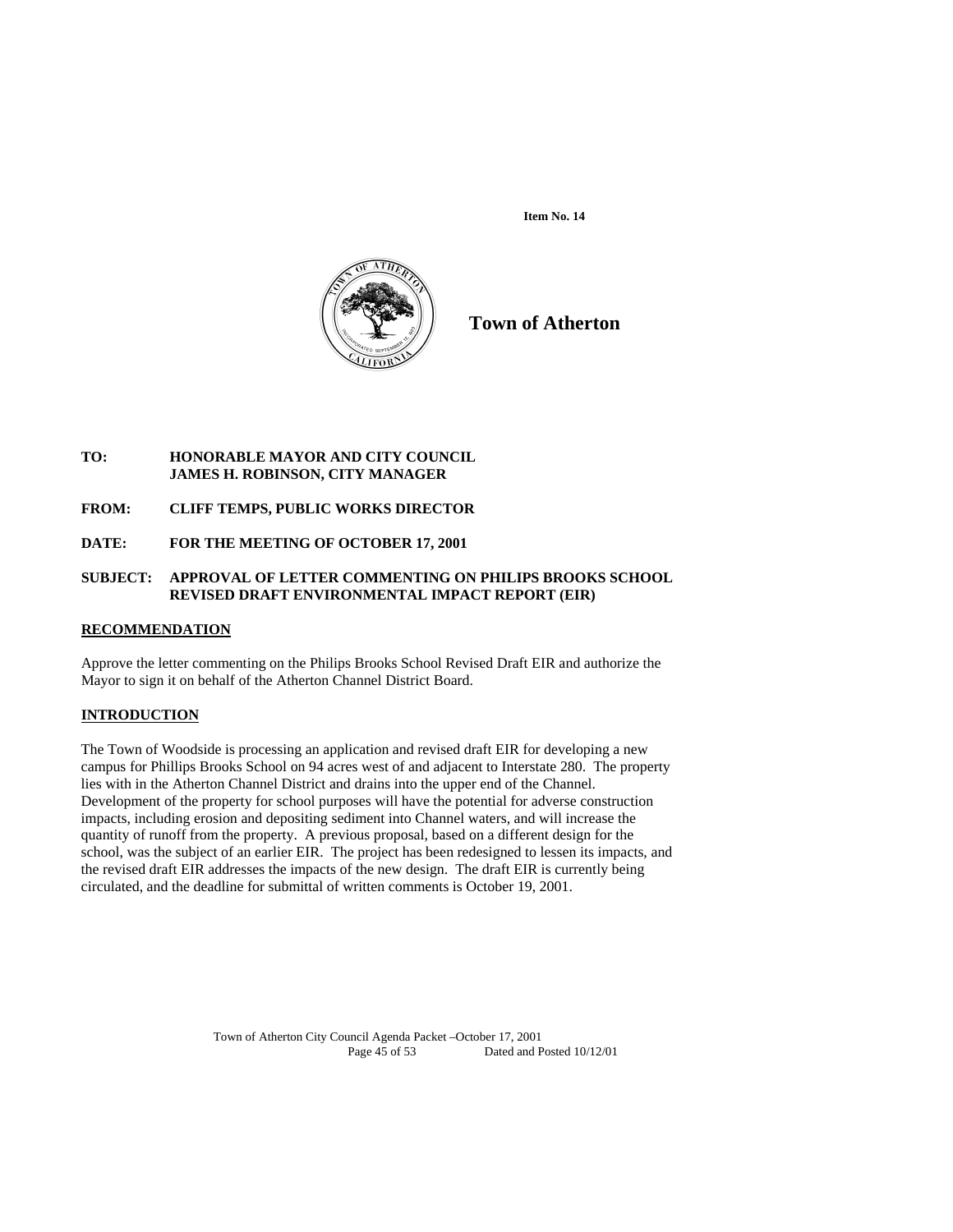### ANALYSIS

The areas of the EIR that are of greatest concern to the Atherton Channel District are those which deal with required approvals, construction and drainage. The attached letter asserts the District's right and duty to be part of the project approval process, indicates added measures needed to prevent erosion during construction and states the need to quantify and mitigate downstream channel erosion which will result from increased runoff volume.

The final EIR must respond to each comment made on the draft. Mitigation measures to address identified impacts or potential impacts usually become conditions attached to the approval of projects that are the subject of EIRs. Commenting on the EIR is the first step in the District's vigilance. Town/District staff will track Woodside's processing of the development by reviewing Woodside's staff reports and proposed conditions of approval, attending public meetings, and speaking if needed, to insure that Woodside's Planning Commission and Council include conditions that protect the District's interests. Assuming that the District's request for co-approval authority over specific aspects of the project design and construction is included in project approvals, Town/District staff will become part of that process.

## FISCAL IMPACT

The fiscal impact of inserting the District into the project approval process will be the cost of staff time and the possible need to pay a consultant for assistance in reviewing plans and inspecting construction work. The degree of the Town/District's involvement and its cost will depend on the quality of the project sponsor engineer's work and how sensitive Woodside staff and the construction contractor are to the Town/District's issues. The project's engineering firm, BKF, has excellent qualifications in the areas of erosion control and drainage.

## CONCLUSION:

The comment letter is appropriate to alert the authors of the draft EIR and Woodside staff to the concerns of the Atherton Channel District.

\_\_\_\_\_\_\_\_\_\_\_\_\_\_\_\_\_\_\_\_\_\_\_\_\_\_\_\_\_\_\_ \_\_\_\_\_\_\_\_\_\_\_\_\_\_\_\_\_\_\_\_\_\_\_\_\_\_\_\_\_\_

Prepared by: Approved by:

Cliff Temps, Public Works Director James H. Robinson, City Manager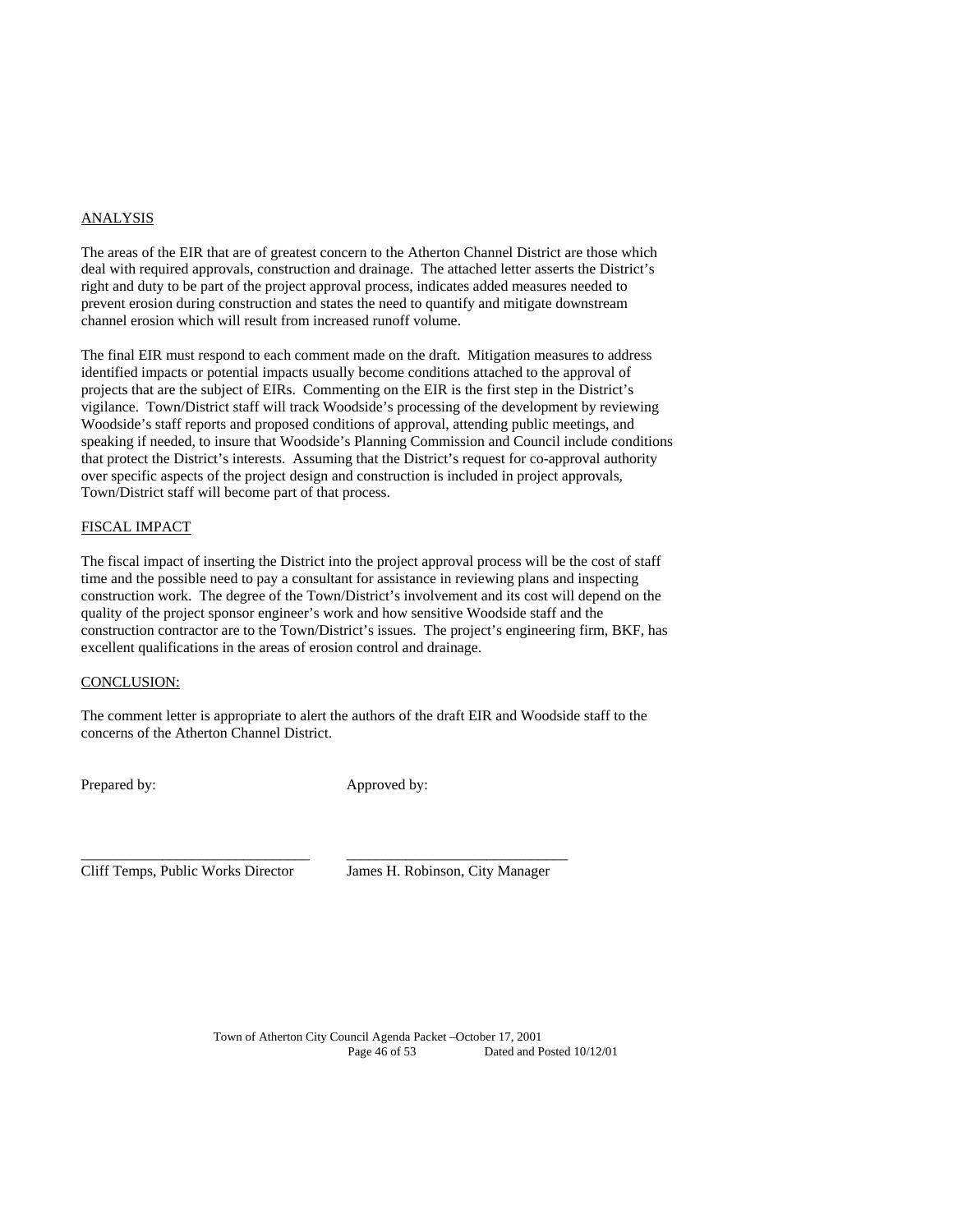

**Town of Atherton Atherton Channel Drainage District Office of the City Council and District Board 91 Ashfield Road Atherton, California 94027** 

October 17, 2001

David Rizk, Planning Director Town of Woodside 2955 Woodside Road Woodside, CA 94062

Subject: Revised Draft Environmental Impact Report Phillips Brooks School Project Comments, Due Date October 19, 2001

Dear Mr. Rizk:

Below you will find the comments of the Town of Atherton City Council, acting in its capacity as the governing Board of the Atherton Channel Drainage District. These comments were reviewed and approved at the regular meeting of the Council and Board held on October 17, 2001.

General:

The project site is within the boundaries of the Atherton Channel Drainage District, and the proper name of the stream consistently referred to in the Draft Environmental Impact Report as Atherton Creek is Atherton Channel.

Section 3.5 Proposed Project Construction Schedule

The completion of the dam and construction phase erosion control measures are of great significance in preventing potentially serious downstream impacts and should be included in the project schedule.

Section 3.6.2 Other Required Approvals

No mention is made of approval for watershed alteration and drainage measures required from the Atherton Channel Drainage District, in which the project is located, and which has responsibility for operating and maintaining the Atherton Channel.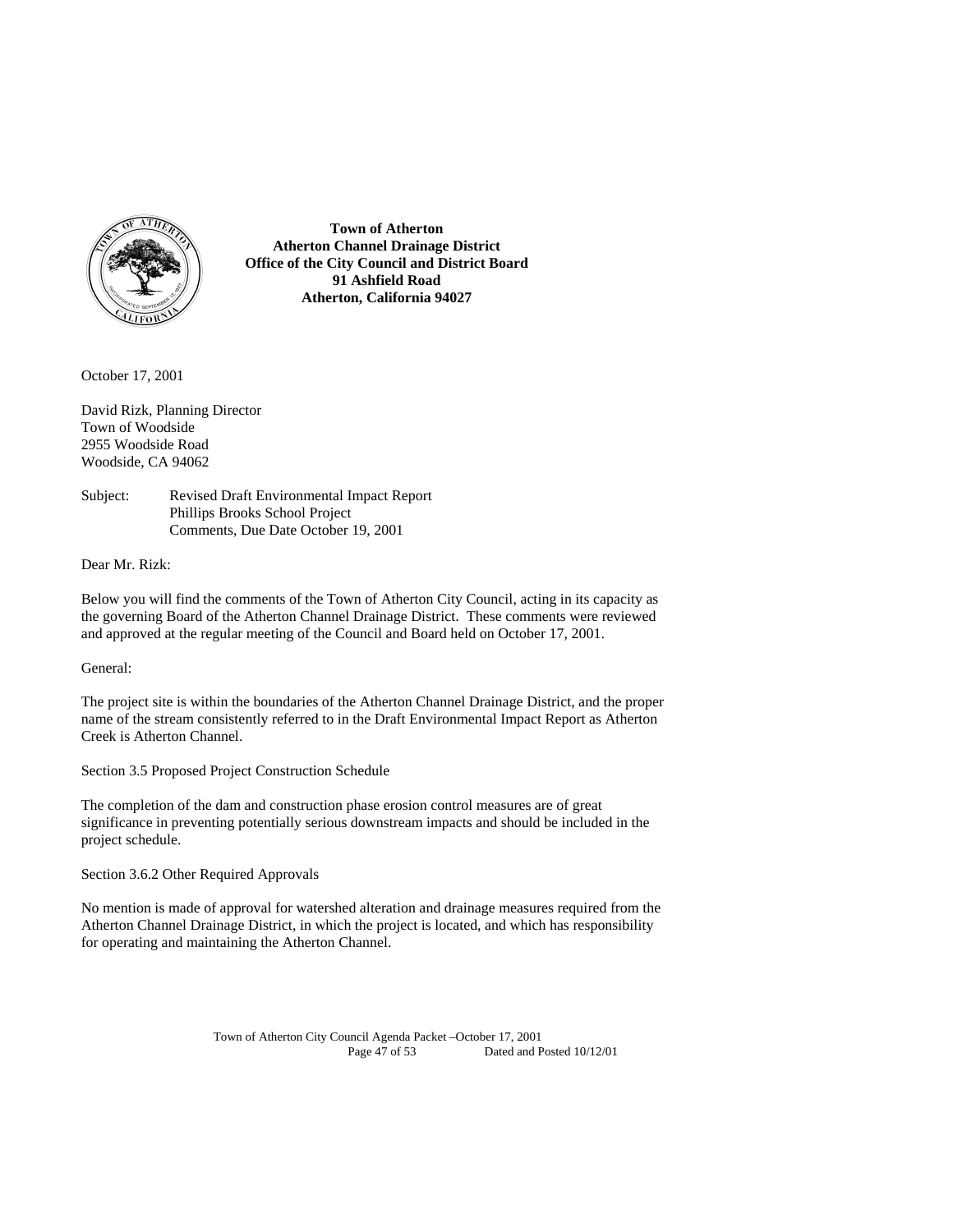#### Impact 7-5

Discussion states "Based on the current project plans, no increase in the rate of runoff entering the creek would be expected and the increase in volume of runoff entering this reach of the creek due to project-related increases in impervious surface would not be expected to have an adverse impact on the downstream (creek, lower pond, wetland meadows) habitat." This statement is not true because any increase in the total volume of runoff will increase the volume of material eroded from an erodible channel.

#### Mitigation 9-6

This mitigation addresses increased channel erosion and sedimentation and calls for formulation and implementation of detailed project drainage and erosion and sedimentation control plans and establishing a schedule for periodic inspection and servicing erosion and sedimentation control measures that meet the satisfaction of Woodside Town Geologist and Town Engineer. The plans and schedule should also be subject to review and approval of the Atherton Channel Drainage District Engineer, to assure they adequately protect the District's facilities. The District Engineer should also have the right to inspect the installation and adequacy of these facilities and their maintenance and to report deficiencies to the Woodside Town Engineer, when corrective action or additional measures are needed.

Mitigation 9-6, Discussion item b,

Discussion of the erosion and sediment control plan appears to be focused on trapping eroded material. There is no mention of erosion prevention measures such as covering erodible slopes with fiber blankets, intercepting flow from above erodible slopes and directing it around slope areas, etc. At least as much emphasis should be placed on preventing erosion at its source as is placed on trapping eroded material.

10.1.5 Downstream Drainage and Flood Conditions

A more complete description of downstream conditions should include the following information:

Most of the open sections of the Atherton Channel are lined with blown concrete or concrete sack rip rap or have a poured concrete bottom.

A section of the Atherton Channel, between the San Francisco Water Department transmission line and Reservoir Road has an unprotected bottom and failing or no protection on its sides. This section is particularly venerable to erosion caused by any increase in the volume of flow in the Channel.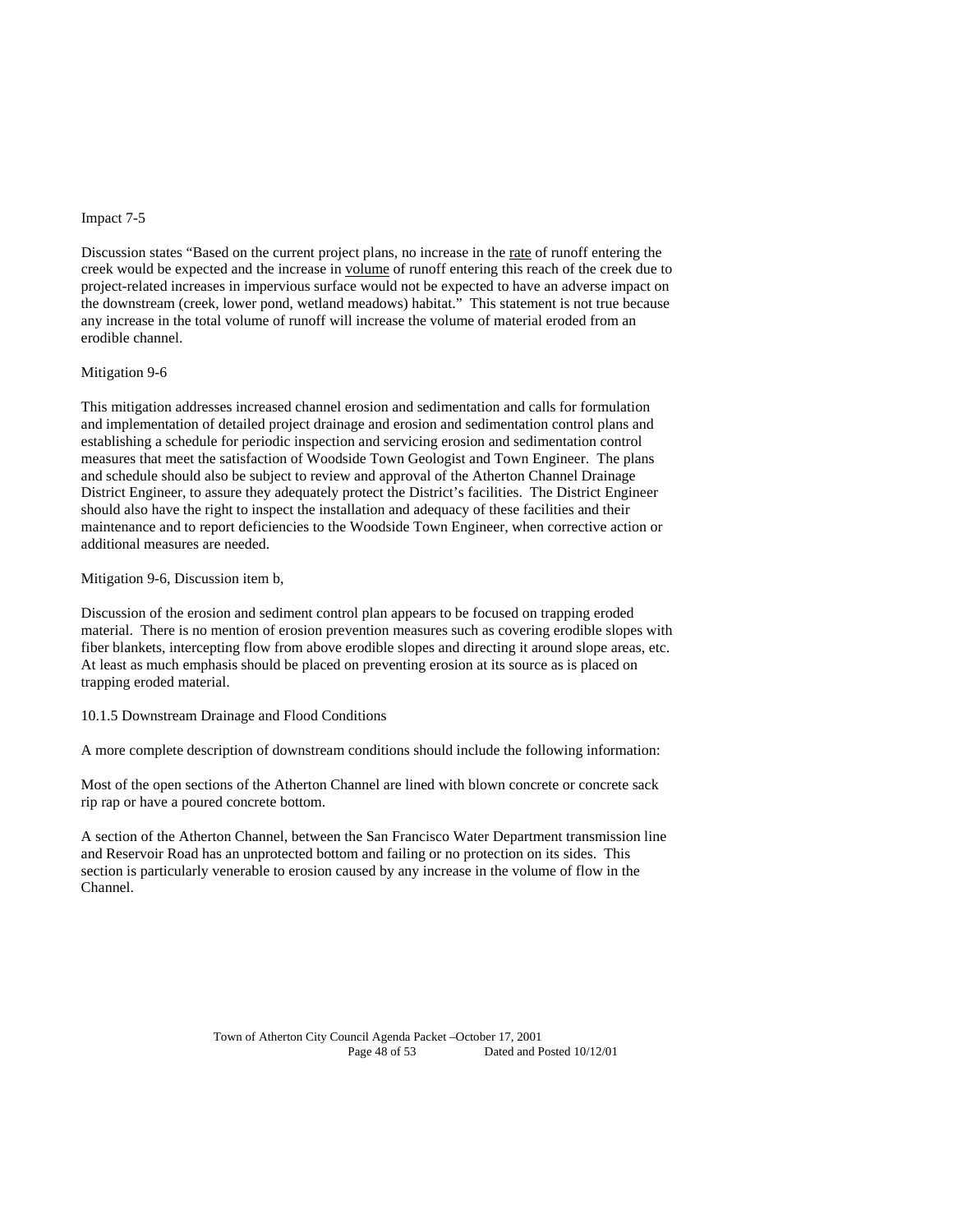#### 10.3.4 Runoff Volume and Flow Detention

No calculations are presented to substantiate the statement ".....increases in runoff volume at the site drainage outlet into Atherton Creek would be reduced under the current (revised) project drainage plan to rates below existing conditions for 2-, 5-, 10-, 25-, 50- and 100-year storm events, representing a beneficial (less than significant) impact." The estimated 1 to 1.5 acre feet of additional runoff during a 4" rainfall needs to be translated into the added volume of runoff in a typical wet season, and the potential that volume has for eroding susceptible reaches of the Atherton Channel needs to be determined and mitigated.

Mitigations 10-3, 10-6 and 10-10

The Atherton Channel Drainage District Engineer should be included in the review and approval process for pond embankments, foundation and spillway design, seismic stability and operation and maintenance. The District Engineer should also be included in erosion and sediment control plan review, approval and monitoring.

#### Mitigation 10-6

Standards and criteria should be established for providing periodic inspection, maintenance and silt removal from permanent erosion and sediment control measures, and a recorded covenant that is enforceable separately by the Town of Woodside and the Atherton Channel Drainage District should be imposed to assure ongoing proper functioning of the measures.

10.3.8 Cumulative Impacts

The conclusion ".... there would be no cumulative drainage impact associated with the revised drainage plan," is not true. It is stated in section 10.3.4 that there will be an increase in total runoff as a result of the project. This increase in runoff will increase erosion in susceptible reaches of the Atherton Channel, downstream from the project.

We request that the Town and Atherton Channel Drainage District be kept informed of the processing of this proposal and that we be provided with copies of the final EIR, Woodside staff reports, notices of meetings and proposed conditions of approval, far enough in advance of hearings and intended actions, to allow the Town/District to prepare and present additional comments.

Sincerely,

Dianne M. Fisher Mayor, Town of Atherton Chairman, Atherton Channel Drainage District Board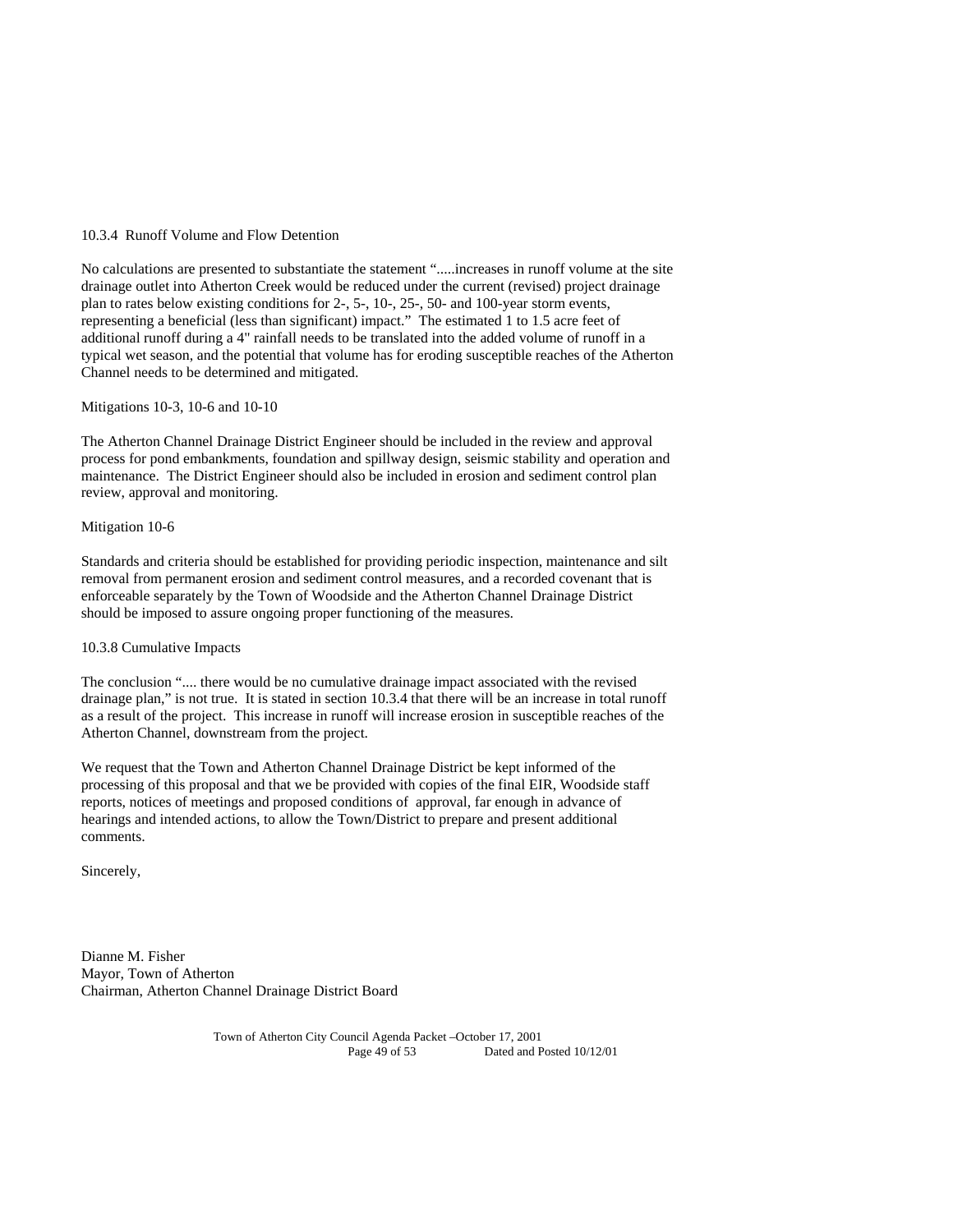**Item No. 15** 



**Town of Atherton**

## **CITY COUNCIL STAFF REPORT**

- **TO: HONORABLE MAYOR AND CITY COUNCIL JAMES H. ROBINSON, CITY MANAGER**
- **FROM: ROBERT BRENNAN, POLICE CHIEF**
- **DATE: FOR THE MEETING OF OCTOBER 17, 2001**

## **SUBJECT: ASSIGNMENT OF AN OFFICER TO THE RAPID ENFORCEMENT ALLIED COMPUTER TEAM (R.E.A.C.T.) TASK FORCE**

## **RECOMMENDATION:**

Approve the Police Department's request to temporarily assign one Officer to the San Mateo County R.E.A.C.T. Task Force.

## **INTRODUCTION:**

During the last year, the Police Department has made a significant effort to attract and retain quality employees by providing a positive, constructive environment that provides challenges and opportunities for all employees. This change has resulted in a Police Department that continues to be at full staffing with a lower than normal attrition rate. With the passing of the Parcel Tax funding one position, and the receipt of a State grant funding one front line Police Officer, these have allowed the Police Department to provide enhanced services to the residents of Atherton. In the past, Atherton has lost many tenured employees to other law enforcement agencies due to the real or perceived perception of the lack of opportunity for career development or advancement. This perception has been reinforced with the hiring of lateral Supervisors and Management Staff as vacancies occur.

By contributing to the Countywide law enforcement efforts, exposure to our Officers to the complexities and varieties of crime fighting techniques that in normal circumstances would take many years before gaining any expertise in a given area, if at all. Some of the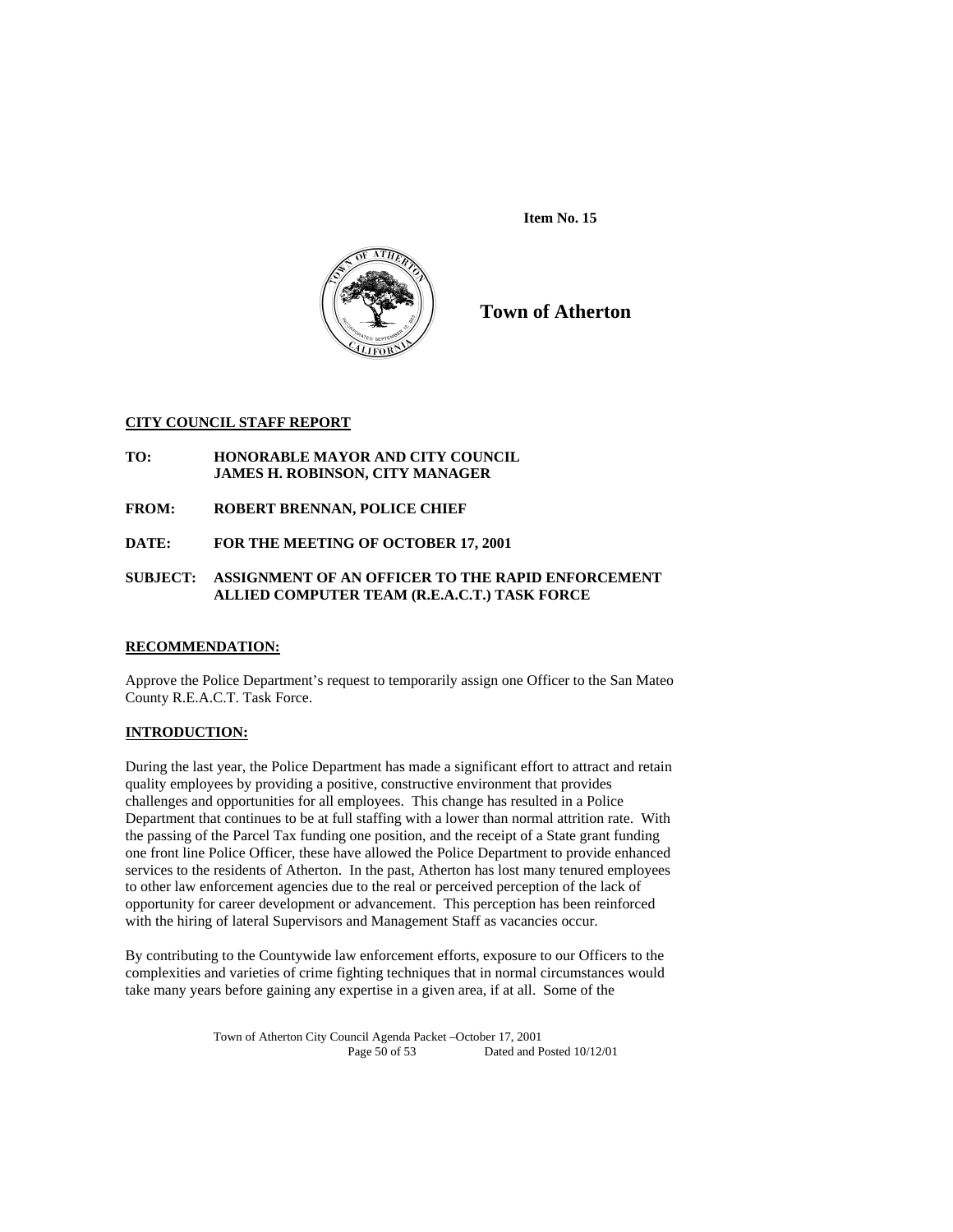opportunities presented to us for participation have not convinced me that they would provide a balance of direct benefit to the Town while providing any career development opportunity for the employee. Since so much of today's crimes have become regional, I do believe that the Rapid Enforcement Allied Computer Team (REACT) does meet the qualifications of opportunity and benefit. The types of crimes outlined in the analysis portion of this report are equal opportunity crimes that will affect the citizens of Atherton in both their personal and professional lives. The Police Department has a duty to provide the best law enforcement and protective measures possible within its scope of services to both reduce crime and the fear of crime.

## **ANALYSIS:**

REACT is a Task Force that is comprised of sixteen Law Enforcement and Prosecutorial agencies covering a 5 county area. The mission of REACT is to reduce the incidence of high technology crime through the apprehension of the professional organizers of large-scale criminal activities. In the next year, REACT will establish a satellite office within San Mateo County. The Multi-Agency High Tech Task Force will be comprised of Municipal, County, State and Federal Law Enforcement Officials and will receive equipment and supplies through State grants. The objective of the task force will be to reduce the incidence of high technology crime in the San Mateo County area by attacking the problem throughout the greater Bay Area.

The Task Force will develop a partnership between Law Enforcement and private business to provide streamlined communication and essential resources that enhance the Task Force's ability to conduct thorough, successful investigations. The Task Force will offer the following services:

### **Thefts**

Major computer and component thefts, burglaries, robberies, and cargo thefts from hi-tech manufacturers, businesses and government agencies.

#### **Identity Thefts**

Large-scale identity theft where the majority of the fraud involved the Internet, network access or other sophisticated computer technology.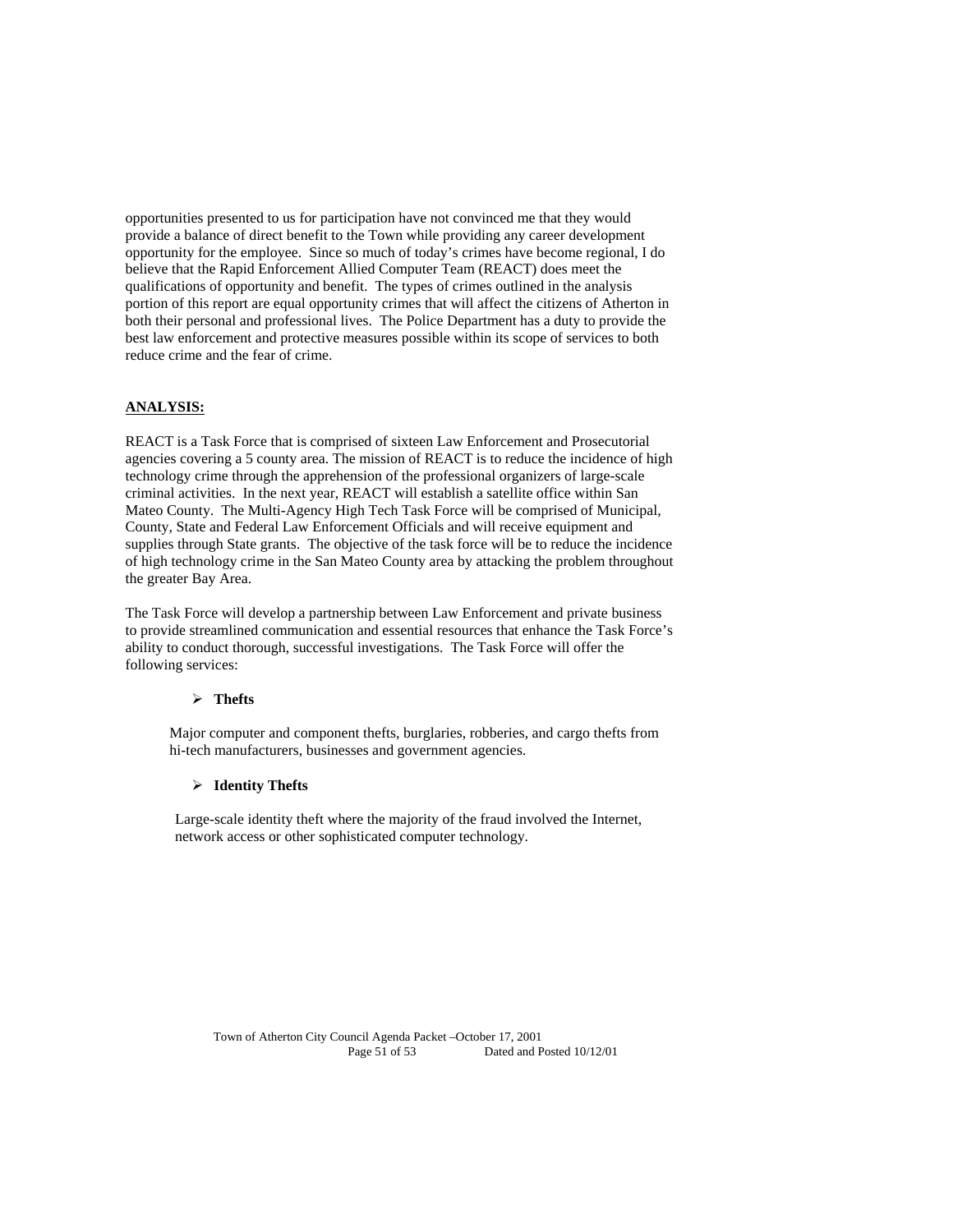## **Trademark Violations**

Counterfeiting of computer software and computer components, including largescale conspiracies associated with these types of crimes.

## **On-line Crimes**

Internet crimes such as network intrusions, financial crime data destruction and large-scale auction fraud.

## **Technical Support/Computer Forensics**

Investigators can provide technical expertise and assistance in preparing search warrants, seizing computers as evidence, defeating passwords, examining files, analyzing or copying data. The unit will be equipped with a working computer lab capable of handling priority examination requests.

## **Training Program**

The Task Force Investigators will assist in the preparation and training of the County line Officers and Investigators in high-tech courses.

The position of High Tech Investigator will be staffed by one of the two Council approved overhire positions. With the current staffing levels being 2 Sergeants and 6 Officers covering Day Watch, and 2 Sergeants and 4 Officers covering Night Watch, these levels of staffing provide us with the opportunity to make a significant contribution to the countywide effort. We will still have the other additional position to cover vacation and other planned or unplanned events without additional overtime costs.

Although a regional effort is being made in regards to high tech crime and related criminal activity, the Officer will be selected by our own internal process and recommended to the Task Force for this two-year assignment within the San Mateo County satellite.

## **Fiscal Impact:**

Due to the nature of the training involved in this assignment, we are being asked to make a twoyear commitment of one full-time employee (FTE). This will be accomplished using the current staffing levels approved by Council for the Police Department. A vehicle currently in the fleet would be provided to the person assigned. Additional maintenance and fuel costs would be anticipated, but would be absorbed within the constraints of the current budget.

The salary for a top step Officer is approximately \$66,000. The task force will reimburse the Town of Atherton \$50,000 of salary each year, 100% of any overtime and 100% of any cost related to training per year. The Police Department will realize a \$100,000 saving in the regular salaries over the two-year period.